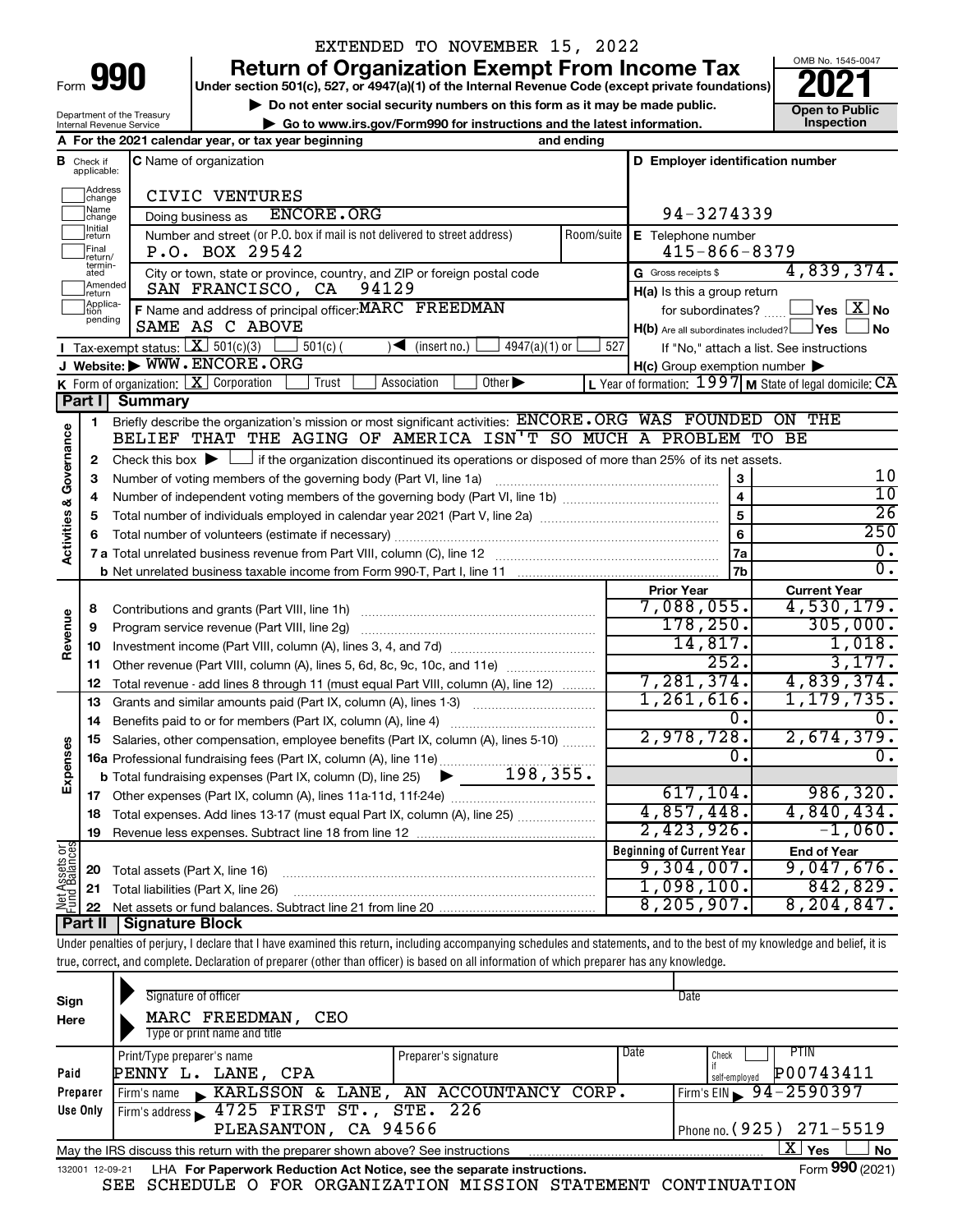|              | CIVIC VENTURES<br>Form 990 (2021)                                                                                                                                            | 94-3274339      | Page 2                                      |
|--------------|------------------------------------------------------------------------------------------------------------------------------------------------------------------------------|-----------------|---------------------------------------------|
|              | Part III   Statement of Program Service Accomplishments                                                                                                                      |                 |                                             |
|              |                                                                                                                                                                              |                 | $\overline{\mathbf{x}}$                     |
| 1.           | Briefly describe the organization's mission:<br>ENCORE.ORG WAS FOUNDED ON THE BELIEF THAT THE AGING OF AMERICA ISN'T                                                         |                 |                                             |
|              | SO MUCH A PROBLEM TO BE SOLVED AS IT IS AN OPPORTUNITY TO BE SEIZED.                                                                                                         |                 |                                             |
|              | FOR OVER 20 YEARS, ENCORE.ORG WORKED TO CHANGE CULTURAL EXPECTATIONS                                                                                                         |                 |                                             |
|              | FOR THE YEARS BEYOND 50 AND SPARK A MOVEMENT AROUND SECOND ACTS FOR                                                                                                          |                 |                                             |
| $\mathbf{2}$ | Did the organization undertake any significant program services during the year which were not listed on the                                                                 |                 | $\overline{\ }$ Yes $\overline{\rm \ }X$ No |
|              | prior Form 990 or 990-EZ?<br>If "Yes," describe these new services on Schedule O.                                                                                            |                 |                                             |
| 3            | Did the organization cease conducting, or make significant changes in how it conducts, any program services?                                                                 |                 | $\overline{X}$ Yes $\overline{X}$ No        |
|              | If "Yes," describe these changes on Schedule O.                                                                                                                              |                 |                                             |
| 4            | Describe the organization's program service accomplishments for each of its three largest program services, as measured by expenses.                                         |                 |                                             |
|              | Section 501(c)(3) and 501(c)(4) organizations are required to report the amount of grants and allocations to others, the total expenses, and                                 |                 |                                             |
|              | revenue, if any, for each program service reported.                                                                                                                          |                 |                                             |
|              | $1, 167, 235.$ ) (Revenue \$<br>2,575,098.<br>including grants of \$<br>(Expenses \$<br>4a (Code:<br>ACCELERATE INNOVATION THROUGH FELLOWSHIPS AND INTERGENERATIONAL SERVICE |                 |                                             |
|              | THAT BRINGS GENERATIONS TOGETHER TO SOLVE SOCIAL PROBLEMS,                                                                                                                   | <b>INCREASE</b> |                                             |
|              | SOCIAL SECTOR, AND CREATE NEW MULTIGENERATIONAL MODELS.                                                                                                                      |                 |                                             |
|              |                                                                                                                                                                              |                 |                                             |
|              |                                                                                                                                                                              |                 |                                             |
|              |                                                                                                                                                                              |                 |                                             |
|              |                                                                                                                                                                              |                 |                                             |
|              |                                                                                                                                                                              |                 |                                             |
|              |                                                                                                                                                                              |                 |                                             |
|              |                                                                                                                                                                              |                 |                                             |
|              |                                                                                                                                                                              |                 |                                             |
| 4b           | 1, 273, 758.<br>including grants of \$<br>(Expenses \$<br>(Code:                                                                                                             | ) (Revenue \$   |                                             |
|              | CHANGE THE CULTURE THROUGH NEW IDEAS AND DIVERSE VOICES ON THE POWER                                                                                                         |                 | OF                                          |
|              | CONNECTION ACROSS GENERATIONS.                                                                                                                                               |                 |                                             |
|              |                                                                                                                                                                              |                 |                                             |
|              |                                                                                                                                                                              |                 |                                             |
|              |                                                                                                                                                                              |                 |                                             |
|              |                                                                                                                                                                              |                 |                                             |
|              |                                                                                                                                                                              |                 |                                             |
|              |                                                                                                                                                                              |                 |                                             |
|              |                                                                                                                                                                              |                 |                                             |
|              |                                                                                                                                                                              |                 |                                             |
| 4с           | $300, 122$ $\cdot$ including grants of \$<br>$12, 500.$ ) (Revenue \$<br>(Code:<br>(Expenses \$                                                                              |                 |                                             |
|              | BUILD A COMMUNITY OF LEADERS, ORGANIZATIONS AND NETWORKS WORKING TO                                                                                                          |                 |                                             |
|              | MAKE INTERGENERATIONAL CONNECTION AND COLLABORATION THE NORM.                                                                                                                |                 |                                             |
|              |                                                                                                                                                                              |                 |                                             |
|              |                                                                                                                                                                              |                 |                                             |
|              |                                                                                                                                                                              |                 |                                             |
|              |                                                                                                                                                                              |                 |                                             |
|              |                                                                                                                                                                              |                 |                                             |
|              |                                                                                                                                                                              |                 |                                             |
|              |                                                                                                                                                                              |                 |                                             |
|              |                                                                                                                                                                              |                 |                                             |
|              |                                                                                                                                                                              |                 |                                             |
|              | 4d Other program services (Describe on Schedule O.)                                                                                                                          |                 |                                             |
|              | (Expenses \$<br>including grants of \$<br>(Revenue \$<br>4,148,978.<br>Total program service expenses                                                                        |                 |                                             |
| 4e           |                                                                                                                                                                              |                 | Form 990 (2021)                             |
|              | 132002 12-09-21                                                                                                                                                              |                 |                                             |
|              | 3                                                                                                                                                                            |                 |                                             |
|              | 2021.03050 CIVIC VENTURES<br>19270609 138273 CIVIC                                                                                                                           | CIVIC           |                                             |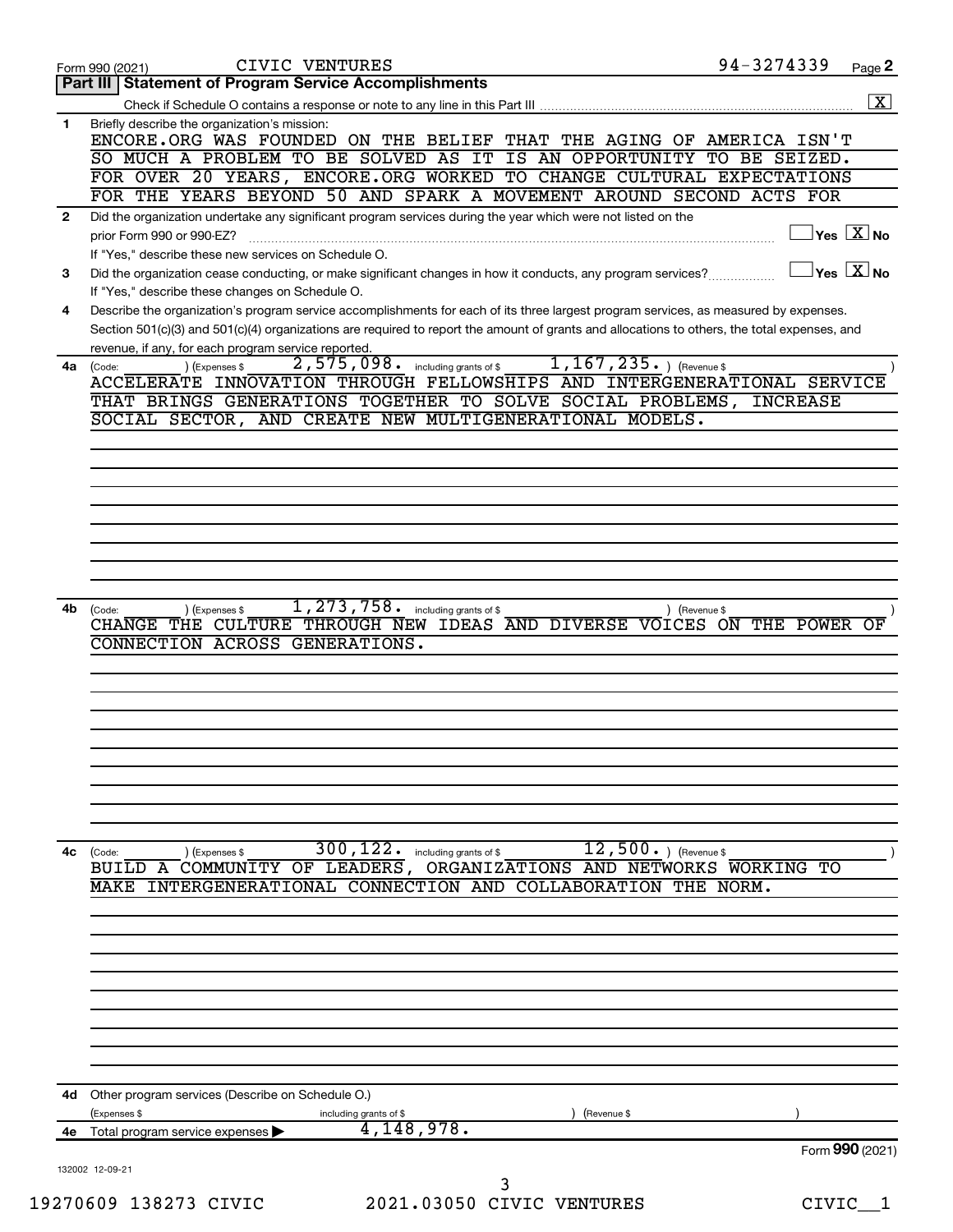| Form 990 (2021) |  | CIVIC VENTUR                                     |
|-----------------|--|--------------------------------------------------|
|                 |  | <b>Part IV   Checklist of Required Schedules</b> |

CIVIC VENTURES

|     |                                                                                                                                       |                 | Yes                     | No                      |
|-----|---------------------------------------------------------------------------------------------------------------------------------------|-----------------|-------------------------|-------------------------|
| 1   | Is the organization described in section 501(c)(3) or 4947(a)(1) (other than a private foundation)?                                   |                 |                         |                         |
|     | If "Yes," complete Schedule A                                                                                                         | 1               | x                       |                         |
| 2   |                                                                                                                                       | $\mathbf{2}$    | $\overline{\textbf{x}}$ |                         |
| 3   | Did the organization engage in direct or indirect political campaign activities on behalf of or in opposition to candidates for       |                 |                         |                         |
|     | public office? If "Yes," complete Schedule C, Part I                                                                                  | 3               |                         | x                       |
| 4   | Section 501(c)(3) organizations. Did the organization engage in lobbying activities, or have a section 501(h) election in effect      |                 |                         |                         |
|     |                                                                                                                                       | 4               |                         | x                       |
| 5   | Is the organization a section 501(c)(4), 501(c)(5), or 501(c)(6) organization that receives membership dues, assessments, or          |                 |                         |                         |
|     |                                                                                                                                       | 5               |                         | x                       |
| 6   | Did the organization maintain any donor advised funds or any similar funds or accounts for which donors have the right to             |                 |                         |                         |
|     | provide advice on the distribution or investment of amounts in such funds or accounts? If "Yes," complete Schedule D, Part I          | 6               |                         | x                       |
| 7   | Did the organization receive or hold a conservation easement, including easements to preserve open space,                             |                 |                         |                         |
|     | the environment, historic land areas, or historic structures? If "Yes," complete Schedule D, Part II                                  | $\overline{7}$  |                         | x                       |
| 8   | Did the organization maintain collections of works of art, historical treasures, or other similar assets? If "Yes," complete          |                 |                         |                         |
|     | Schedule D, Part III                                                                                                                  | 8               |                         | X.                      |
| 9   | Did the organization report an amount in Part X, line 21, for escrow or custodial account liability, serve as a custodian for         |                 |                         |                         |
|     | amounts not listed in Part X; or provide credit counseling, debt management, credit repair, or debt negotiation services?             |                 |                         |                         |
|     |                                                                                                                                       | 9               |                         | x                       |
| 10  | Did the organization, directly or through a related organization, hold assets in donor-restricted endowments                          |                 |                         |                         |
|     |                                                                                                                                       | 10              |                         | x                       |
| 11  | If the organization's answer to any of the following questions is "Yes," then complete Schedule D, Parts VI, VII, VIII, IX, or X,     |                 |                         |                         |
|     | as applicable.                                                                                                                        |                 |                         |                         |
|     | a Did the organization report an amount for land, buildings, and equipment in Part X, line 10? If "Yes," complete Schedule D,         |                 |                         |                         |
|     | Part VI                                                                                                                               | 11a             | х                       |                         |
|     | <b>b</b> Did the organization report an amount for investments - other securities in Part X, line 12, that is 5% or more of its total |                 |                         |                         |
|     |                                                                                                                                       | 11b             |                         | x                       |
|     |                                                                                                                                       |                 |                         |                         |
|     | c Did the organization report an amount for investments - program related in Part X, line 13, that is 5% or more of its total         |                 |                         | х                       |
|     |                                                                                                                                       | 11c             |                         |                         |
|     | d Did the organization report an amount for other assets in Part X, line 15, that is 5% or more of its total assets reported in       |                 |                         | x                       |
|     |                                                                                                                                       | 11d             | X                       |                         |
|     |                                                                                                                                       | 11e             |                         |                         |
| f.  | Did the organization's separate or consolidated financial statements for the tax year include a footnote that addresses               |                 |                         |                         |
|     | the organization's liability for uncertain tax positions under FIN 48 (ASC 740)? If "Yes," complete Schedule D, Part X                | 11f             | х                       |                         |
|     | 12a Did the organization obtain separate, independent audited financial statements for the tax year? If "Yes," complete               |                 |                         |                         |
|     | Schedule D, Parts XI and XII                                                                                                          | 12a             | х                       |                         |
|     | <b>b</b> Was the organization included in consolidated, independent audited financial statements for the tax year?                    |                 |                         |                         |
|     | If "Yes," and if the organization answered "No" to line 12a, then completing Schedule D, Parts XI and XII is optional <i></i>         | 12 <sub>b</sub> |                         | х                       |
| 13  |                                                                                                                                       | 13              |                         | $\overline{\textbf{x}}$ |
| 14a |                                                                                                                                       | 14a             |                         | x                       |
| b   | Did the organization have aggregate revenues or expenses of more than \$10,000 from grantmaking, fundraising, business,               |                 |                         |                         |
|     | investment, and program service activities outside the United States, or aggregate foreign investments valued at \$100,000            |                 |                         |                         |
|     |                                                                                                                                       | 14b             |                         | x                       |
| 15  | Did the organization report on Part IX, column (A), line 3, more than \$5,000 of grants or other assistance to or for any             |                 |                         |                         |
|     |                                                                                                                                       | 15              |                         | х                       |
| 16  | Did the organization report on Part IX, column (A), line 3, more than \$5,000 of aggregate grants or other assistance to              |                 |                         |                         |
|     |                                                                                                                                       | 16              |                         | X.                      |
| 17  | Did the organization report a total of more than \$15,000 of expenses for professional fundraising services on Part IX,               |                 |                         |                         |
|     |                                                                                                                                       | 17              |                         | X.                      |
| 18  | Did the organization report more than \$15,000 total of fundraising event gross income and contributions on Part VIII, lines          |                 |                         |                         |
|     |                                                                                                                                       | 18              |                         | X.                      |
| 19  | Did the organization report more than \$15,000 of gross income from gaming activities on Part VIII, line 9a? If "Yes,"                |                 |                         |                         |
|     |                                                                                                                                       | 19              |                         | x                       |
| 20a |                                                                                                                                       | 20a             |                         | х                       |
| b   |                                                                                                                                       | 20 <sub>b</sub> |                         |                         |
| 21  | Did the organization report more than \$5,000 of grants or other assistance to any domestic organization or                           |                 |                         |                         |
|     |                                                                                                                                       | 21              | х                       |                         |
|     | 132003 12-09-21                                                                                                                       |                 |                         | Form 990 (2021)         |

19270609 138273 CIVIC 2021.03050 CIVIC VENTURES CIVIC\_\_1 4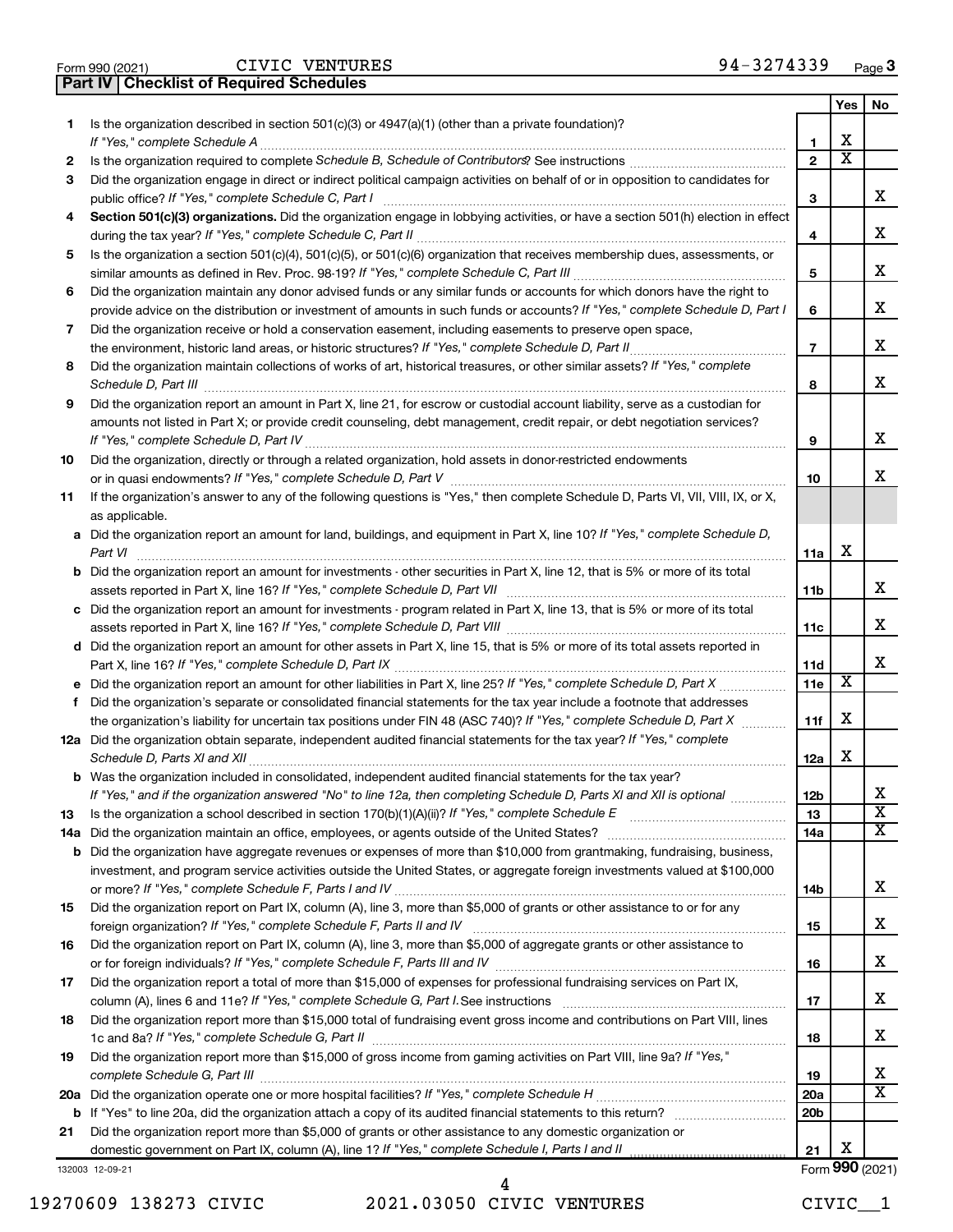|  | Form 990 (2021) |
|--|-----------------|
|  |                 |

CIVIC VENTURES

*(continued)* **Part IV Checklist of Required Schedules**

|               |                                                                                                                                                                 |                 | Yes | No                      |
|---------------|-----------------------------------------------------------------------------------------------------------------------------------------------------------------|-----------------|-----|-------------------------|
| 22            | Did the organization report more than \$5,000 of grants or other assistance to or for domestic individuals on                                                   |                 |     |                         |
|               | Part IX, column (A), line 2? If "Yes," complete Schedule I, Parts I and III                                                                                     | 22              | х   |                         |
| 23            | Did the organization answer "Yes" to Part VII, Section A, line 3, 4, or 5, about compensation of the organization's current                                     |                 |     |                         |
|               | and former officers, directors, trustees, key employees, and highest compensated employees? If "Yes," complete                                                  |                 |     |                         |
|               | Schedule J                                                                                                                                                      | 23              | х   |                         |
|               | 24a Did the organization have a tax-exempt bond issue with an outstanding principal amount of more than \$100,000 as of the                                     |                 |     |                         |
|               | last day of the year, that was issued after December 31, 2002? If "Yes," answer lines 24b through 24d and complete                                              |                 |     |                         |
|               | Schedule K. If "No," go to line 25a                                                                                                                             | 24a             |     | x                       |
|               | <b>b</b> Did the organization invest any proceeds of tax-exempt bonds beyond a temporary period exception?                                                      | 24b             |     |                         |
|               | c Did the organization maintain an escrow account other than a refunding escrow at any time during the year to defease                                          |                 |     |                         |
|               | any tax-exempt bonds?                                                                                                                                           | 24c             |     |                         |
|               | d Did the organization act as an "on behalf of" issuer for bonds outstanding at any time during the year?                                                       | 24 <sub>d</sub> |     |                         |
|               | 25a Section 501(c)(3), 501(c)(4), and 501(c)(29) organizations. Did the organization engage in an excess benefit                                                |                 |     |                         |
|               |                                                                                                                                                                 | 25a             |     | x                       |
|               | <b>b</b> Is the organization aware that it engaged in an excess benefit transaction with a disqualified person in a prior year, and                             |                 |     |                         |
|               | that the transaction has not been reported on any of the organization's prior Forms 990 or 990-EZ? If "Yes," complete                                           |                 |     |                         |
|               | Schedule L, Part I                                                                                                                                              | 25b             |     | x                       |
| 26            | Did the organization report any amount on Part X, line 5 or 22, for receivables from or payables to any current                                                 |                 |     |                         |
|               | or former officer, director, trustee, key employee, creator or founder, substantial contributor, or 35%                                                         |                 |     | x                       |
|               | controlled entity or family member of any of these persons? If "Yes," complete Schedule L, Part II                                                              | 26              |     |                         |
| 27            | Did the organization provide a grant or other assistance to any current or former officer, director, trustee, key employee,                                     |                 |     |                         |
|               | creator or founder, substantial contributor or employee thereof, a grant selection committee member, or to a 35% controlled                                     |                 |     | x                       |
|               | entity (including an employee thereof) or family member of any of these persons? If "Yes," complete Schedule L, Part III                                        | 27              |     |                         |
| 28            | Was the organization a party to a business transaction with one of the following parties (see the Schedule L, Part IV,                                          |                 |     |                         |
|               | instructions for applicable filing thresholds, conditions, and exceptions):                                                                                     |                 |     |                         |
|               | a A current or former officer, director, trustee, key employee, creator or founder, or substantial contributor? If                                              |                 |     | x                       |
|               |                                                                                                                                                                 | 28a<br>28b      |     | $\overline{\mathtt{x}}$ |
|               | c A 35% controlled entity of one or more individuals and/or organizations described in line 28a or 28b? If                                                      |                 |     |                         |
|               |                                                                                                                                                                 | 28c             |     | х                       |
| 29            |                                                                                                                                                                 | 29              |     | $\overline{\mathtt{x}}$ |
| 30            | Did the organization receive contributions of art, historical treasures, or other similar assets, or qualified conservation                                     |                 |     |                         |
|               |                                                                                                                                                                 | 30              |     | х                       |
| 31            | Did the organization liquidate, terminate, or dissolve and cease operations? If "Yes," complete Schedule N, Part I                                              | 31              |     | $\overline{\mathtt{x}}$ |
| 32            | Did the organization sell, exchange, dispose of, or transfer more than 25% of its net assets? If "Yes," complete                                                |                 |     |                         |
|               | Schedule N, Part II                                                                                                                                             | 32              |     | X                       |
| 33            | Did the organization own 100% of an entity disregarded as separate from the organization under Regulations                                                      |                 |     |                         |
|               |                                                                                                                                                                 | 33              |     | х                       |
| 34            | Was the organization related to any tax-exempt or taxable entity? If "Yes," complete Schedule R, Part II, III, or IV, and                                       |                 |     |                         |
|               | Part V, line 1                                                                                                                                                  | 34              |     | x                       |
|               |                                                                                                                                                                 | 35a             |     | $\overline{\mathtt{x}}$ |
|               | <b>b</b> If "Yes" to line 35a, did the organization receive any payment from or engage in any transaction with a controlled entity                              |                 |     |                         |
|               |                                                                                                                                                                 | 35b             |     |                         |
| 36            | Section 501(c)(3) organizations. Did the organization make any transfers to an exempt non-charitable related organization?                                      |                 |     |                         |
|               |                                                                                                                                                                 | 36              |     | x                       |
| 37            | Did the organization conduct more than 5% of its activities through an entity that is not a related organization                                                |                 |     |                         |
|               |                                                                                                                                                                 | 37              |     | x                       |
| 38            | Did the organization complete Schedule O and provide explanations on Schedule O for Part VI, lines 11b and 19?                                                  |                 |     |                         |
|               |                                                                                                                                                                 | 38              | х   |                         |
| <b>Part V</b> | <b>Statements Regarding Other IRS Filings and Tax Compliance</b>                                                                                                |                 |     |                         |
|               | Check if Schedule O contains a response or note to any line in this Part V [11] [12] Check if Schedule O contains a response or note to any line in this Part V |                 |     |                         |
|               |                                                                                                                                                                 |                 | Yes | No                      |
|               | 53<br>1a                                                                                                                                                        |                 |     |                         |
|               | $\Omega$<br><b>b</b> Enter the number of Forms W-2G included on line 1a. Enter -0- if not applicable<br>1 <sub>b</sub>                                          |                 |     |                         |
|               | c Did the organization comply with backup withholding rules for reportable payments to vendors and reportable gaming                                            |                 |     |                         |
|               |                                                                                                                                                                 | 1c              | х   |                         |
|               | 132004 12-09-21                                                                                                                                                 |                 |     | Form 990 (2021)         |

19270609 138273 CIVIC 2021.03050 CIVIC VENTURES CIVIC\_\_1 5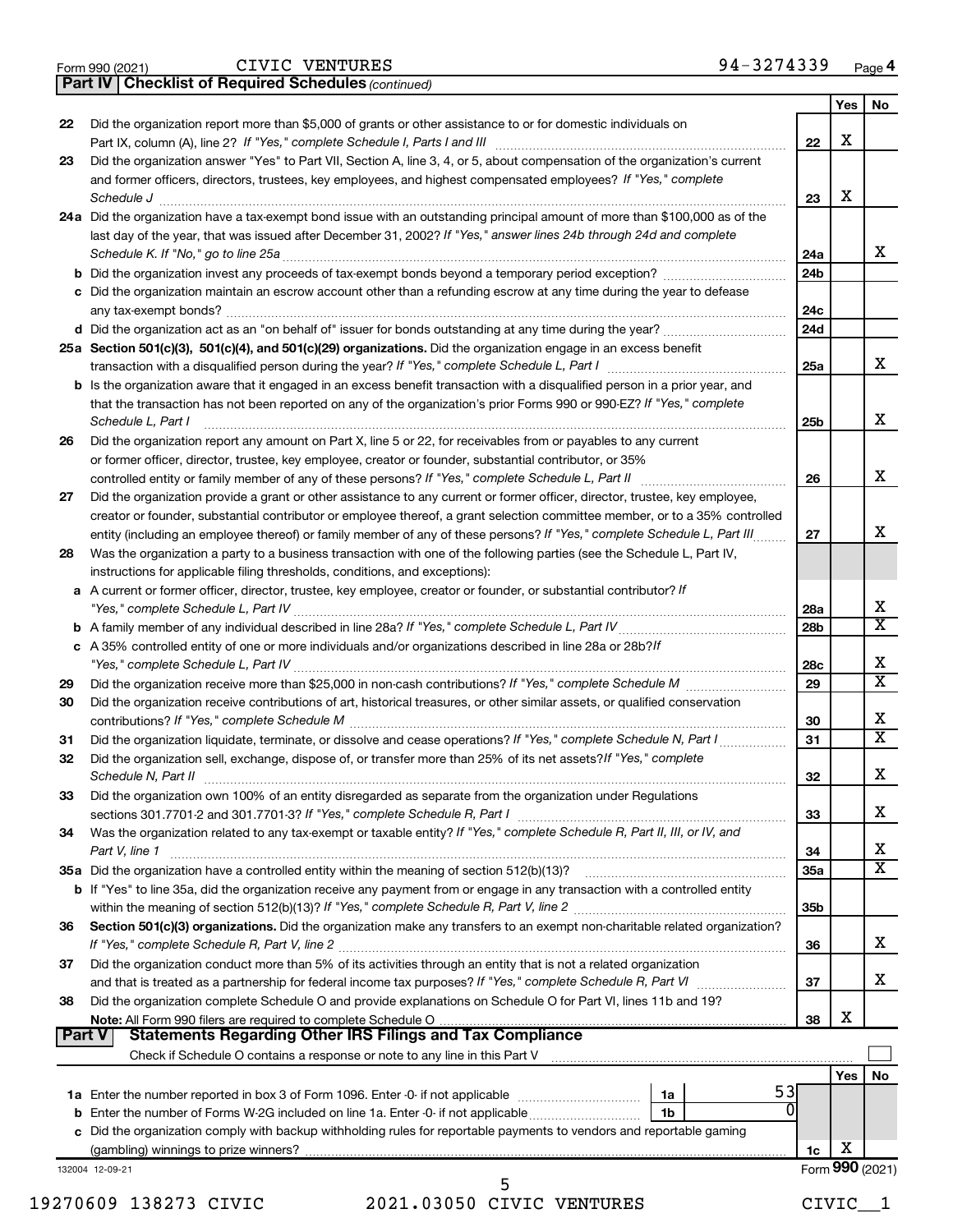|  |  | CIVIC VENT |
|--|--|------------|
|  |  |            |

**Part V Statements Regarding Other IRS Filings and Tax Compliance**

*(continued)*

|                | 2a Enter the number of employees reported on Form W-3, Transmittal of Wage and Tax Statements,                                                  |                | Yes | No |
|----------------|-------------------------------------------------------------------------------------------------------------------------------------------------|----------------|-----|----|
|                | 26<br>2a<br>filed for the calendar year ending with or within the year covered by this return                                                   |                |     |    |
|                |                                                                                                                                                 | 2b             | х   |    |
|                | <b>Note:</b> If the sum of lines 1a and 2a is greater than 250, you may be required to e-file. See instructions. <i>marrouum</i> manu-          |                |     |    |
|                | 3a Did the organization have unrelated business gross income of \$1,000 or more during the year?                                                | 3a             |     |    |
|                |                                                                                                                                                 | 3 <sub>b</sub> |     |    |
|                | 4a At any time during the calendar year, did the organization have an interest in, or a signature or other authority over, a                    |                |     |    |
|                | financial account in a foreign country (such as a bank account, securities account, or other financial account)?                                | 4a             |     |    |
|                | <b>b</b> If "Yes," enter the name of the foreign country $\blacktriangleright$                                                                  |                |     |    |
|                | See instructions for filing requirements for FinCEN Form 114, Report of Foreign Bank and Financial Accounts (FBAR).                             |                |     |    |
|                |                                                                                                                                                 | 5a             |     |    |
|                |                                                                                                                                                 | 5 <sub>b</sub> |     |    |
|                |                                                                                                                                                 | 5c             |     |    |
|                | 6a Does the organization have annual gross receipts that are normally greater than \$100,000, and did the organization solicit                  |                |     |    |
|                |                                                                                                                                                 | 6a             |     |    |
|                | b If "Yes," did the organization include with every solicitation an express statement that such contributions or gifts                          |                |     |    |
|                |                                                                                                                                                 |                |     |    |
|                |                                                                                                                                                 | 6b             |     |    |
| 7              | Organizations that may receive deductible contributions under section 170(c).                                                                   |                |     |    |
| a              | Did the organization receive a payment in excess of \$75 made partly as a contribution and partly for goods and services provided to the payor? | 7a             |     |    |
|                |                                                                                                                                                 | 7b             |     |    |
|                | c Did the organization sell, exchange, or otherwise dispose of tangible personal property for which it was required                             |                |     |    |
|                | to file Form 8282?                                                                                                                              | 7с             |     |    |
|                | 7d                                                                                                                                              |                |     |    |
|                | e Did the organization receive any funds, directly or indirectly, to pay premiums on a personal benefit contract?                               | 7e             |     |    |
| Ť.             | Did the organization, during the year, pay premiums, directly or indirectly, on a personal benefit contract?                                    | 7f             |     |    |
| g              | If the organization received a contribution of qualified intellectual property, did the organization file Form 8899 as required?                | 7g             |     |    |
|                | h If the organization received a contribution of cars, boats, airplanes, or other vehicles, did the organization file a Form 1098-C?            | 7h             |     |    |
| 8              | Sponsoring organizations maintaining donor advised funds. Did a donor advised fund maintained by the                                            |                |     |    |
|                | sponsoring organization have excess business holdings at any time during the year?                                                              | 8              |     |    |
| 9              | Sponsoring organizations maintaining donor advised funds.                                                                                       |                |     |    |
| а              | Did the sponsoring organization make any taxable distributions under section 4966?                                                              | 9а             |     |    |
|                |                                                                                                                                                 | 9b             |     |    |
| 10             | Section 501(c)(7) organizations. Enter:                                                                                                         |                |     |    |
|                | <b>10a</b>                                                                                                                                      |                |     |    |
|                | 10 <sub>b</sub><br><b>b</b> Gross receipts, included on Form 990, Part VIII, line 12, for public use of club facilities <i>manameron</i> ,      |                |     |    |
|                | 11 Section 501(c)(12) organizations. Enter:                                                                                                     |                |     |    |
|                | 11a                                                                                                                                             |                |     |    |
|                | b Gross income from other sources. (Do not net amounts due or paid to other sources against                                                     |                |     |    |
|                | 11b                                                                                                                                             |                |     |    |
|                | 12a Section 4947(a)(1) non-exempt charitable trusts. Is the organization filing Form 990 in lieu of Form 1041?                                  | 12a            |     |    |
|                | <b>b</b> If "Yes," enter the amount of tax-exempt interest received or accrued during the year<br>12b                                           |                |     |    |
| 13             | Section 501(c)(29) qualified nonprofit health insurance issuers.                                                                                |                |     |    |
|                |                                                                                                                                                 | 13a            |     |    |
|                | Note: See the instructions for additional information the organization must report on Schedule O.                                               |                |     |    |
|                | <b>b</b> Enter the amount of reserves the organization is required to maintain by the states in which the                                       |                |     |    |
|                | 13 <sub>b</sub>                                                                                                                                 |                |     |    |
|                | 13с                                                                                                                                             |                |     |    |
|                |                                                                                                                                                 | 14a            |     |    |
|                |                                                                                                                                                 | 14b            |     |    |
|                | Is the organization subject to the section 4960 tax on payment(s) of more than \$1,000,000 in remuneration or                                   |                |     |    |
|                |                                                                                                                                                 | 15             |     |    |
|                |                                                                                                                                                 |                |     |    |
|                |                                                                                                                                                 |                |     |    |
|                | If "Yes," see the instructions and file Form 4720, Schedule N.                                                                                  |                |     |    |
|                | Is the organization an educational institution subject to the section 4968 excise tax on net investment income?                                 | 16             |     |    |
|                | If "Yes," complete Form 4720, Schedule O.                                                                                                       |                |     |    |
| 15<br>16<br>17 | Section 501(c)(21) organizations. Did the trust, any disqualified person, or mine operator engage in any                                        |                |     |    |
|                | If "Yes," complete Form 6069.                                                                                                                   | 17             |     |    |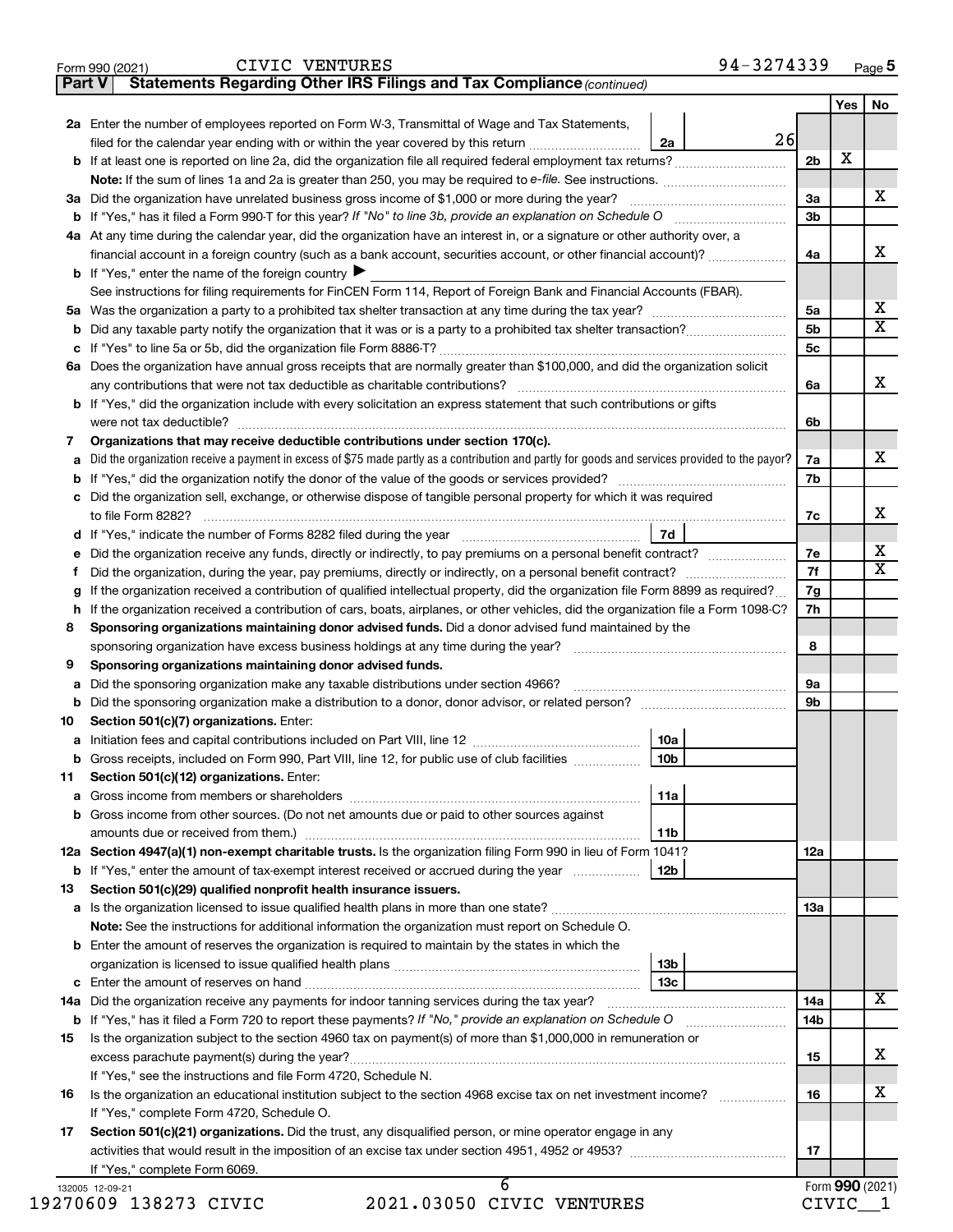|    |                                                                                                                                                  |                         |                         | $\overline{\mathbf{x}}$ |
|----|--------------------------------------------------------------------------------------------------------------------------------------------------|-------------------------|-------------------------|-------------------------|
|    | <b>Section A. Governing Body and Management</b>                                                                                                  |                         |                         |                         |
|    |                                                                                                                                                  |                         | Yes                     | No                      |
|    | 10 <sub>l</sub><br>1a<br>1a Enter the number of voting members of the governing body at the end of the tax year                                  |                         |                         |                         |
|    | If there are material differences in voting rights among members of the governing body, or if the governing                                      |                         |                         |                         |
|    | body delegated broad authority to an executive committee or similar committee, explain on Schedule O.                                            |                         |                         |                         |
|    | 10<br><b>b</b> Enter the number of voting members included on line 1a, above, who are independent<br>1b                                          |                         |                         |                         |
| 2  | Did any officer, director, trustee, or key employee have a family relationship or a business relationship with any other                         |                         |                         |                         |
|    | officer, director, trustee, or key employee?                                                                                                     | $\mathbf{2}$            |                         |                         |
| 3  | Did the organization delegate control over management duties customarily performed by or under the direct supervision                            |                         |                         | x                       |
|    | of officers, directors, trustees, or key employees to a management company or other person?                                                      | 3                       |                         |                         |
| 4  | Did the organization make any significant changes to its governing documents since the prior Form 990 was filed?                                 | $\overline{\mathbf{4}}$ |                         |                         |
| 5  |                                                                                                                                                  | 5                       |                         |                         |
|    |                                                                                                                                                  | 6                       |                         |                         |
| 6  |                                                                                                                                                  |                         |                         | $\overline{\mathtt{x}}$ |
|    | 7a Did the organization have members, stockholders, or other persons who had the power to elect or appoint one or                                |                         |                         |                         |
|    |                                                                                                                                                  | 7a                      |                         | x                       |
|    | <b>b</b> Are any governance decisions of the organization reserved to (or subject to approval by) members, stockholders, or                      |                         |                         | x                       |
|    | persons other than the governing body?                                                                                                           | 7b                      |                         |                         |
| 8  | Did the organization contemporaneously document the meetings held or written actions undertaken during the year by the following:                |                         |                         |                         |
|    |                                                                                                                                                  | 8а                      | X                       |                         |
|    |                                                                                                                                                  | 8b                      | $\overline{\textbf{x}}$ |                         |
| 9  | Is there any officer, director, trustee, or key employee listed in Part VII, Section A, who cannot be reached at the                             |                         |                         | X                       |
|    |                                                                                                                                                  | 9                       |                         |                         |
|    | Section B. Policies (This Section B requests information about policies not required by the Internal Revenue Code.)                              |                         |                         |                         |
|    |                                                                                                                                                  |                         | Yes                     | No                      |
|    |                                                                                                                                                  | 10a                     |                         |                         |
|    | <b>b</b> If "Yes," did the organization have written policies and procedures governing the activities of such chapters, affiliates,              |                         |                         |                         |
|    |                                                                                                                                                  | 10b                     |                         |                         |
|    | 11a Has the organization provided a complete copy of this Form 990 to all members of its governing body before filing the form?                  | 11a                     | X                       |                         |
|    | <b>b</b> Describe on Schedule O the process, if any, used by the organization to review this Form 990.                                           |                         |                         |                         |
|    |                                                                                                                                                  | 12a                     | х                       |                         |
|    | <b>b</b> Were officers, directors, or trustees, and key employees required to disclose annually interests that could give rise to conflicts?     | 12 <sub>b</sub>         | $\overline{\mathbf{x}}$ |                         |
|    | c Did the organization regularly and consistently monitor and enforce compliance with the policy? If "Yes," describe                             |                         |                         |                         |
|    |                                                                                                                                                  | 12c                     | х                       |                         |
| 13 |                                                                                                                                                  | 13                      | $\overline{\mathbf{x}}$ |                         |
|    | Did the organization have a written document retention and destruction policy? [11] manufaction manufaction in                                   | 14                      | $\overline{\text{x}}$   |                         |
| 14 |                                                                                                                                                  |                         |                         |                         |
| 15 | Did the process for determining compensation of the following persons include a review and approval by independent                               |                         |                         |                         |
|    | persons, comparability data, and contemporaneous substantiation of the deliberation and decision?                                                |                         | х                       |                         |
|    |                                                                                                                                                  | 15a                     | $\overline{\mathbf{x}}$ |                         |
|    |                                                                                                                                                  | 15 <sub>b</sub>         |                         |                         |
|    | If "Yes" to line 15a or 15b, describe the process on Schedule O. See instructions.                                                               |                         |                         |                         |
|    | 16a Did the organization invest in, contribute assets to, or participate in a joint venture or similar arrangement with a                        |                         |                         |                         |
|    | taxable entity during the year?                                                                                                                  | 16a                     |                         |                         |
|    | <b>b</b> If "Yes," did the organization follow a written policy or procedure requiring the organization to evaluate its participation            |                         |                         |                         |
|    | in joint venture arrangements under applicable federal tax law, and take steps to safeguard the organization's                                   |                         |                         |                         |
|    | exempt status with respect to such arrangements?                                                                                                 | 16b                     |                         |                         |
|    | <b>Section C. Disclosure</b>                                                                                                                     |                         |                         |                         |
| 17 | List the states with which a copy of this Form 990 is required to be filed $\blacktriangleright$ CA, NY                                          |                         |                         |                         |
| 18 | Section 6104 requires an organization to make its Forms 1023 (1024 or 1024-A, if applicable), 990, and 990-T (section 501(c)(3)s only) available |                         |                         |                         |
|    | for public inspection. Indicate how you made these available. Check all that apply.                                                              |                         |                         |                         |
|    | $X$ Other (explain on Schedule O)<br>$\lfloor x \rfloor$ Upon request<br>Another's website<br>Own website                                        |                         |                         |                         |
| 19 | Describe on Schedule O whether (and if so, how) the organization made its governing documents, conflict of interest policy, and financial        |                         |                         |                         |
|    | statements available to the public during the tax year.                                                                                          |                         |                         |                         |
| 20 | State the name, address, and telephone number of the person who possesses the organization's books and records                                   |                         |                         |                         |
|    | MARCO AUSTIN - 415-866-8379                                                                                                                      |                         |                         |                         |
|    | 94129<br>P.O. BOX 29542, SAN FRANCISCO,<br>CA                                                                                                    |                         |                         |                         |
|    |                                                                                                                                                  |                         | Form 990 (2021)         |                         |
|    | 132006 12-09-21                                                                                                                                  |                         |                         |                         |
|    | 2021.03050 CIVIC VENTURES                                                                                                                        |                         |                         |                         |
|    | 19270609 138273 CIVIC                                                                                                                            |                         | CIVIC <sub>1</sub>      |                         |
|    |                                                                                                                                                  |                         |                         |                         |

**Part VI** Governance, Management, and Disclosure. For each "Yes" response to lines 2 through 7b below, and for a "No" response

Form 990 (2021)  $CIVIC~VENTURES$  94 – 3274339  $Page$ 

**6**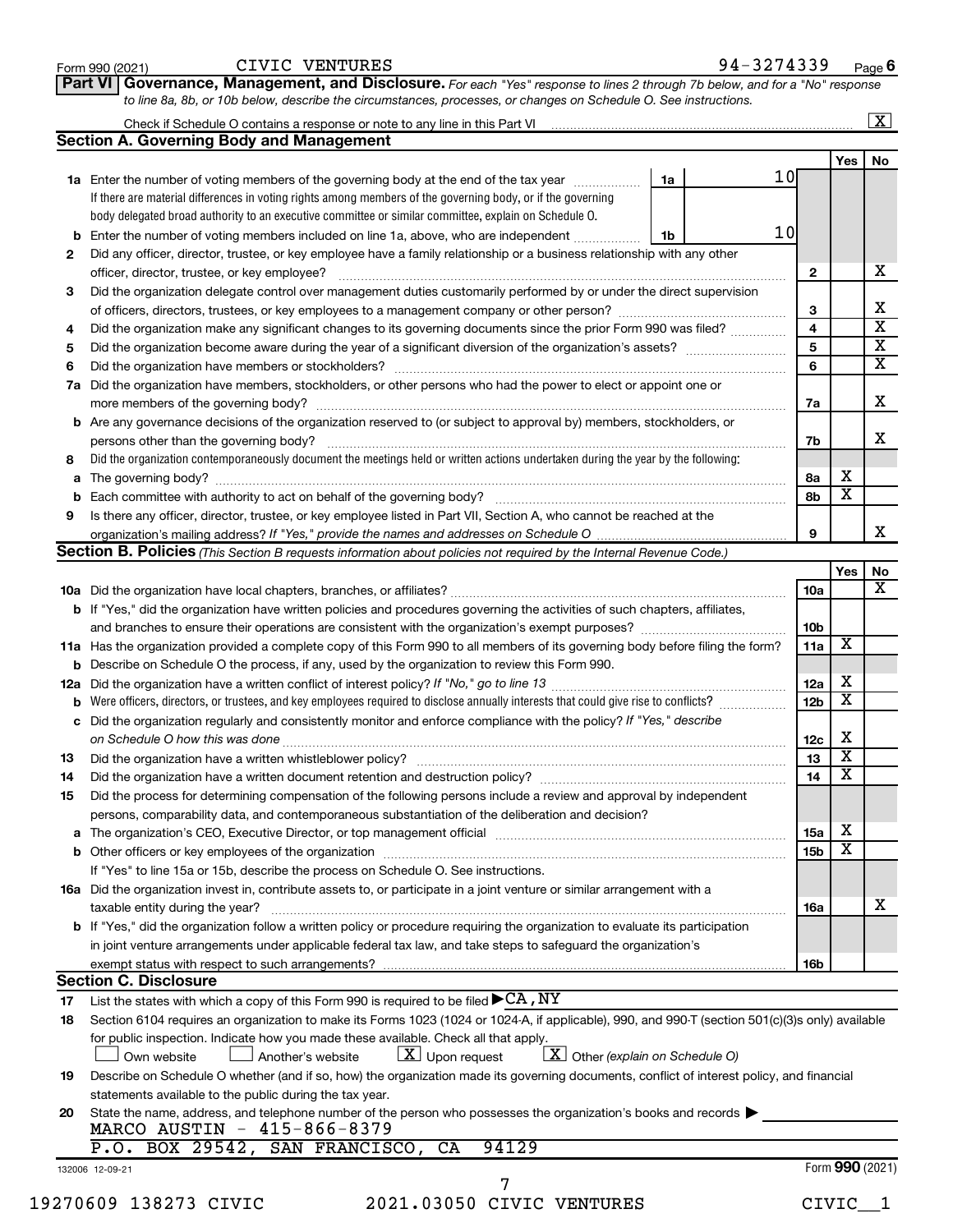| Form 990 (2021) | CIVIC VENTURES                                                                             | 94-3274339 | Page 7 |
|-----------------|--------------------------------------------------------------------------------------------|------------|--------|
|                 | Part VII Compensation of Officers, Directors, Trustees, Key Employees, Highest Compensated |            |        |
|                 | <b>Employees, and Independent Contractors</b>                                              |            |        |
|                 | Check if Schedule O contains a response or note to any line in this Part VII               |            |        |
|                 | Section A. Officers, Directors, Trustees, Key Employees, and Highest Compensated Employees |            |        |

**1a**  Complete this table for all persons required to be listed. Report compensation for the calendar year ending with or within the organization's tax year.  $\bullet$  List all of the organization's current officers, directors, trustees (whether individuals or organizations), regardless of amount of compensation.

Enter -0- in columns (D), (E), and (F) if no compensation was paid.

**•** List all of the organization's **current** key employees, if any. See the instructions for definition of "key employee."

**•** List the organization's five *current* highest compensated employees (other than an officer, director, trustee, or key employee) who received reportable compensation (box 5 of Form W-2, Form 1099-MISC, and/or box 1 of Form 1099-NEC) of more than \$100,000 from the organization and any related organizations.

 $\bullet$  List all of the organization's former officers, key employees, and highest compensated employees who received more than \$100,000 of reportable compensation from the organization and any related organizations.

**•** List all of the organization's former directors or trustees that received, in the capacity as a former director or trustee of the organization, more than \$10,000 of reportable compensation from the organization and any related organizations.

See the instructions for the order in which to list the persons above.

Check this box if neither the organization nor any related organization compensated any current officer, director, or trustee.  $\Box$ 

| (A)                          | (B)                    |                                |                                                                  |             | (C)          |                                 |        | (D)             | (E)             | (F)                          |
|------------------------------|------------------------|--------------------------------|------------------------------------------------------------------|-------------|--------------|---------------------------------|--------|-----------------|-----------------|------------------------------|
| Name and title               | Average                |                                | (do not check more than one                                      |             | Position     |                                 |        | Reportable      | Reportable      | Estimated                    |
|                              | hours per              |                                | box, unless person is both an<br>officer and a director/trustee) |             |              |                                 |        | compensation    | compensation    | amount of                    |
|                              | week                   |                                |                                                                  |             |              |                                 |        | from            | from related    | other                        |
|                              | (list any              |                                |                                                                  |             |              |                                 |        | the             | organizations   | compensation                 |
|                              | hours for              |                                |                                                                  |             |              |                                 |        | organization    | (W-2/1099-MISC/ | from the                     |
|                              | related                |                                |                                                                  |             |              |                                 |        | (W-2/1099-MISC/ | 1099-NEC)       | organization                 |
|                              | organizations<br>below |                                |                                                                  |             |              |                                 |        | 1099-NEC)       |                 | and related<br>organizations |
|                              | line)                  | Individual trustee or director | Institutional trustee                                            | Officer     | Key employee | Highest compensated<br>employee | Former |                 |                 |                              |
| PAUL IRVING<br>(1)           | 3.00                   |                                |                                                                  |             |              |                                 |        |                 |                 |                              |
| <b>CHAIR</b>                 |                        | $\mathbf X$                    |                                                                  | $\mathbf X$ |              |                                 |        | 0.              | 0.              | $\mathbf 0$ .                |
| (2)<br>ELLEN GOODMAN         | 3.00                   |                                |                                                                  |             |              |                                 |        |                 |                 |                              |
| CO-VICE CHAIR                |                        | $\mathbf X$                    |                                                                  | $\mathbf X$ |              |                                 |        | $\mathbf 0$     | 0.              | $\mathbf 0$ .                |
| SUSAN GIANINNO<br>(3)        | 3.00                   |                                |                                                                  |             |              |                                 |        |                 |                 |                              |
| CO-VICE CHAIR                |                        | X                              |                                                                  | $\mathbf X$ |              |                                 |        | $\mathbf 0$     | $\mathbf 0$     | $\mathbf 0$ .                |
| (4)<br>DOTTY HAYES           | 3.00                   |                                |                                                                  |             |              |                                 |        |                 |                 |                              |
| TREASURER                    |                        | $\mathbf X$                    |                                                                  | $\mathbf X$ |              |                                 |        | $\mathbf 0$     | 0.              | $\mathbf 0$ .                |
| <b>JOSEPH PLUMMER</b><br>(5) | 3.00                   |                                |                                                                  |             |              |                                 |        |                 |                 |                              |
| SECRETARY                    |                        | $\mathbf X$                    |                                                                  | $\mathbf X$ |              |                                 |        | $\mathbf 0$     | 0.              | $\mathbf 0$ .                |
| (6)<br>CHIP CONLEY           | 3.00                   |                                |                                                                  |             |              |                                 |        |                 |                 |                              |
| <b>DIRECTOR</b>              |                        | $\mathbf X$                    |                                                                  |             |              |                                 |        | 0               | $\mathbf 0$ .   | $\mathbf 0$ .                |
| RABBI LAURA GELLER<br>(7)    | 3.00                   |                                |                                                                  |             |              |                                 |        |                 |                 |                              |
| <b>DIRECTOR</b>              |                        | $\mathbf X$                    |                                                                  |             |              |                                 |        | $\mathbf 0$     | 0.              | $\mathbf 0$ .                |
| (8)<br>DAVID HSU             | 3.00                   |                                |                                                                  |             |              |                                 |        |                 |                 |                              |
| <b>DIRECTOR</b>              |                        | $\mathbf X$                    |                                                                  |             |              |                                 |        | $\mathbf 0$     | $\mathbf 0$ .   | $\mathbf 0$ .                |
| RAYMOND JETSON<br>(9)        | 3.00                   |                                |                                                                  |             |              |                                 |        |                 |                 |                              |
| <b>DIRECTOR</b>              |                        | $\mathbf X$                    |                                                                  |             |              |                                 |        | $\mathbf 0$     | 0.              | $\mathbf 0$ .                |
| (10) MARINA KIM              | 3.00                   |                                |                                                                  |             |              |                                 |        |                 |                 |                              |
| <b>DIRECTOR</b>              |                        | X                              |                                                                  |             |              |                                 |        | $\mathbf 0$ .   | $\mathbf 0$ .   | 0.                           |
| (11) MARC FREEDMAN           | 40.00                  |                                |                                                                  |             |              |                                 |        |                 |                 |                              |
| CEO                          |                        | X                              |                                                                  | $\mathbf X$ |              |                                 |        | 315,000.        | $\mathbf 0$ .   | 37,288.                      |
| (12) EUNICE LIN NICHOLS      | 40.00                  |                                |                                                                  |             |              |                                 |        |                 |                 |                              |
| VP PROGRAM                   |                        |                                |                                                                  |             |              | X                               |        | 163,031.        | $\mathbf 0$ .   | 12,260.                      |
| (13) MARCI ALBOHER           | 40.00                  |                                |                                                                  |             |              |                                 |        |                 |                 |                              |
| VP COMMUNICATIONS            |                        |                                |                                                                  |             |              | X                               |        | 161,365.        | $\mathbf 0$ .   | 26,096.                      |
| (14) A. MEGAN MCCARTHY       | 40.00                  |                                |                                                                  |             |              |                                 |        |                 |                 |                              |
| VP OPERATIONS & FINANCE      |                        |                                |                                                                  |             |              | X                               |        | 157,941.        | 0.              | 8,091.                       |
| (15) GARY HUME               | 40.00                  |                                |                                                                  |             |              |                                 |        |                 |                 |                              |
| IT DIRECTOR                  |                        |                                |                                                                  |             |              | $\mathbf x$                     |        | 146,937.        | 0.              | 7,465.                       |
|                              |                        |                                |                                                                  |             |              |                                 |        |                 |                 |                              |
|                              |                        |                                |                                                                  |             |              |                                 |        |                 |                 |                              |
|                              |                        |                                |                                                                  |             |              |                                 |        |                 |                 |                              |
|                              |                        |                                |                                                                  |             |              |                                 |        |                 |                 |                              |

132007 12-09-21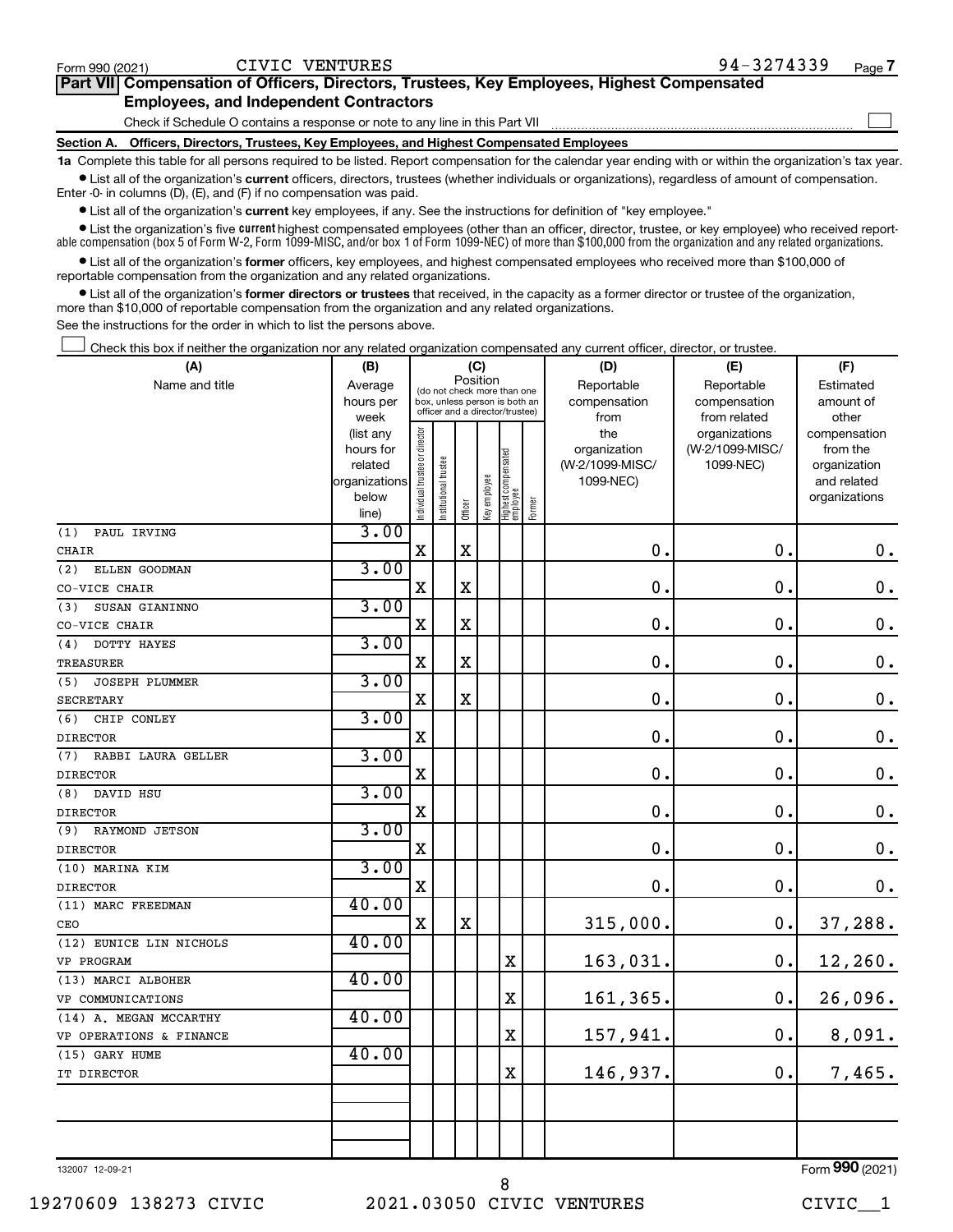|              | CIVIC VENTURES<br>Form 990 (2021)                                                                                                                                                                                                                      |                                                         |                                |                       |                 |              |                                                                                                 |        |                                                       | 94-3274339                                        |                                   |                         |                                                                          | Page 8          |
|--------------|--------------------------------------------------------------------------------------------------------------------------------------------------------------------------------------------------------------------------------------------------------|---------------------------------------------------------|--------------------------------|-----------------------|-----------------|--------------|-------------------------------------------------------------------------------------------------|--------|-------------------------------------------------------|---------------------------------------------------|-----------------------------------|-------------------------|--------------------------------------------------------------------------|-----------------|
|              | <b>Part VII</b><br>Section A. Officers, Directors, Trustees, Key Employees, and Highest Compensated Employees (continued)                                                                                                                              |                                                         |                                |                       |                 |              |                                                                                                 |        |                                                       |                                                   |                                   |                         |                                                                          |                 |
|              | (A)<br>Name and title                                                                                                                                                                                                                                  | (B)<br>Average<br>hours per<br>week<br>(list any        |                                |                       | (C)<br>Position |              | (do not check more than one<br>box, unless person is both an<br>officer and a director/trustee) |        | (D)<br>Reportable<br>compensation<br>from             | (E)<br>Reportable<br>compensation<br>from related |                                   |                         | (F)<br>Estimated<br>amount of<br>other                                   |                 |
|              |                                                                                                                                                                                                                                                        | hours for<br>related<br>organizations<br>below<br>line) | Individual trustee or director | Institutional trustee | Officer         | key employee | Highest compensated<br>employee                                                                 | Former | the<br>organization<br>(W-2/1099-MISC/<br>1099-NEC)   | organizations<br>(W-2/1099-MISC/<br>1099-NEC)     |                                   |                         | compensation<br>from the<br>organization<br>and related<br>organizations |                 |
|              |                                                                                                                                                                                                                                                        |                                                         |                                |                       |                 |              |                                                                                                 |        |                                                       |                                                   |                                   |                         |                                                                          |                 |
|              |                                                                                                                                                                                                                                                        |                                                         |                                |                       |                 |              |                                                                                                 |        |                                                       |                                                   |                                   |                         |                                                                          |                 |
|              |                                                                                                                                                                                                                                                        |                                                         |                                |                       |                 |              |                                                                                                 |        |                                                       |                                                   |                                   |                         |                                                                          |                 |
|              |                                                                                                                                                                                                                                                        |                                                         |                                |                       |                 |              |                                                                                                 |        |                                                       |                                                   |                                   |                         |                                                                          |                 |
|              |                                                                                                                                                                                                                                                        |                                                         |                                |                       |                 |              |                                                                                                 |        |                                                       |                                                   |                                   |                         |                                                                          |                 |
|              |                                                                                                                                                                                                                                                        |                                                         |                                |                       |                 |              |                                                                                                 |        |                                                       |                                                   |                                   |                         |                                                                          |                 |
|              |                                                                                                                                                                                                                                                        |                                                         |                                |                       |                 |              |                                                                                                 |        |                                                       |                                                   |                                   |                         |                                                                          |                 |
|              |                                                                                                                                                                                                                                                        |                                                         |                                |                       |                 |              |                                                                                                 |        | 944, 274.                                             |                                                   | $\overline{0}$ .                  |                         |                                                                          | 91,200.         |
|              |                                                                                                                                                                                                                                                        |                                                         |                                |                       |                 |              |                                                                                                 |        | $\overline{0}$ .<br>944,274.                          |                                                   | $\overline{0}$ .<br>σ.<br>91,200. |                         | $\overline{0}$ .                                                         |                 |
| $\mathbf{2}$ | Total number of individuals (including but not limited to those listed above) who received more than \$100,000 of reportable<br>compensation from the organization $\blacktriangleright$                                                               |                                                         |                                |                       |                 |              |                                                                                                 |        |                                                       |                                                   |                                   |                         |                                                                          | 5               |
| З            | Did the organization list any former officer, director, trustee, key employee, or highest compensated employee on                                                                                                                                      |                                                         |                                |                       |                 |              |                                                                                                 |        |                                                       |                                                   |                                   |                         | Yes                                                                      | No<br>х         |
| 4            | For any individual listed on line 1a, is the sum of reportable compensation and other compensation from the organization                                                                                                                               |                                                         |                                |                       |                 |              |                                                                                                 |        |                                                       |                                                   |                                   | 3<br>$\overline{\bf 4}$ | х                                                                        |                 |
| 5            | Did any person listed on line 1a receive or accrue compensation from any unrelated organization or individual for services                                                                                                                             |                                                         |                                |                       |                 |              |                                                                                                 |        |                                                       |                                                   |                                   | 5                       |                                                                          | х               |
|              | <b>Section B. Independent Contractors</b>                                                                                                                                                                                                              |                                                         |                                |                       |                 |              |                                                                                                 |        |                                                       |                                                   |                                   |                         |                                                                          |                 |
| 1            | Complete this table for your five highest compensated independent contractors that received more than \$100,000 of compensation from<br>the organization. Report compensation for the calendar year ending with or within the organization's tax year. |                                                         |                                |                       |                 |              |                                                                                                 |        |                                                       |                                                   |                                   |                         |                                                                          |                 |
|              | (A)<br>Name and business address<br>LEAD WITH LLC, 68965 OLD DALE ROAD,                                                                                                                                                                                |                                                         |                                |                       |                 |              |                                                                                                 |        | (B)<br>Description of services<br><b>GEN2GEN LIVE</b> |                                                   |                                   | (C)<br>Compensation     |                                                                          |                 |
|              | TWENTYNINE PALMS, CA 92277                                                                                                                                                                                                                             |                                                         |                                |                       |                 |              |                                                                                                 |        | CONSULTANT                                            |                                                   |                                   |                         |                                                                          | 113,860.        |
|              |                                                                                                                                                                                                                                                        |                                                         |                                |                       |                 |              |                                                                                                 |        |                                                       |                                                   |                                   |                         |                                                                          |                 |
|              |                                                                                                                                                                                                                                                        |                                                         |                                |                       |                 |              |                                                                                                 |        |                                                       |                                                   |                                   |                         |                                                                          |                 |
|              |                                                                                                                                                                                                                                                        |                                                         |                                |                       |                 |              |                                                                                                 |        |                                                       |                                                   |                                   |                         |                                                                          |                 |
| $\mathbf{2}$ | Total number of independent contractors (including but not limited to those listed above) who received more than<br>\$100,000 of compensation from the organization                                                                                    |                                                         |                                |                       |                 |              | 1                                                                                               |        |                                                       |                                                   |                                   |                         |                                                                          |                 |
|              |                                                                                                                                                                                                                                                        |                                                         |                                |                       |                 |              |                                                                                                 |        |                                                       |                                                   |                                   |                         |                                                                          | Form 990 (2021) |

132008 12-09-21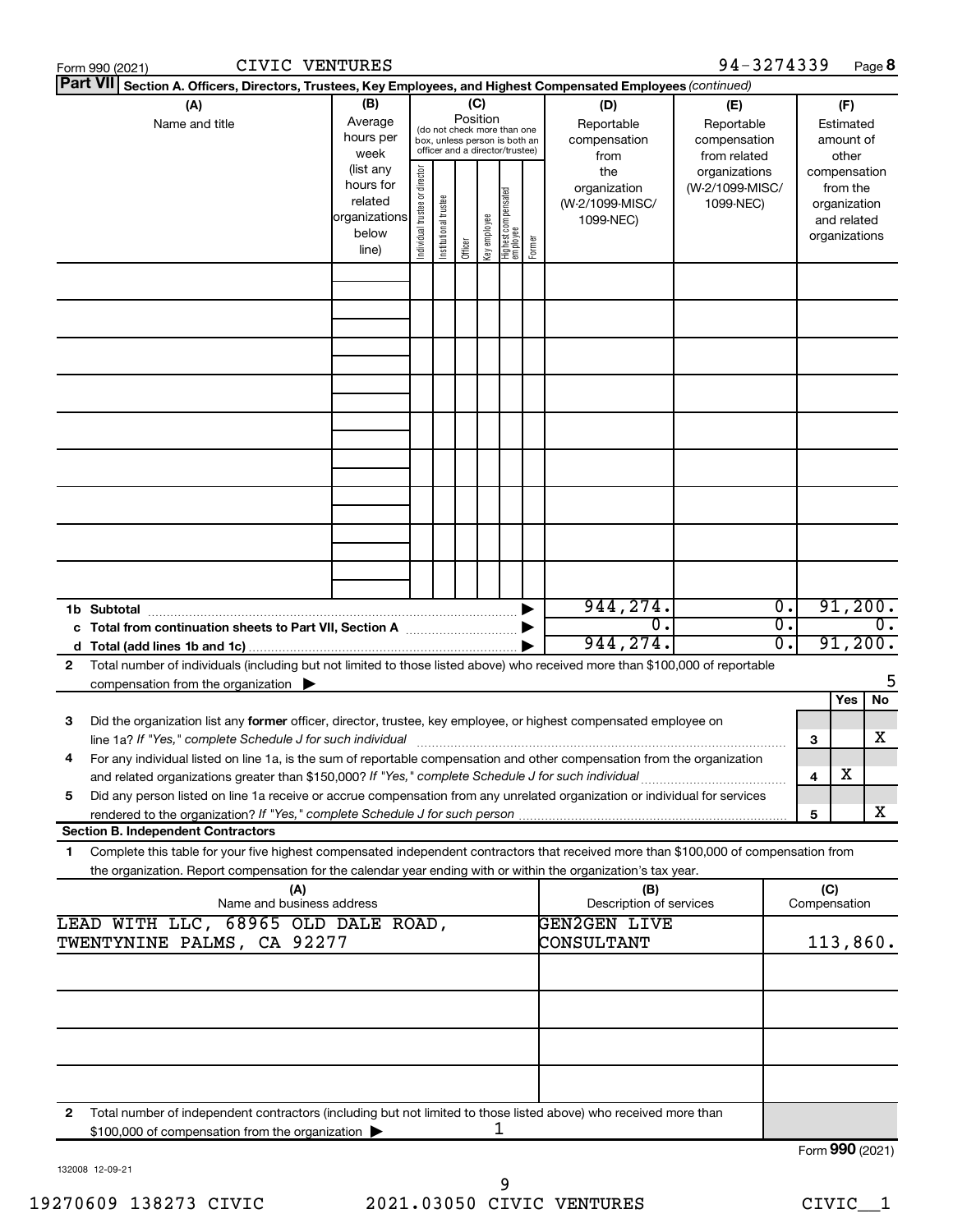|                                 |                       |      |                                                       |          |                |      |                       | (A)<br>Total revenue        | (B)<br>Related or exempt<br>function revenue | (C)<br>Unrelated<br>business revenue | (D)<br>Revenue excluded<br>from tax under<br>sections 512 - 514 |
|---------------------------------|-----------------------|------|-------------------------------------------------------|----------|----------------|------|-----------------------|-----------------------------|----------------------------------------------|--------------------------------------|-----------------------------------------------------------------|
|                                 |                       |      | 1 a Federated campaigns                               |          | 1a             |      |                       |                             |                                              |                                      |                                                                 |
| Grants<br>mour                  |                       |      | <b>b</b> Membership dues                              |          | 1 <sub>b</sub> |      | 7,500.                |                             |                                              |                                      |                                                                 |
|                                 |                       |      | c Fundraising events                                  |          | 1c             |      |                       |                             |                                              |                                      |                                                                 |
| Gifts,<br>$\overline{a}$        |                       |      | d Related organizations                               | $\cdots$ | 1 <sub>d</sub> |      |                       |                             |                                              |                                      |                                                                 |
|                                 |                       |      | e Government grants (contributions)                   |          | 1e             |      | 501, 567.             |                             |                                              |                                      |                                                                 |
|                                 |                       |      | f All other contributions, gifts, grants, and         |          |                |      |                       |                             |                                              |                                      |                                                                 |
|                                 |                       |      | similar amounts not included above                    |          | 1f             |      | 4,021,112.            |                             |                                              |                                      |                                                                 |
|                                 |                       |      | g Noncash contributions included in lines 1a-1f       |          | $1g$ \$        |      |                       |                             |                                              |                                      |                                                                 |
| Contributions,<br>and Other Sim |                       |      |                                                       |          |                |      |                       | $\left[4\, , 530\, , 179$ . |                                              |                                      |                                                                 |
|                                 |                       |      |                                                       |          |                |      | <b>Business Code</b>  |                             |                                              |                                      |                                                                 |
|                                 |                       | 2a   | CONTRACT FEES FOR SERV                                |          |                |      | 900099                | 298,000.                    | 298,000.                                     |                                      |                                                                 |
|                                 | <b>HONORARIA</b><br>b |      |                                                       |          |                |      | 900099                | 7,000.                      | 7,000.                                       |                                      |                                                                 |
| Program Service<br>Revenue      |                       | c    |                                                       |          |                |      |                       |                             |                                              |                                      |                                                                 |
|                                 |                       | d    |                                                       |          |                |      |                       |                             |                                              |                                      |                                                                 |
|                                 |                       |      |                                                       |          |                |      |                       |                             |                                              |                                      |                                                                 |
|                                 |                       |      | All other program service revenue                     |          |                |      |                       |                             |                                              |                                      |                                                                 |
|                                 |                       |      |                                                       |          |                |      | $\blacktriangleright$ | 305,000.                    |                                              |                                      |                                                                 |
|                                 | 3                     |      | Investment income (including dividends, interest, and |          |                |      |                       |                             |                                              |                                      |                                                                 |
|                                 |                       |      |                                                       |          |                |      | ▶                     | 818.                        |                                              |                                      | 818.                                                            |
|                                 | 4                     |      | Income from investment of tax-exempt bond proceeds    |          |                |      |                       |                             |                                              |                                      |                                                                 |
|                                 | 5                     |      |                                                       |          |                |      |                       | 3,177.                      |                                              |                                      | 3,177.                                                          |
|                                 |                       |      |                                                       |          | (i) Real       |      | (ii) Personal         |                             |                                              |                                      |                                                                 |
|                                 |                       | 6а   | Gross rents<br>.                                      | 6a       |                |      |                       |                             |                                              |                                      |                                                                 |
|                                 |                       | b    | Less: rental expenses                                 | 6b       |                |      |                       |                             |                                              |                                      |                                                                 |
|                                 |                       |      | Rental income or (loss)                               | 6c       |                |      |                       |                             |                                              |                                      |                                                                 |
|                                 |                       |      | d Net rental income or (loss)                         |          |                |      |                       |                             |                                              |                                      |                                                                 |
|                                 |                       |      | 7 a Gross amount from sales of                        |          | (i) Securities |      | (ii) Other            |                             |                                              |                                      |                                                                 |
|                                 |                       |      | assets other than inventory                           | 7a       |                | 200. |                       |                             |                                              |                                      |                                                                 |
|                                 |                       |      | <b>b</b> Less: cost or other basis                    |          |                |      |                       |                             |                                              |                                      |                                                                 |
|                                 |                       |      | and sales expenses                                    | 7b       |                | О.   |                       |                             |                                              |                                      |                                                                 |
| ther Revenue                    |                       |      | c Gain or (loss)                                      | 7c       |                | 200. |                       |                             |                                              |                                      |                                                                 |
|                                 |                       |      |                                                       |          |                |      |                       | 200.                        |                                              |                                      | 200.                                                            |
|                                 |                       |      | 8 a Gross income from fundraising events (not         |          |                |      |                       |                             |                                              |                                      |                                                                 |
| 0                               |                       |      | including \$                                          |          | οf             |      |                       |                             |                                              |                                      |                                                                 |
|                                 |                       |      | contributions reported on line 1c). See               |          |                |      |                       |                             |                                              |                                      |                                                                 |
|                                 |                       |      |                                                       |          |                | l 8a |                       |                             |                                              |                                      |                                                                 |
|                                 |                       |      |                                                       |          |                | 8b   |                       |                             |                                              |                                      |                                                                 |
|                                 |                       |      | c Net income or (loss) from fundraising events        |          |                |      | .                     |                             |                                              |                                      |                                                                 |
|                                 |                       |      | 9 a Gross income from gaming activities. See          |          |                |      |                       |                             |                                              |                                      |                                                                 |
|                                 |                       |      |                                                       |          |                | 9a   |                       |                             |                                              |                                      |                                                                 |
|                                 |                       |      | <b>b</b> Less: direct expenses <b>manually</b>        |          |                | 9b   |                       |                             |                                              |                                      |                                                                 |
|                                 |                       |      | c Net income or (loss) from gaming activities         |          |                |      |                       |                             |                                              |                                      |                                                                 |
|                                 |                       |      | 10 a Gross sales of inventory, less returns           |          |                |      |                       |                             |                                              |                                      |                                                                 |
|                                 |                       |      |                                                       |          |                | 10a  |                       |                             |                                              |                                      |                                                                 |
|                                 |                       |      | <b>b</b> Less: cost of goods sold                     |          |                | 10bl |                       |                             |                                              |                                      |                                                                 |
|                                 |                       |      | c Net income or (loss) from sales of inventory        |          |                |      |                       |                             |                                              |                                      |                                                                 |
|                                 |                       |      |                                                       |          |                |      | <b>Business Code</b>  |                             |                                              |                                      |                                                                 |
|                                 |                       | 11 a |                                                       |          |                |      |                       |                             |                                              |                                      |                                                                 |
|                                 |                       | b    |                                                       |          |                |      |                       |                             |                                              |                                      |                                                                 |
| Miscellaneous<br>Revenue        |                       | с    |                                                       |          |                |      |                       |                             |                                              |                                      |                                                                 |
|                                 |                       |      |                                                       |          |                |      |                       |                             |                                              |                                      |                                                                 |
|                                 |                       |      |                                                       |          |                |      | ▶                     |                             |                                              |                                      |                                                                 |
|                                 | 12                    |      |                                                       |          |                |      | $\blacktriangleright$ | [4, 839, 374.]              | 305,000.                                     | 0.                                   | 4,195.                                                          |
| 132009 12-09-21                 |                       |      |                                                       |          |                |      |                       |                             |                                              |                                      | Form 990 (2021)                                                 |

132009 12-09-21

**Part VIII Statement of Revenue**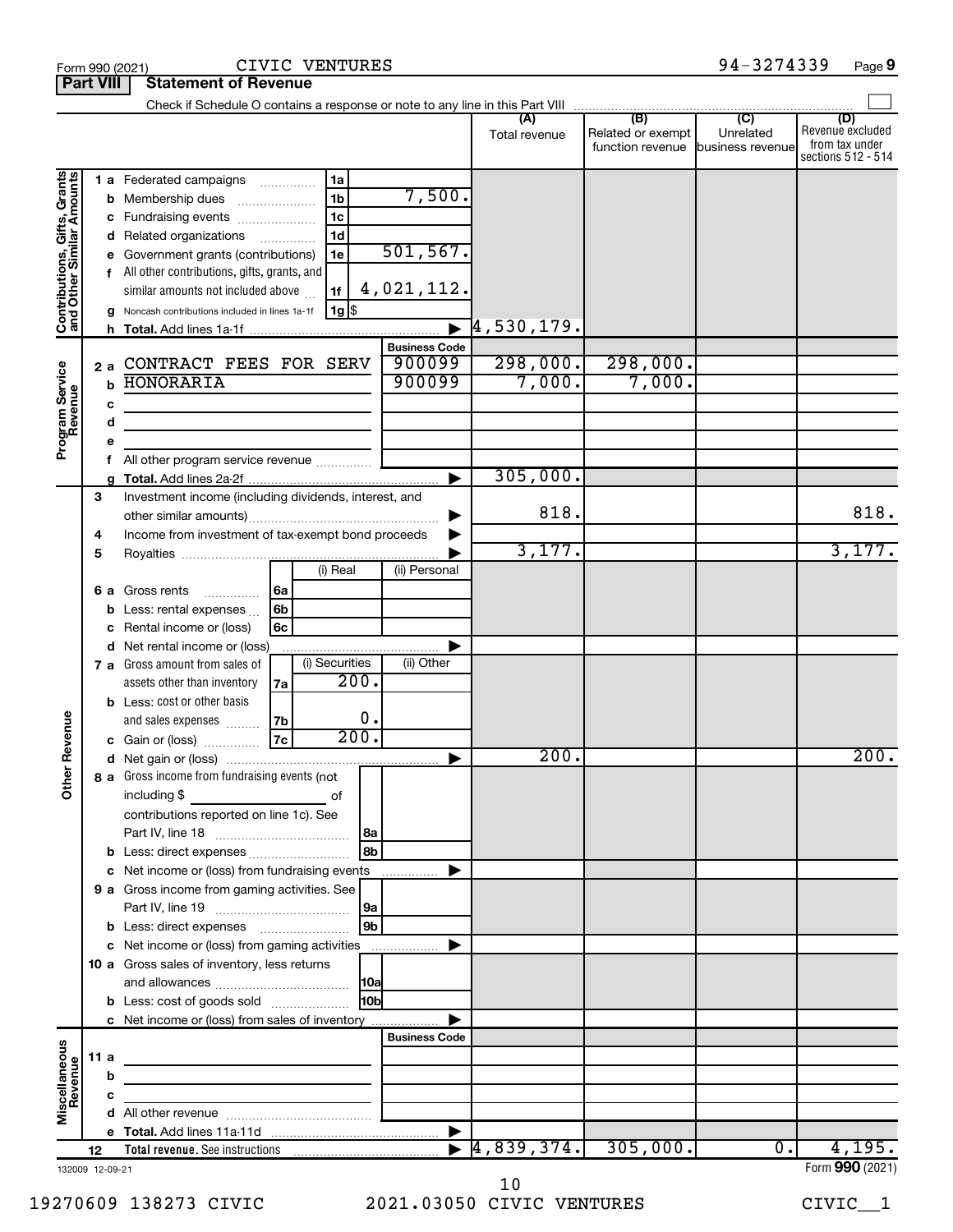## CIVIC VENTURES

**Part IX Statement of Functional Expenses**

*Section 501(c)(3) and 501(c)(4) organizations must complete all columns. All other organizations must complete column (A).*

|          |                                                                                                            |                       |                                    |                                    | $\mathbf{X}$                   |
|----------|------------------------------------------------------------------------------------------------------------|-----------------------|------------------------------------|------------------------------------|--------------------------------|
|          | Do not include amounts reported on lines 6b,<br>7b, 8b, 9b, and 10b of Part VIII.                          | (A)<br>Total expenses | (B)<br>Program service<br>expenses | Management and<br>general expenses | (D)<br>Fundraising<br>expenses |
| 1.       | Grants and other assistance to domestic organizations                                                      |                       |                                    |                                    |                                |
|          | and domestic governments. See Part IV, line 21                                                             | 1,134,735.            | 1, 134, 735.                       |                                    |                                |
| 2        | Grants and other assistance to domestic<br>individuals. See Part IV, line 22                               | 45,000.               | 45,000.                            |                                    |                                |
| 3        | Grants and other assistance to foreign                                                                     |                       |                                    |                                    |                                |
|          | organizations, foreign governments, and foreign                                                            |                       |                                    |                                    |                                |
|          | individuals. See Part IV, lines 15 and 16                                                                  |                       |                                    |                                    |                                |
| 4        | Benefits paid to or for members                                                                            |                       |                                    |                                    |                                |
| 5        | Compensation of current officers, directors,                                                               |                       |                                    |                                    |                                |
|          | trustees, and key employees                                                                                | 315,000.              | 267,750.                           |                                    | 47,250.                        |
| 6        | Compensation not included above to disqualified                                                            |                       |                                    |                                    |                                |
|          | persons (as defined under section 4958(f)(1)) and                                                          |                       |                                    |                                    |                                |
|          | persons described in section 4958(c)(3)(B)                                                                 |                       |                                    |                                    |                                |
| 7        |                                                                                                            | 1,869,442.            | 1,403,457.                         | 351,686.                           | 114, 299.                      |
| 8        | Pension plan accruals and contributions (include                                                           |                       |                                    |                                    |                                |
|          | section 401(k) and 403(b) employer contributions)                                                          | 96,459.               | $\frac{74,048}{172,757}$           | 15,508.                            | 6,903.                         |
| 9        |                                                                                                            | 209,888.              |                                    | 27,120.                            | 10,011.                        |
| 10       |                                                                                                            | 183,590.              | 141,436.                           | 30, 111.                           | 12,043.                        |
| 11       | Fees for services (nonemployees):                                                                          |                       |                                    |                                    |                                |
| a        |                                                                                                            | 1,400.                | 1,400.                             |                                    |                                |
| b        |                                                                                                            | 20, 157.              |                                    | 20, 157.                           |                                |
| с<br>d   |                                                                                                            |                       |                                    |                                    |                                |
|          | Professional fundraising services. See Part IV, line 17                                                    |                       |                                    |                                    |                                |
| f        | Investment management fees                                                                                 |                       |                                    |                                    |                                |
| g        | Other. (If line 11g amount exceeds 10% of line 25,                                                         |                       |                                    |                                    |                                |
|          | column (A), amount, list line 11g expenses on Sch O.)                                                      | 729,341.              | 718,241.                           | 11,100.                            |                                |
| 12       |                                                                                                            | 8,322.                | 8,322.                             |                                    |                                |
| 13       |                                                                                                            |                       |                                    |                                    |                                |
| 14       |                                                                                                            |                       |                                    |                                    |                                |
| 15       |                                                                                                            |                       |                                    |                                    |                                |
| 16       |                                                                                                            | 68,768.               |                                    | 68,768.                            |                                |
| 17       | Travel                                                                                                     | 3,952.                | 3,941.                             | 11.                                |                                |
| 18       | Payments of travel or entertainment expenses                                                               |                       |                                    |                                    |                                |
|          | for any federal, state, or local public officials                                                          |                       |                                    |                                    |                                |
| 19<br>20 | Conferences, conventions, and meetings<br>Interest                                                         |                       |                                    |                                    |                                |
| 21       |                                                                                                            |                       |                                    |                                    |                                |
| 22       | Depreciation, depletion, and amortization                                                                  | 20,960.               |                                    | 20,960.                            |                                |
| 23       | Insurance                                                                                                  | 11,012.               |                                    | 11,012.                            |                                |
| 24       | Other expenses. Itemize expenses not covered                                                               |                       |                                    |                                    |                                |
|          | above. (List miscellaneous expenses on line 24e. If<br>line 24e amount exceeds 10% of line 25, column (A), |                       |                                    |                                    |                                |
|          | amount, list line 24e expenses on Schedule O.)                                                             |                       |                                    |                                    |                                |
| a        | PRINTING AND PUBLICATIO                                                                                    | 59,224.               | 45, 169.                           | 14,005.                            | 50.                            |
| b        | STAFF DEVELOPMENT                                                                                          | 22,051.               | 16, 723.                           | 5,290.                             | $\overline{38}$ .              |
|          | <b>TELECOMMUNICATIONS</b><br><b>SUPPLIES</b>                                                               | 19,823.<br>14,390.    | 7,448.<br>12, 110.                 | 12,225.<br>2,280.                  | 150.                           |
| d        |                                                                                                            | 6,920.                | 96,441.                            | $-97,132.$                         | 7,611.                         |
| е        | All other expenses<br>Total functional expenses. Add lines 1 through 24e                                   | 4,840,434.            | 4,148,978.                         | 493,101.                           | 198, 355.                      |
| 25<br>26 | Joint costs. Complete this line only if the organization                                                   |                       |                                    |                                    |                                |
|          | reported in column (B) joint costs from a combined                                                         |                       |                                    |                                    |                                |
|          | educational campaign and fundraising solicitation.                                                         |                       |                                    |                                    |                                |
|          | Check here $\blacktriangleright$<br>if following SOP 98-2 (ASC 958-720)                                    |                       |                                    |                                    |                                |
|          |                                                                                                            |                       |                                    |                                    |                                |

132010 12-09-21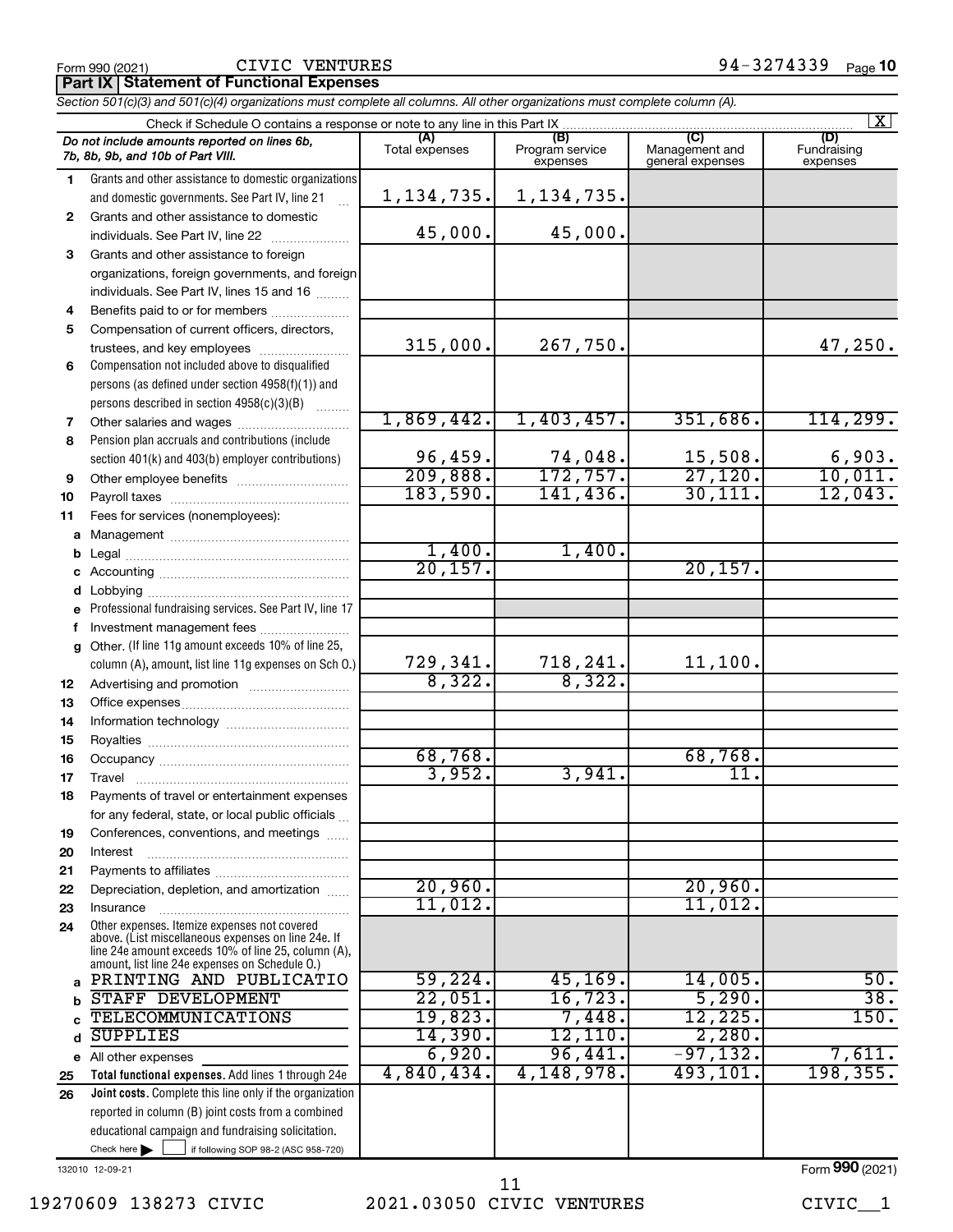CIVIC VENTURES

|                             | Part X | <b>Balance Sheet</b>                                                                                   |  |          |                          |                 |                    |
|-----------------------------|--------|--------------------------------------------------------------------------------------------------------|--|----------|--------------------------|-----------------|--------------------|
|                             |        |                                                                                                        |  |          |                          |                 |                    |
|                             |        |                                                                                                        |  |          | (A)<br>Beginning of year |                 | (B)<br>End of year |
|                             | 1      |                                                                                                        |  |          | 1,894,643.               | 1               | 1,895,038.         |
|                             | 2      |                                                                                                        |  |          | 6, 172, 346.             | $\overline{2}$  | 6, 222, 873.       |
|                             | 3      |                                                                                                        |  |          | 583,992.                 | 3               | 667, 265.          |
|                             | 4      |                                                                                                        |  |          |                          | 4               |                    |
|                             | 5      | Loans and other receivables from any current or former officer, director,                              |  |          |                          |                 |                    |
|                             |        | trustee, key employee, creator or founder, substantial contributor, or 35%                             |  |          |                          |                 |                    |
|                             |        |                                                                                                        |  |          |                          | 5               |                    |
|                             | 6      | Loans and other receivables from other disqualified persons (as defined                                |  |          |                          |                 |                    |
|                             |        | under section $4958(f)(1)$ , and persons described in section $4958(c)(3)(B)$                          |  | $\sim$   |                          | 6               |                    |
|                             | 7      |                                                                                                        |  |          |                          | 7               |                    |
| Assets                      | 8      |                                                                                                        |  |          | 8                        |                 |                    |
|                             | 9      |                                                                                                        |  |          | 37,861.                  | 9               | 21,544.            |
|                             |        | <b>10a</b> Land, buildings, and equipment: cost or other                                               |  |          |                          |                 |                    |
|                             |        | basis. Complete Part VI of Schedule D  10a                                                             |  | 196,901. |                          |                 |                    |
|                             |        |                                                                                                        |  | 190,785. | 22, 772.                 | 10 <sub>c</sub> | 6,116.             |
|                             | 11     |                                                                                                        |  |          |                          | 11              |                    |
|                             | 12     |                                                                                                        |  | 12       |                          |                 |                    |
|                             | 13     |                                                                                                        |  |          | 13                       |                 |                    |
|                             | 14     |                                                                                                        |  |          |                          | 14              |                    |
|                             | 15     |                                                                                                        |  |          | 592, 393.                | 15              | 234,840.           |
|                             | 16     |                                                                                                        |  |          | 9,304,007.               | 16              | 9,047,676.         |
|                             | 17     |                                                                                                        |  |          | 270,533.                 | 17              | 287,913.           |
|                             | 18     |                                                                                                        |  | 326,000. | 18                       | 78,142.         |                    |
|                             | 19     |                                                                                                        |  |          | 19                       | 6,000.          |                    |
|                             | 20     |                                                                                                        |  |          |                          | 20              |                    |
|                             | 21     | Escrow or custodial account liability. Complete Part IV of Schedule D                                  |  |          |                          | 21              |                    |
|                             | 22     | Loans and other payables to any current or former officer, director,                                   |  |          |                          |                 |                    |
|                             |        | trustee, key employee, creator or founder, substantial contributor, or 35%                             |  |          |                          |                 |                    |
| Liabilities                 |        | controlled entity or family member of any of these persons                                             |  |          |                          | 22              |                    |
|                             | 23     | Secured mortgages and notes payable to unrelated third parties                                         |  |          |                          | 23              |                    |
|                             | 24     | Unsecured notes and loans payable to unrelated third parties                                           |  |          |                          | 24              |                    |
|                             | 25     | Other liabilities (including federal income tax, payables to related third                             |  |          |                          |                 |                    |
|                             |        | parties, and other liabilities not included on lines 17-24). Complete Part X                           |  |          |                          |                 |                    |
|                             |        | of Schedule D                                                                                          |  |          | 501, 567.                | 25              | 470,774.           |
|                             | 26     | Total liabilities. Add lines 17 through 25                                                             |  |          | 1,098,100.               | 26              | 842,829.           |
|                             |        | Organizations that follow FASB ASC 958, check here $\blacktriangleright \lfloor \underline{X} \rfloor$ |  |          |                          |                 |                    |
|                             |        | and complete lines 27, 28, 32, and 33.                                                                 |  |          |                          |                 |                    |
|                             | 27     |                                                                                                        |  |          | 5,358,019.               | 27              | 6, 131, 770.       |
|                             | 28     |                                                                                                        |  |          | 2,847,888.               | 28              | 2,073,077.         |
|                             |        | Organizations that do not follow FASB ASC 958, check here $\blacktriangleright$                        |  |          |                          |                 |                    |
| Net Assets or Fund Balances |        | and complete lines 29 through 33.                                                                      |  |          |                          |                 |                    |
|                             | 29     |                                                                                                        |  |          |                          | 29              |                    |
|                             | 30     | Paid-in or capital surplus, or land, building, or equipment fund                                       |  |          |                          | 30              |                    |
|                             | 31     | Retained earnings, endowment, accumulated income, or other funds                                       |  |          |                          | 31              |                    |
|                             | 32     |                                                                                                        |  |          | 8, 205, 907.             | 32              | 8, 204, 847.       |
|                             | 33     |                                                                                                        |  |          | 9,304,007.               | 33              | 9,047,676.         |

Form (2021) **990**

132011 12-09-21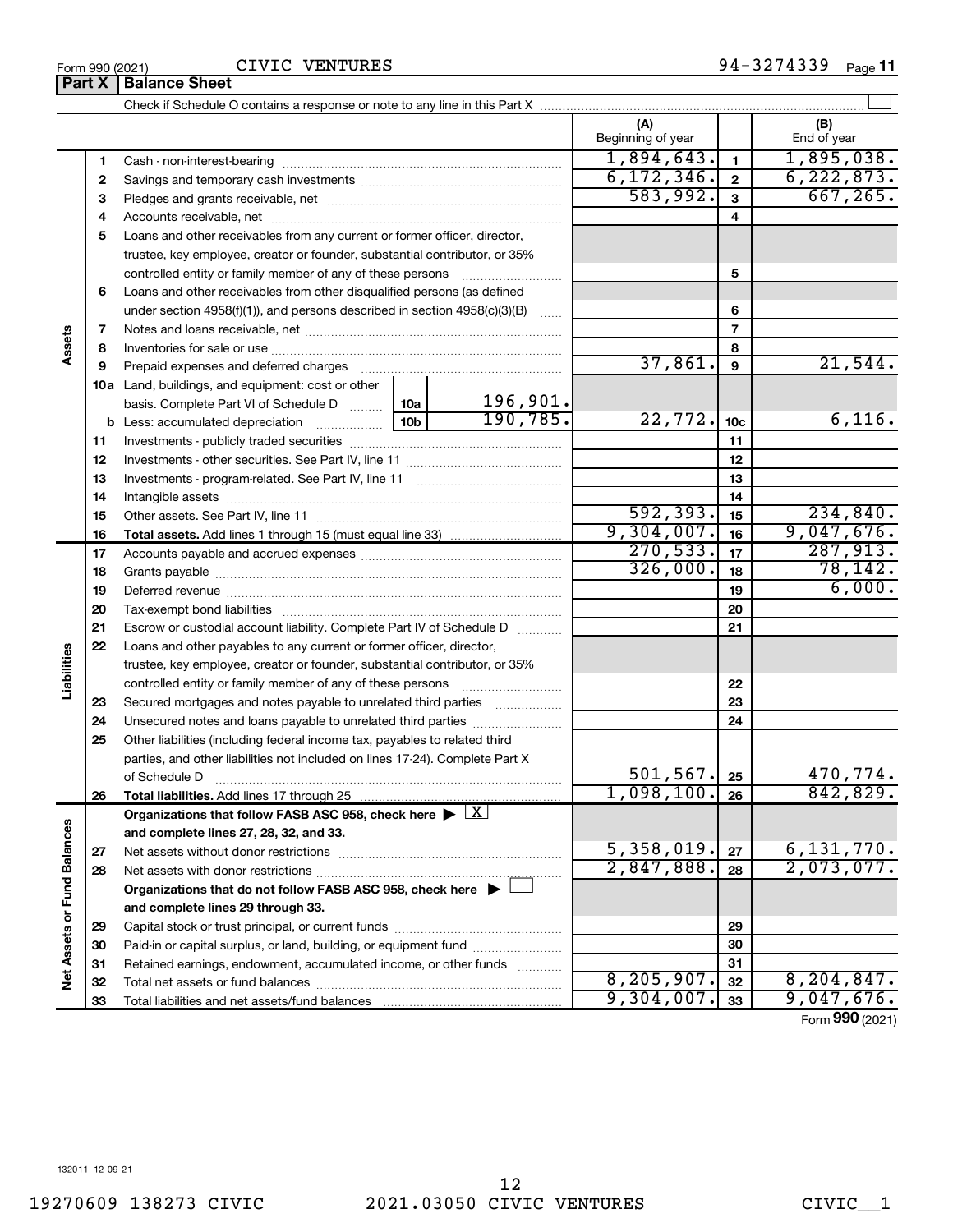|    | CIVIC VENTURES<br>Form 990 (2021)                                                                                                                                                                                              |                         | 94-3274339     |           | Page 12          |
|----|--------------------------------------------------------------------------------------------------------------------------------------------------------------------------------------------------------------------------------|-------------------------|----------------|-----------|------------------|
|    | Part XI<br><b>Reconciliation of Net Assets</b>                                                                                                                                                                                 |                         |                |           |                  |
|    |                                                                                                                                                                                                                                |                         |                |           |                  |
|    |                                                                                                                                                                                                                                |                         |                |           |                  |
| 1  |                                                                                                                                                                                                                                | $\mathbf{1}$            | 4,839,374.     |           |                  |
| 2  |                                                                                                                                                                                                                                | $\overline{2}$          | 4,840,434.     |           |                  |
| З  |                                                                                                                                                                                                                                | 3                       |                |           | $-1,060.$        |
| 4  |                                                                                                                                                                                                                                | $\overline{\mathbf{4}}$ | 8, 205, 907.   |           |                  |
| 5  | Net unrealized gains (losses) on investments [11] matter contracts and the state of the state of the state of the state of the state of the state of the state of the state of the state of the state of the state of the stat | 5                       |                |           |                  |
| 6  |                                                                                                                                                                                                                                | 6                       |                |           |                  |
| 7  | Investment expenses www.communication.com/www.communication.com/www.communication.com/www.com                                                                                                                                  | $\overline{7}$          |                |           |                  |
| 8  | Prior period adjustments www.communication.communication.communication.com/news-managements                                                                                                                                    | 8                       |                |           |                  |
| 9  | Other changes in net assets or fund balances (explain on Schedule O)                                                                                                                                                           | 9                       |                |           | $\overline{0}$ . |
| 10 | Net assets or fund balances at end of year. Combine lines 3 through 9 (must equal Part X, line 32,                                                                                                                             |                         |                |           |                  |
|    |                                                                                                                                                                                                                                | 10                      | 8,204,847.     |           |                  |
|    | <b>Part XII</b> Financial Statements and Reporting                                                                                                                                                                             |                         |                |           |                  |
|    |                                                                                                                                                                                                                                |                         |                |           |                  |
|    |                                                                                                                                                                                                                                |                         |                | Yes       | No               |
| 1. | $\lfloor x \rfloor$ Accrual<br>Accounting method used to prepare the Form 990: [130] Cash<br>Other<br>$\mathbf{L}$                                                                                                             |                         |                |           |                  |
|    | If the organization changed its method of accounting from a prior year or checked "Other," explain on Schedule O.                                                                                                              |                         |                |           |                  |
|    |                                                                                                                                                                                                                                |                         | 2a             |           | x                |
|    | If "Yes," check a box below to indicate whether the financial statements for the year were compiled or reviewed on a                                                                                                           |                         |                |           |                  |
|    | separate basis, consolidated basis, or both:                                                                                                                                                                                   |                         |                |           |                  |
|    | Both consolidated and separate basis<br>Consolidated basis<br>Separate basis                                                                                                                                                   |                         |                |           |                  |
|    |                                                                                                                                                                                                                                |                         | 2 <sub>b</sub> | x         |                  |
|    | If "Yes," check a box below to indicate whether the financial statements for the year were audited on a separate basis,                                                                                                        |                         |                |           |                  |
|    | consolidated basis, or both:                                                                                                                                                                                                   |                         |                |           |                  |
|    | $ \mathbf{X} $ Separate basis<br>Consolidated basis<br>Both consolidated and separate basis                                                                                                                                    |                         |                |           |                  |
|    | c If "Yes" to line 2a or 2b, does the organization have a committee that assumes responsibility for oversight of the audit,                                                                                                    |                         |                |           |                  |
|    |                                                                                                                                                                                                                                |                         | 2c             | X         |                  |
|    | If the organization changed either its oversight process or selection process during the tax year, explain on Schedule O.                                                                                                      |                         |                |           |                  |
|    | 3a As a result of a federal award, was the organization required to undergo an audit or audits as set forth in the Single Audit                                                                                                |                         |                |           |                  |
|    |                                                                                                                                                                                                                                |                         | За             |           | x                |
|    | <b>b</b> If "Yes," did the organization undergo the required audit or audits? If the organization did not undergo the required audit                                                                                           |                         |                |           |                  |
|    |                                                                                                                                                                                                                                |                         | 3b             | $000 - 1$ |                  |

Form (2021) **990**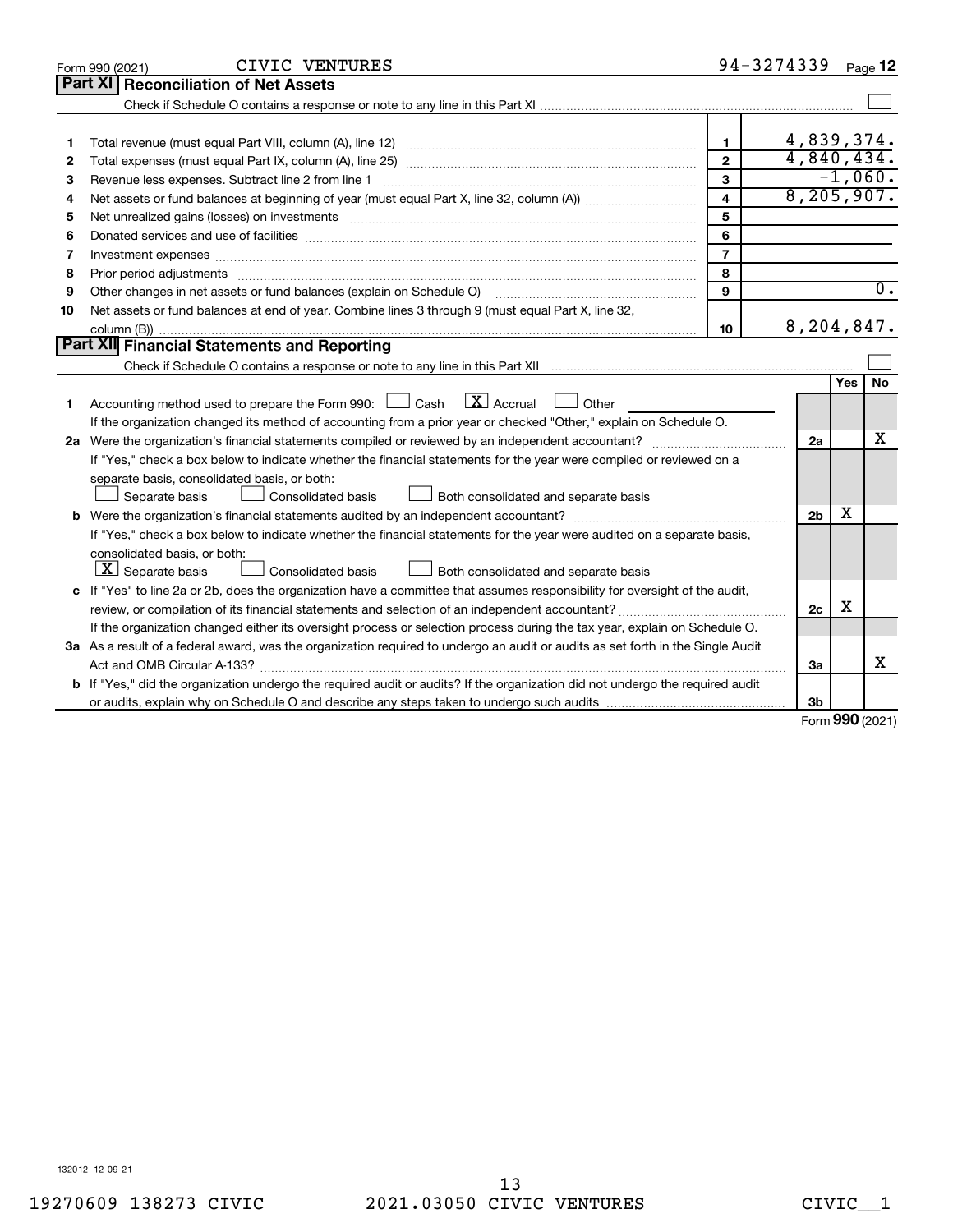Department of the Treasury Internal Revenue Service

# Form 990)<br> **Complete if the organization is a section 501(c)(3) organization or a section**<br> **Public Charity Status and Public Support**

**4947(a)(1) nonexempt charitable trust. | Attach to Form 990 or Form 990-EZ.** 

**| Go to www.irs.gov/Form990 for instructions and the latest information.**

| <b>Open to Public</b><br>Inspection |
|-------------------------------------|
|                                     |

OMB No. 1545-0047

 $\mathbf I$ 

|  | Name of the organization |
|--|--------------------------|
|  |                          |

|        |       | Name of the organization                                                                                                                     |                |                                                        |                             |                                 |                                                      |  | <b>Employer identification number</b>              |  |  |
|--------|-------|----------------------------------------------------------------------------------------------------------------------------------------------|----------------|--------------------------------------------------------|-----------------------------|---------------------------------|------------------------------------------------------|--|----------------------------------------------------|--|--|
|        |       |                                                                                                                                              | CIVIC VENTURES |                                                        |                             |                                 |                                                      |  | 94-3274339                                         |  |  |
| Part I |       | Reason for Public Charity Status. (All organizations must complete this part.) See instructions.                                             |                |                                                        |                             |                                 |                                                      |  |                                                    |  |  |
|        |       | The organization is not a private foundation because it is: (For lines 1 through 12, check only one box.)                                    |                |                                                        |                             |                                 |                                                      |  |                                                    |  |  |
| 1      |       | A church, convention of churches, or association of churches described in section 170(b)(1)(A)(i).                                           |                |                                                        |                             |                                 |                                                      |  |                                                    |  |  |
| 2      |       | A school described in section 170(b)(1)(A)(ii). (Attach Schedule E (Form 990).)                                                              |                |                                                        |                             |                                 |                                                      |  |                                                    |  |  |
| 3      |       | A hospital or a cooperative hospital service organization described in section 170(b)(1)(A)(iii).                                            |                |                                                        |                             |                                 |                                                      |  |                                                    |  |  |
| 4      |       | A medical research organization operated in conjunction with a hospital described in section 170(b)(1)(A)(iii). Enter the hospital's name,   |                |                                                        |                             |                                 |                                                      |  |                                                    |  |  |
|        |       | city, and state:                                                                                                                             |                |                                                        |                             |                                 |                                                      |  |                                                    |  |  |
| 5      |       | An organization operated for the benefit of a college or university owned or operated by a governmental unit described in                    |                |                                                        |                             |                                 |                                                      |  |                                                    |  |  |
|        |       | section 170(b)(1)(A)(iv). (Complete Part II.)                                                                                                |                |                                                        |                             |                                 |                                                      |  |                                                    |  |  |
| 6      |       | A federal, state, or local government or governmental unit described in section 170(b)(1)(A)(v).                                             |                |                                                        |                             |                                 |                                                      |  |                                                    |  |  |
|        | 7   X | An organization that normally receives a substantial part of its support from a governmental unit or from the general public described in    |                |                                                        |                             |                                 |                                                      |  |                                                    |  |  |
|        |       | section 170(b)(1)(A)(vi). (Complete Part II.)                                                                                                |                |                                                        |                             |                                 |                                                      |  |                                                    |  |  |
| 8      |       | A community trust described in section 170(b)(1)(A)(vi). (Complete Part II.)                                                                 |                |                                                        |                             |                                 |                                                      |  |                                                    |  |  |
| 9      |       | An agricultural research organization described in section 170(b)(1)(A)(ix) operated in conjunction with a land-grant college                |                |                                                        |                             |                                 |                                                      |  |                                                    |  |  |
|        |       | or university or a non-land-grant college of agriculture (see instructions). Enter the name, city, and state of the college or               |                |                                                        |                             |                                 |                                                      |  |                                                    |  |  |
|        |       | university:                                                                                                                                  |                |                                                        |                             |                                 |                                                      |  |                                                    |  |  |
| 10     |       | An organization that normally receives (1) more than 33 1/3% of its support from contributions, membership fees, and gross receipts from     |                |                                                        |                             |                                 |                                                      |  |                                                    |  |  |
|        |       | activities related to its exempt functions, subject to certain exceptions; and (2) no more than 33 1/3% of its support from gross investment |                |                                                        |                             |                                 |                                                      |  |                                                    |  |  |
|        |       | income and unrelated business taxable income (less section 511 tax) from businesses acquired by the organization after June 30, 1975.        |                |                                                        |                             |                                 |                                                      |  |                                                    |  |  |
|        |       | See section 509(a)(2). (Complete Part III.)                                                                                                  |                |                                                        |                             |                                 |                                                      |  |                                                    |  |  |
| 11     |       | An organization organized and operated exclusively to test for public safety. See section 509(a)(4).                                         |                |                                                        |                             |                                 |                                                      |  |                                                    |  |  |
| 12     |       | An organization organized and operated exclusively for the benefit of, to perform the functions of, or to carry out the purposes of one or   |                |                                                        |                             |                                 |                                                      |  |                                                    |  |  |
|        |       | more publicly supported organizations described in section 509(a)(1) or section 509(a)(2). See section 509(a)(3). Check the box on           |                |                                                        |                             |                                 |                                                      |  |                                                    |  |  |
|        |       | lines 12a through 12d that describes the type of supporting organization and complete lines 12e, 12f, and 12g.                               |                |                                                        |                             |                                 |                                                      |  |                                                    |  |  |
| a      |       | Type I. A supporting organization operated, supervised, or controlled by its supported organization(s), typically by giving                  |                |                                                        |                             |                                 |                                                      |  |                                                    |  |  |
|        |       | the supported organization(s) the power to regularly appoint or elect a majority of the directors or trustees of the supporting              |                |                                                        |                             |                                 |                                                      |  |                                                    |  |  |
|        |       | organization. You must complete Part IV, Sections A and B.                                                                                   |                |                                                        |                             |                                 |                                                      |  |                                                    |  |  |
| b      |       | Type II. A supporting organization supervised or controlled in connection with its supported organization(s), by having                      |                |                                                        |                             |                                 |                                                      |  |                                                    |  |  |
|        |       | control or management of the supporting organization vested in the same persons that control or manage the supported                         |                |                                                        |                             |                                 |                                                      |  |                                                    |  |  |
|        |       | organization(s). You must complete Part IV, Sections A and C.                                                                                |                |                                                        |                             |                                 |                                                      |  |                                                    |  |  |
| с      |       | Type III functionally integrated. A supporting organization operated in connection with, and functionally integrated with,                   |                |                                                        |                             |                                 |                                                      |  |                                                    |  |  |
|        |       | its supported organization(s) (see instructions). You must complete Part IV, Sections A, D, and E.                                           |                |                                                        |                             |                                 |                                                      |  |                                                    |  |  |
| d      |       | Type III non-functionally integrated. A supporting organization operated in connection with its supported organization(s)                    |                |                                                        |                             |                                 |                                                      |  |                                                    |  |  |
|        |       | that is not functionally integrated. The organization generally must satisfy a distribution requirement and an attentiveness                 |                |                                                        |                             |                                 |                                                      |  |                                                    |  |  |
|        |       | requirement (see instructions). You must complete Part IV, Sections A and D, and Part V.                                                     |                |                                                        |                             |                                 |                                                      |  |                                                    |  |  |
|        |       | Check this box if the organization received a written determination from the IRS that it is a Type I, Type II, Type III                      |                |                                                        |                             |                                 |                                                      |  |                                                    |  |  |
|        |       | functionally integrated, or Type III non-functionally integrated supporting organization.                                                    |                |                                                        |                             |                                 |                                                      |  |                                                    |  |  |
|        |       | f Enter the number of supported organizations                                                                                                |                |                                                        |                             |                                 |                                                      |  |                                                    |  |  |
|        |       | g Provide the following information about the supported organization(s).                                                                     |                |                                                        |                             | (iv) Is the organization listed |                                                      |  |                                                    |  |  |
|        |       | (i) Name of supported<br>organization                                                                                                        | (ii) EIN       | (iii) Type of organization<br>(described on lines 1-10 | in your governing document? |                                 | (v) Amount of monetary<br>support (see instructions) |  | (vi) Amount of other<br>support (see instructions) |  |  |
|        |       |                                                                                                                                              |                | above (see instructions))                              | Yes                         | No                              |                                                      |  |                                                    |  |  |
|        |       |                                                                                                                                              |                |                                                        |                             |                                 |                                                      |  |                                                    |  |  |
|        |       |                                                                                                                                              |                |                                                        |                             |                                 |                                                      |  |                                                    |  |  |
|        |       |                                                                                                                                              |                |                                                        |                             |                                 |                                                      |  |                                                    |  |  |
|        |       |                                                                                                                                              |                |                                                        |                             |                                 |                                                      |  |                                                    |  |  |
|        |       |                                                                                                                                              |                |                                                        |                             |                                 |                                                      |  |                                                    |  |  |
|        |       |                                                                                                                                              |                |                                                        |                             |                                 |                                                      |  |                                                    |  |  |
|        |       |                                                                                                                                              |                |                                                        |                             |                                 |                                                      |  |                                                    |  |  |
|        |       |                                                                                                                                              |                |                                                        |                             |                                 |                                                      |  |                                                    |  |  |
|        |       |                                                                                                                                              |                |                                                        |                             |                                 |                                                      |  |                                                    |  |  |
| Total  |       |                                                                                                                                              |                |                                                        |                             |                                 |                                                      |  |                                                    |  |  |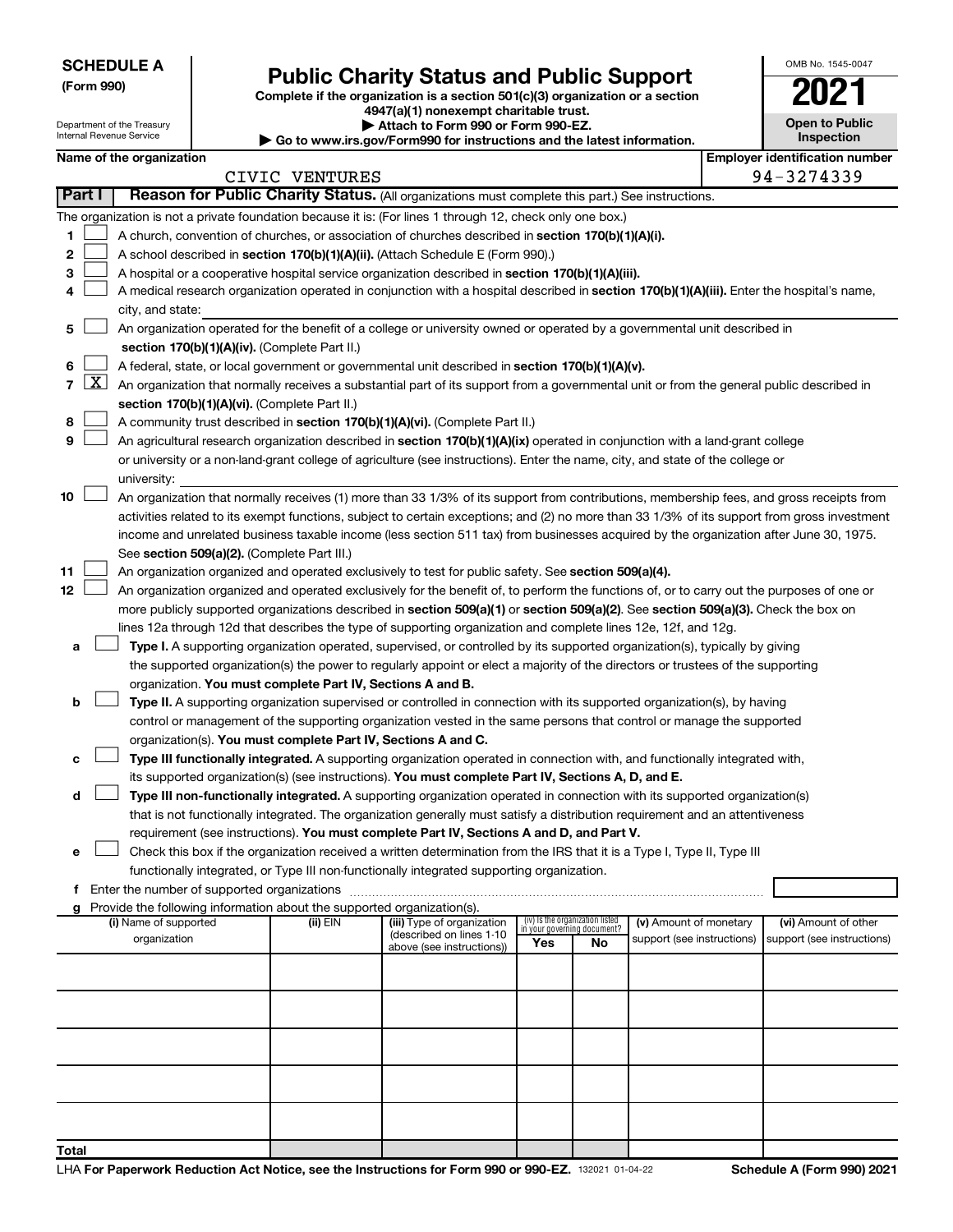**Part II** | Support Schedule for Organizations Described in Sections 170(b)(1)(A)(iv) and 170(b)(1)(A)(vi)

(Complete only if you checked the box on line 5, 7, or 8 of Part I or if the organization failed to qualify under Part III. If the organization fails to qualify under the tests listed below, please complete Part III.)

| <b>Section A. Public Support</b>                                                                                                                                                                                                    |            |            |              |            |            |                                    |
|-------------------------------------------------------------------------------------------------------------------------------------------------------------------------------------------------------------------------------------|------------|------------|--------------|------------|------------|------------------------------------|
| Calendar year (or fiscal year beginning in)                                                                                                                                                                                         | (a) 2017   | (b) 2018   | $(c)$ 2019   | $(d)$ 2020 | (e) 2021   | (f) Total                          |
| 1 Gifts, grants, contributions, and                                                                                                                                                                                                 |            |            |              |            |            |                                    |
| membership fees received. (Do not                                                                                                                                                                                                   |            |            |              |            |            |                                    |
| include any "unusual grants.")                                                                                                                                                                                                      | 2,602,383. | 3,619,893. | 3, 310, 540. | 7,088,055. | 4,530,179. | 21, 151, 050.                      |
| 2 Tax revenues levied for the organ-                                                                                                                                                                                                |            |            |              |            |            |                                    |
| ization's benefit and either paid to                                                                                                                                                                                                |            |            |              |            |            |                                    |
| or expended on its behalf                                                                                                                                                                                                           |            |            |              |            |            |                                    |
| 3 The value of services or facilities                                                                                                                                                                                               |            |            |              |            |            |                                    |
| furnished by a governmental unit to                                                                                                                                                                                                 |            |            |              |            |            |                                    |
| the organization without charge                                                                                                                                                                                                     |            |            |              |            |            |                                    |
| 4 Total. Add lines 1 through 3                                                                                                                                                                                                      | 2,602,383  | 3,619,893. | 3,310,540    | 7,088,055  | 4,530,179  | 21, 151, 050.                      |
| 5 The portion of total contributions                                                                                                                                                                                                |            |            |              |            |            |                                    |
| by each person (other than a                                                                                                                                                                                                        |            |            |              |            |            |                                    |
| governmental unit or publicly                                                                                                                                                                                                       |            |            |              |            |            |                                    |
| supported organization) included                                                                                                                                                                                                    |            |            |              |            |            |                                    |
| on line 1 that exceeds 2% of the                                                                                                                                                                                                    |            |            |              |            |            |                                    |
| amount shown on line 11,                                                                                                                                                                                                            |            |            |              |            |            |                                    |
| column (f)                                                                                                                                                                                                                          |            |            |              |            |            | 10, 169, 512.                      |
| 6 Public support. Subtract line 5 from line 4.                                                                                                                                                                                      |            |            |              |            |            | 10,981,538.                        |
| <b>Section B. Total Support</b>                                                                                                                                                                                                     |            |            |              |            |            |                                    |
| Calendar year (or fiscal year beginning in)                                                                                                                                                                                         | (a) 2017   | (b) 2018   | $(c)$ 2019   | $(d)$ 2020 | (e) 2021   | (f) Total                          |
| <b>7</b> Amounts from line 4                                                                                                                                                                                                        | 2,602,383  | 3,619,893. | 3,310,540    | 7,088,055  | 4,530,179  | 21, 151, 050.                      |
| 8 Gross income from interest,                                                                                                                                                                                                       |            |            |              |            |            |                                    |
| dividends, payments received on                                                                                                                                                                                                     |            |            |              |            |            |                                    |
| securities loans, rents, royalties,                                                                                                                                                                                                 |            |            |              |            |            |                                    |
| and income from similar sources                                                                                                                                                                                                     | 17, 195.   | 37,146.    | 62,711.      | 15,069.    | 4,195.     | 136, 316.                          |
| <b>9</b> Net income from unrelated business                                                                                                                                                                                         |            |            |              |            |            |                                    |
| activities, whether or not the                                                                                                                                                                                                      |            |            |              |            |            |                                    |
| business is regularly carried on                                                                                                                                                                                                    |            |            |              |            |            |                                    |
| 10 Other income. Do not include gain                                                                                                                                                                                                |            |            |              |            |            |                                    |
| or loss from the sale of capital                                                                                                                                                                                                    |            |            |              |            |            |                                    |
| assets (Explain in Part VI.)                                                                                                                                                                                                        |            |            |              |            |            |                                    |
| 11 Total support. Add lines 7 through 10                                                                                                                                                                                            |            |            |              |            |            | 21, 287, 366.                      |
| <b>12</b> Gross receipts from related activities, etc. (see instructions)                                                                                                                                                           |            |            |              |            | 12         | 1,766,087.                         |
| 13 First 5 years. If the Form 990 is for the organization's first, second, third, fourth, or fifth tax year as a section 501(c)(3)                                                                                                  |            |            |              |            |            |                                    |
| organization, check this box and stop here <b>construction and construction</b> construction of the state of the state of the state of the state of the state of the state of the state of the state of the state of the state of t |            |            |              |            |            |                                    |
| <b>Section C. Computation of Public Support Percentage</b>                                                                                                                                                                          |            |            |              |            |            |                                    |
|                                                                                                                                                                                                                                     |            |            |              |            | 14         | 51.59<br>%                         |
|                                                                                                                                                                                                                                     |            |            |              |            | 15         | 42.00<br>%                         |
| 16a 33 1/3% support test - 2021. If the organization did not check the box on line 13, and line 14 is 33 1/3% or more, check this box and                                                                                           |            |            |              |            |            |                                    |
| stop here. The organization qualifies as a publicly supported organization manufaction manufacture or the organization                                                                                                              |            |            |              |            |            | $\blacktriangleright$ $\mathbf{X}$ |
| b 33 1/3% support test - 2020. If the organization did not check a box on line 13 or 16a, and line 15 is 33 1/3% or more, check this box                                                                                            |            |            |              |            |            |                                    |
|                                                                                                                                                                                                                                     |            |            |              |            |            |                                    |
| 17a 10% -facts-and-circumstances test - 2021. If the organization did not check a box on line 13, 16a, or 16b, and line 14 is 10% or more,                                                                                          |            |            |              |            |            |                                    |
| and if the organization meets the facts-and-circumstances test, check this box and stop here. Explain in Part VI how the organization                                                                                               |            |            |              |            |            |                                    |
| meets the facts-and-circumstances test. The organization qualifies as a publicly supported organization                                                                                                                             |            |            |              |            |            |                                    |
| <b>b 10%</b> -facts-and-circumstances test - 2020. If the organization did not check a box on line 13, 16a, 16b, or 17a, and line 15 is 10% or                                                                                      |            |            |              |            |            |                                    |
| more, and if the organization meets the facts-and-circumstances test, check this box and stop here. Explain in Part VI how the                                                                                                      |            |            |              |            |            |                                    |
| organization meets the facts-and-circumstances test. The organization qualifies as a publicly supported organization                                                                                                                |            |            |              |            |            |                                    |
| 18 Private foundation. If the organization did not check a box on line 13, 16a, 16b, 17a, or 17b, check this box and see instructions                                                                                               |            |            |              |            |            |                                    |
|                                                                                                                                                                                                                                     |            |            |              |            |            | Schedule A (Form 990) 2021         |

**Schedule A (Form 990) 2021**

132022 01-04-22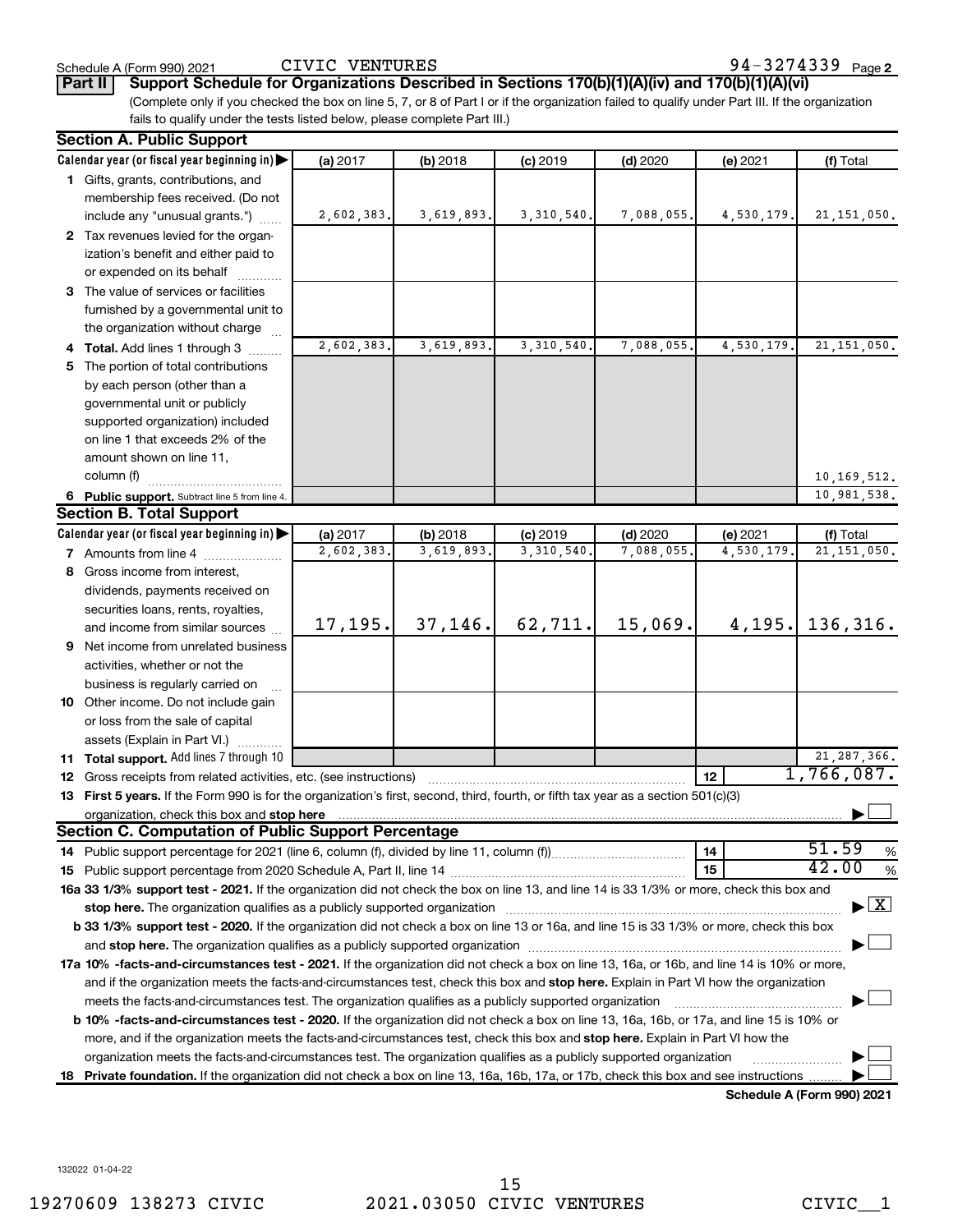## **Part III | Support Schedule for Organizations Described in Section 509(a)(2)**

(Complete only if you checked the box on line 10 of Part I or if the organization failed to qualify under Part II. If the organization fails to qualify under the tests listed below, please complete Part II.)

|    | <b>Section A. Public Support</b>                                                                                                                                                                                                     |          |            |            |            |          |                            |
|----|--------------------------------------------------------------------------------------------------------------------------------------------------------------------------------------------------------------------------------------|----------|------------|------------|------------|----------|----------------------------|
|    | Calendar year (or fiscal year beginning in)                                                                                                                                                                                          | (a) 2017 | (b) 2018   | $(c)$ 2019 | $(d)$ 2020 | (e) 2021 | (f) Total                  |
|    | 1 Gifts, grants, contributions, and                                                                                                                                                                                                  |          |            |            |            |          |                            |
|    | membership fees received. (Do not                                                                                                                                                                                                    |          |            |            |            |          |                            |
|    | include any "unusual grants.")                                                                                                                                                                                                       |          |            |            |            |          |                            |
|    | <b>2</b> Gross receipts from admissions,<br>merchandise sold or services per-<br>formed, or facilities furnished in<br>any activity that is related to the<br>organization's tax-exempt purpose                                      |          |            |            |            |          |                            |
|    | 3 Gross receipts from activities that                                                                                                                                                                                                |          |            |            |            |          |                            |
|    | are not an unrelated trade or bus-<br>iness under section 513                                                                                                                                                                        |          |            |            |            |          |                            |
|    | 4 Tax revenues levied for the organ-                                                                                                                                                                                                 |          |            |            |            |          |                            |
|    | ization's benefit and either paid to<br>or expended on its behalf                                                                                                                                                                    |          |            |            |            |          |                            |
|    | 5 The value of services or facilities                                                                                                                                                                                                |          |            |            |            |          |                            |
|    | furnished by a governmental unit to<br>the organization without charge                                                                                                                                                               |          |            |            |            |          |                            |
|    | <b>6 Total.</b> Add lines 1 through 5                                                                                                                                                                                                |          |            |            |            |          |                            |
|    | 7a Amounts included on lines 1, 2, and                                                                                                                                                                                               |          |            |            |            |          |                            |
|    | 3 received from disqualified persons                                                                                                                                                                                                 |          |            |            |            |          |                            |
|    | <b>b</b> Amounts included on lines 2 and 3 received<br>from other than disqualified persons that<br>exceed the greater of \$5,000 or 1% of the<br>amount on line 13 for the year                                                     |          |            |            |            |          |                            |
|    | c Add lines 7a and 7b                                                                                                                                                                                                                |          |            |            |            |          |                            |
|    | 8 Public support. (Subtract line 7c from line 6.)                                                                                                                                                                                    |          |            |            |            |          |                            |
|    | <b>Section B. Total Support</b>                                                                                                                                                                                                      |          |            |            |            |          |                            |
|    | Calendar year (or fiscal year beginning in)                                                                                                                                                                                          | (a) 2017 | $(b)$ 2018 | $(c)$ 2019 | $(d)$ 2020 | (e) 2021 | (f) Total                  |
|    | 9 Amounts from line 6                                                                                                                                                                                                                |          |            |            |            |          |                            |
|    | <b>10a</b> Gross income from interest,<br>dividends, payments received on<br>securities loans, rents, royalties,<br>and income from similar sources                                                                                  |          |            |            |            |          |                            |
|    | <b>b</b> Unrelated business taxable income                                                                                                                                                                                           |          |            |            |            |          |                            |
|    | (less section 511 taxes) from businesses<br>acquired after June 30, 1975                                                                                                                                                             |          |            |            |            |          |                            |
|    | c Add lines 10a and 10b                                                                                                                                                                                                              |          |            |            |            |          |                            |
|    | <b>11</b> Net income from unrelated business<br>activities not included on line 10b.<br>whether or not the business is<br>regularly carried on                                                                                       |          |            |            |            |          |                            |
|    | <b>12</b> Other income. Do not include gain<br>or loss from the sale of capital<br>assets (Explain in Part VI.)                                                                                                                      |          |            |            |            |          |                            |
|    | <b>13</b> Total support. (Add lines 9, 10c, 11, and 12.)                                                                                                                                                                             |          |            |            |            |          |                            |
|    | 14 First 5 years. If the Form 990 is for the organization's first, second, third, fourth, or fifth tax year as a section 501(c)(3) organization,                                                                                     |          |            |            |            |          |                            |
|    | check this box and stop here <b>contained and according to the state of the state of the state of the state of the state of the state of the state of the state of the state of the state of the state of the state of the state</b> |          |            |            |            |          |                            |
|    | Section C. Computation of Public Support Percentage                                                                                                                                                                                  |          |            |            |            |          |                            |
|    | 15 Public support percentage for 2021 (line 8, column (f), divided by line 13, column (f) <i></i>                                                                                                                                    |          |            |            |            | 15       | ℅                          |
|    | 16 Public support percentage from 2020 Schedule A, Part III, line 15<br>Section D. Computation of Investment Income Percentage                                                                                                       |          |            |            |            | 16       | %                          |
|    |                                                                                                                                                                                                                                      |          |            |            |            | 17       | %                          |
|    | 18 Investment income percentage from 2020 Schedule A, Part III, line 17                                                                                                                                                              |          |            |            |            | 18       | %                          |
|    | 19a 33 1/3% support tests - 2021. If the organization did not check the box on line 14, and line 15 is more than 33 1/3%, and line 17 is not                                                                                         |          |            |            |            |          |                            |
|    | more than 33 1/3%, check this box and stop here. The organization qualifies as a publicly supported organization                                                                                                                     |          |            |            |            |          |                            |
|    | b 33 1/3% support tests - 2020. If the organization did not check a box on line 14 or line 19a, and line 16 is more than 33 1/3%, and                                                                                                |          |            |            |            |          |                            |
|    | line 18 is not more than 33 1/3%, check this box and stop here. The organization qualifies as a publicly supported organization                                                                                                      |          |            |            |            |          |                            |
| 20 |                                                                                                                                                                                                                                      |          |            |            |            |          |                            |
|    | 132023 01-04-22                                                                                                                                                                                                                      |          |            |            |            |          | Schedule A (Form 990) 2021 |
|    |                                                                                                                                                                                                                                      |          |            | 1 G        |            |          |                            |

<sup>19270609 138273</sup> CIVIC 2021.03050 CIVIC VENTURES CIVIC\_\_1 16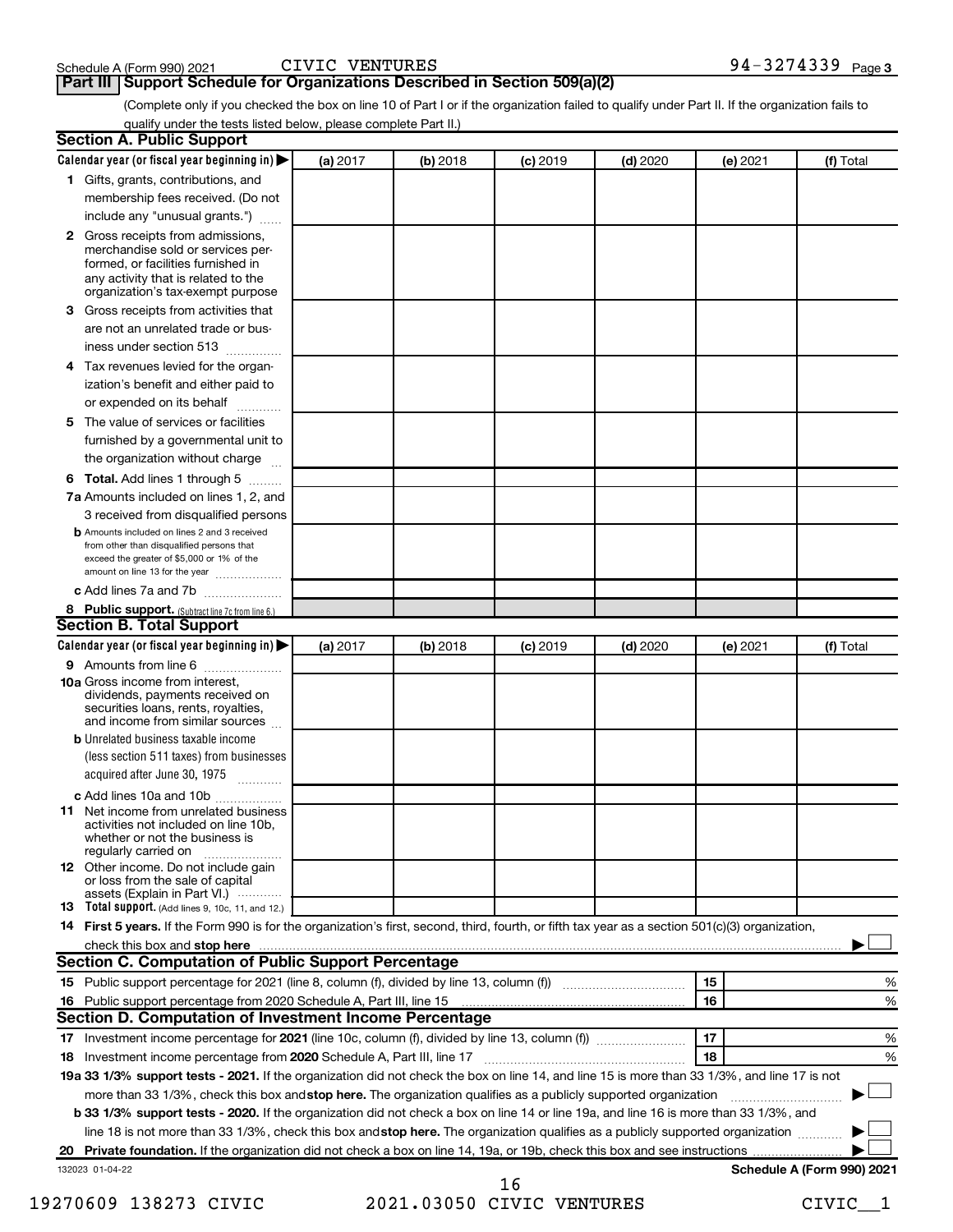## CIVIC VENTURES

**1**

**2**

**3a**

**3b**

**3c**

**4a**

**4b**

**4c**

**5a**

**5b 5c**

**6**

**7**

**8**

**9a**

**9b**

**Yes No**

# **Part IV Supporting Organizations**

(Complete only if you checked a box in line 12 on Part I. If you checked box 12a, Part I, complete Sections A and B. If you checked box 12b, Part I, complete Sections A and C. If you checked box 12c, Part I, complete Sections A, D, and E. If you checked box 12d, Part I, complete Sections A and D, and complete Part V.)

# **Section A. All Supporting Organizations**

- **1** Are all of the organization's supported organizations listed by name in the organization's governing documents? If "No," describe in Part VI how the supported organizations are designated. If designated by *class or purpose, describe the designation. If historic and continuing relationship, explain.*
- **2** Did the organization have any supported organization that does not have an IRS determination of status under section 509(a)(1) or (2)? If "Yes," explain in Part **VI** how the organization determined that the supported *organization was described in section 509(a)(1) or (2).*
- **3a** Did the organization have a supported organization described in section 501(c)(4), (5), or (6)? If "Yes," answer *lines 3b and 3c below.*
- **b** Did the organization confirm that each supported organization qualified under section 501(c)(4), (5), or (6) and satisfied the public support tests under section 509(a)(2)? If "Yes," describe in Part VI when and how the *organization made the determination.*
- **c** Did the organization ensure that all support to such organizations was used exclusively for section 170(c)(2)(B) purposes? If "Yes," explain in Part VI what controls the organization put in place to ensure such use.
- **4 a** *If* Was any supported organization not organized in the United States ("foreign supported organization")? *"Yes," and if you checked box 12a or 12b in Part I, answer lines 4b and 4c below.*
- **b** Did the organization have ultimate control and discretion in deciding whether to make grants to the foreign supported organization? If "Yes," describe in Part VI how the organization had such control and discretion *despite being controlled or supervised by or in connection with its supported organizations.*
- **c** Did the organization support any foreign supported organization that does not have an IRS determination under sections 501(c)(3) and 509(a)(1) or (2)? If "Yes," explain in Part VI what controls the organization used *to ensure that all support to the foreign supported organization was used exclusively for section 170(c)(2)(B) purposes.*
- **5a** Did the organization add, substitute, or remove any supported organizations during the tax year? If "Yes," answer lines 5b and 5c below (if applicable). Also, provide detail in **Part VI,** including (i) the names and EIN *numbers of the supported organizations added, substituted, or removed; (ii) the reasons for each such action; (iii) the authority under the organization's organizing document authorizing such action; and (iv) how the action was accomplished (such as by amendment to the organizing document).*
- **b Type I or Type II only.** Was any added or substituted supported organization part of a class already designated in the organization's organizing document?
- **c Substitutions only.**  Was the substitution the result of an event beyond the organization's control?
- **6** Did the organization provide support (whether in the form of grants or the provision of services or facilities) to **Part VI.** support or benefit one or more of the filing organization's supported organizations? If "Yes," provide detail in anyone other than (i) its supported organizations, (ii) individuals that are part of the charitable class benefited by one or more of its supported organizations, or (iii) other supporting organizations that also
- **7** Did the organization provide a grant, loan, compensation, or other similar payment to a substantial contributor regard to a substantial contributor? If "Yes," complete Part I of Schedule L (Form 990). (as defined in section 4958(c)(3)(C)), a family member of a substantial contributor, or a 35% controlled entity with
- **8** Did the organization make a loan to a disqualified person (as defined in section 4958) not described on line 7? *If "Yes," complete Part I of Schedule L (Form 990).*
- **9 a** Was the organization controlled directly or indirectly at any time during the tax year by one or more in section 509(a)(1) or (2))? If "Yes," provide detail in **Part VI.** disqualified persons, as defined in section 4946 (other than foundation managers and organizations described
- **b** Did one or more disqualified persons (as defined on line 9a) hold a controlling interest in any entity in which the supporting organization had an interest? If "Yes," provide detail in Part VI.
- **c** Did a disqualified person (as defined on line 9a) have an ownership interest in, or derive any personal benefit from, assets in which the supporting organization also had an interest? If "Yes," provide detail in Part VI.
- **10 a** Was the organization subject to the excess business holdings rules of section 4943 because of section supporting organizations)? If "Yes," answer line 10b below. 4943(f) (regarding certain Type II supporting organizations, and all Type III non-functionally integrated
	- **b** Did the organization have any excess business holdings in the tax year? (Use Schedule C, Form 4720, to *determine whether the organization had excess business holdings.)*

132024 01-04-21

**9c 10a 10b Schedule A (Form 990) 2021**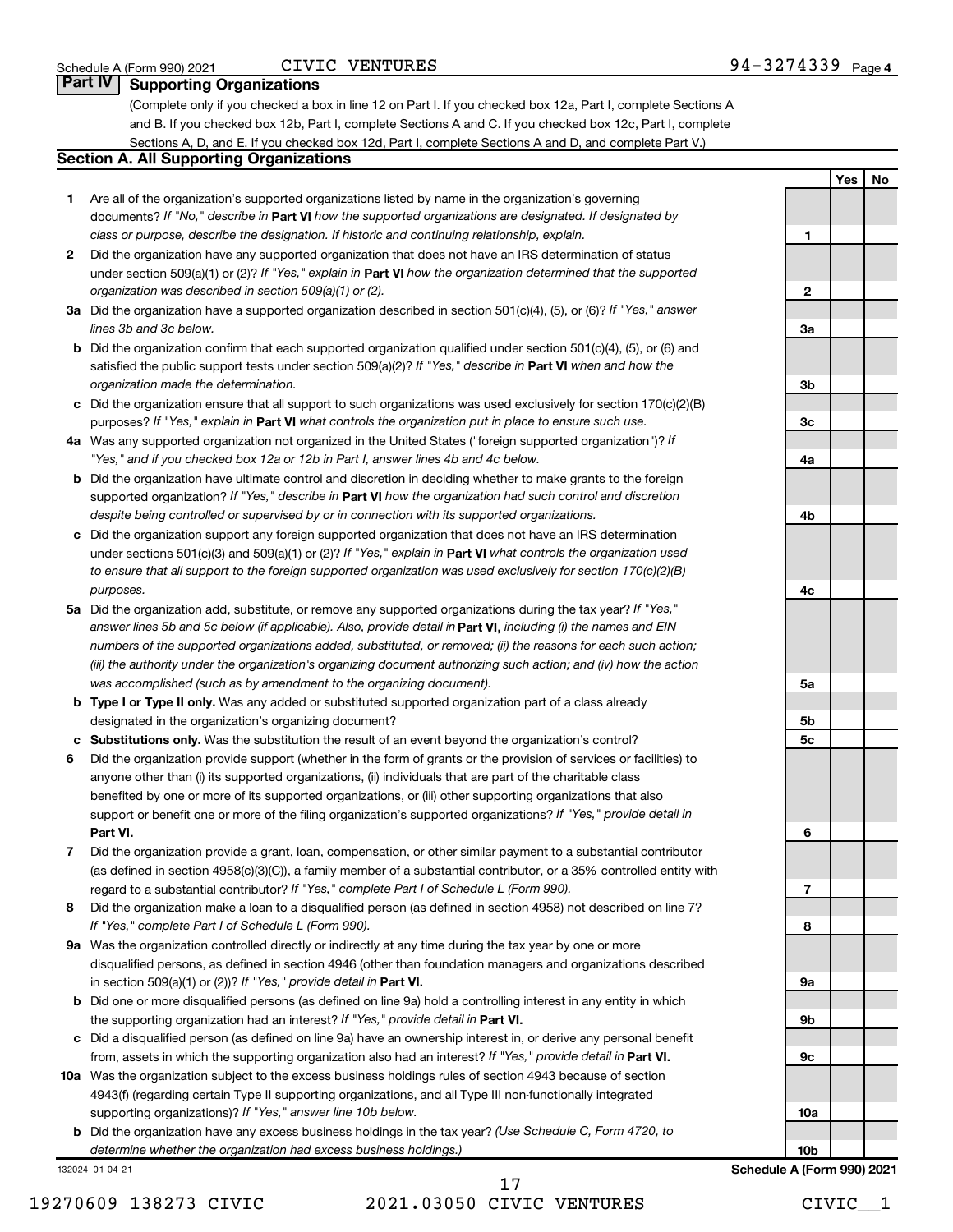| Schedule A (Form 990) 2021                            | <b>VENTURES</b><br>CIVIC | 94-3274339 $_{Page 5}$ |  |
|-------------------------------------------------------|--------------------------|------------------------|--|
| <b>Part IV   Supporting Organizations (continued)</b> |                          |                        |  |

|    |                                                                                                                                                                                                                                                            |                        | Yes        | No |
|----|------------------------------------------------------------------------------------------------------------------------------------------------------------------------------------------------------------------------------------------------------------|------------------------|------------|----|
| 11 | Has the organization accepted a gift or contribution from any of the following persons?                                                                                                                                                                    |                        |            |    |
|    | a A person who directly or indirectly controls, either alone or together with persons described on lines 11b and                                                                                                                                           |                        |            |    |
|    | 11c below, the governing body of a supported organization?                                                                                                                                                                                                 | 11a<br>11 <sub>b</sub> |            |    |
|    | <b>b</b> A family member of a person described on line 11a above?                                                                                                                                                                                          |                        |            |    |
|    | c A 35% controlled entity of a person described on line 11a or 11b above?If "Yes" to line 11a, 11b, or 11c, provide                                                                                                                                        | 11c                    |            |    |
|    | detail in <b>Part VI.</b><br><b>Section B. Type I Supporting Organizations</b>                                                                                                                                                                             |                        |            |    |
|    |                                                                                                                                                                                                                                                            |                        | Yes        | No |
| 1  | Did the governing body, members of the governing body, officers acting in their official capacity, or membership of one or                                                                                                                                 |                        |            |    |
|    | more supported organizations have the power to regularly appoint or elect at least a majority of the organization's officers,                                                                                                                              |                        |            |    |
|    | directors, or trustees at all times during the tax year? If "No," describe in Part VI how the supported organization(s)                                                                                                                                    |                        |            |    |
|    | effectively operated, supervised, or controlled the organization's activities. If the organization had more than one supported<br>organization, describe how the powers to appoint and/or remove officers, directors, or trustees were allocated among the |                        |            |    |
|    | supported organizations and what conditions or restrictions, if any, applied to such powers during the tax year.                                                                                                                                           | 1                      |            |    |
| 2  | Did the organization operate for the benefit of any supported organization other than the supported                                                                                                                                                        |                        |            |    |
|    | organization(s) that operated, supervised, or controlled the supporting organization? If "Yes," explain in                                                                                                                                                 |                        |            |    |
|    | Part VI how providing such benefit carried out the purposes of the supported organization(s) that operated,                                                                                                                                                |                        |            |    |
|    | supervised, or controlled the supporting organization.                                                                                                                                                                                                     | $\mathbf{2}$           |            |    |
|    | <b>Section C. Type II Supporting Organizations</b>                                                                                                                                                                                                         |                        |            |    |
|    |                                                                                                                                                                                                                                                            |                        | <b>Yes</b> | No |
| 1  | Were a majority of the organization's directors or trustees during the tax year also a majority of the directors                                                                                                                                           |                        |            |    |
|    | or trustees of each of the organization's supported organization(s)? If "No," describe in Part VI how control                                                                                                                                              |                        |            |    |
|    | or management of the supporting organization was vested in the same persons that controlled or managed                                                                                                                                                     |                        |            |    |
|    | the supported organization(s).                                                                                                                                                                                                                             | 1                      |            |    |
|    | Section D. All Type III Supporting Organizations                                                                                                                                                                                                           |                        |            |    |
|    |                                                                                                                                                                                                                                                            |                        | Yes        | No |
| 1  | Did the organization provide to each of its supported organizations, by the last day of the fifth month of the                                                                                                                                             |                        |            |    |
|    | organization's tax year, (i) a written notice describing the type and amount of support provided during the prior tax                                                                                                                                      |                        |            |    |
|    | year, (ii) a copy of the Form 990 that was most recently filed as of the date of notification, and (iii) copies of the                                                                                                                                     |                        |            |    |
|    | organization's governing documents in effect on the date of notification, to the extent not previously provided?                                                                                                                                           | 1                      |            |    |
| 2  | Were any of the organization's officers, directors, or trustees either (i) appointed or elected by the supported                                                                                                                                           |                        |            |    |
|    | organization(s) or (ii) serving on the governing body of a supported organization? If "No," explain in <b>Part VI</b> how                                                                                                                                  |                        |            |    |
|    | the organization maintained a close and continuous working relationship with the supported organization(s).                                                                                                                                                | $\mathbf{2}$           |            |    |
| 3  | By reason of the relationship described on line 2, above, did the organization's supported organizations have a                                                                                                                                            |                        |            |    |
|    | significant voice in the organization's investment policies and in directing the use of the organization's                                                                                                                                                 |                        |            |    |
|    | income or assets at all times during the tax year? If "Yes," describe in Part VI the role the organization's                                                                                                                                               |                        |            |    |
|    | supported organizations played in this regard.                                                                                                                                                                                                             | 3                      |            |    |
|    | Section E. Type III Functionally Integrated Supporting Organizations                                                                                                                                                                                       |                        |            |    |
| 1  | Check the box next to the method that the organization used to satisfy the Integral Part Test during the yealsee instructions).                                                                                                                            |                        |            |    |
| a  | The organization satisfied the Activities Test. Complete line 2 below.                                                                                                                                                                                     |                        |            |    |
| b  | The organization is the parent of each of its supported organizations. Complete line 3 below.                                                                                                                                                              |                        |            |    |
| с  | The organization supported a governmental entity. Describe in Part VI how you supported a governmental entity (see instructions).                                                                                                                          |                        |            |    |
| 2  | Activities Test. Answer lines 2a and 2b below.                                                                                                                                                                                                             |                        | Yes        | No |
| а  | Did substantially all of the organization's activities during the tax year directly further the exempt purposes of                                                                                                                                         |                        |            |    |
|    | the supported organization(s) to which the organization was responsive? If "Yes," then in Part VI identify                                                                                                                                                 |                        |            |    |
|    | those supported organizations and explain how these activities directly furthered their exempt purposes,                                                                                                                                                   |                        |            |    |
|    | how the organization was responsive to those supported organizations, and how the organization determined                                                                                                                                                  |                        |            |    |
|    | that these activities constituted substantially all of its activities.                                                                                                                                                                                     | 2a                     |            |    |
| b  | Did the activities described on line 2a, above, constitute activities that, but for the organization's involvement,                                                                                                                                        |                        |            |    |
|    | one or more of the organization's supported organization(s) would have been engaged in? If "Yes," explain in                                                                                                                                               |                        |            |    |
|    | Part VI the reasons for the organization's position that its supported organization(s) would have engaged in                                                                                                                                               |                        |            |    |
|    | these activities but for the organization's involvement.                                                                                                                                                                                                   | 2b                     |            |    |
| З  | Parent of Supported Organizations. Answer lines 3a and 3b below.                                                                                                                                                                                           |                        |            |    |
| a  | Did the organization have the power to regularly appoint or elect a majority of the officers, directors, or                                                                                                                                                |                        |            |    |
|    | trustees of each of the supported organizations? If "Yes" or "No" provide details in Part VI.                                                                                                                                                              | За                     |            |    |
| b  | Did the organization exercise a substantial degree of direction over the policies, programs, and activities of each                                                                                                                                        |                        |            |    |
|    | of its supported organizations? If "Yes," describe in Part VI the role played by the organization in this regard.                                                                                                                                          | 3b                     |            |    |

132025 01-04-22

# 19270609 138273 CIVIC 2021.03050 CIVIC VENTURES CIVIC\_\_1 18

**Schedule A (Form 990) 2021**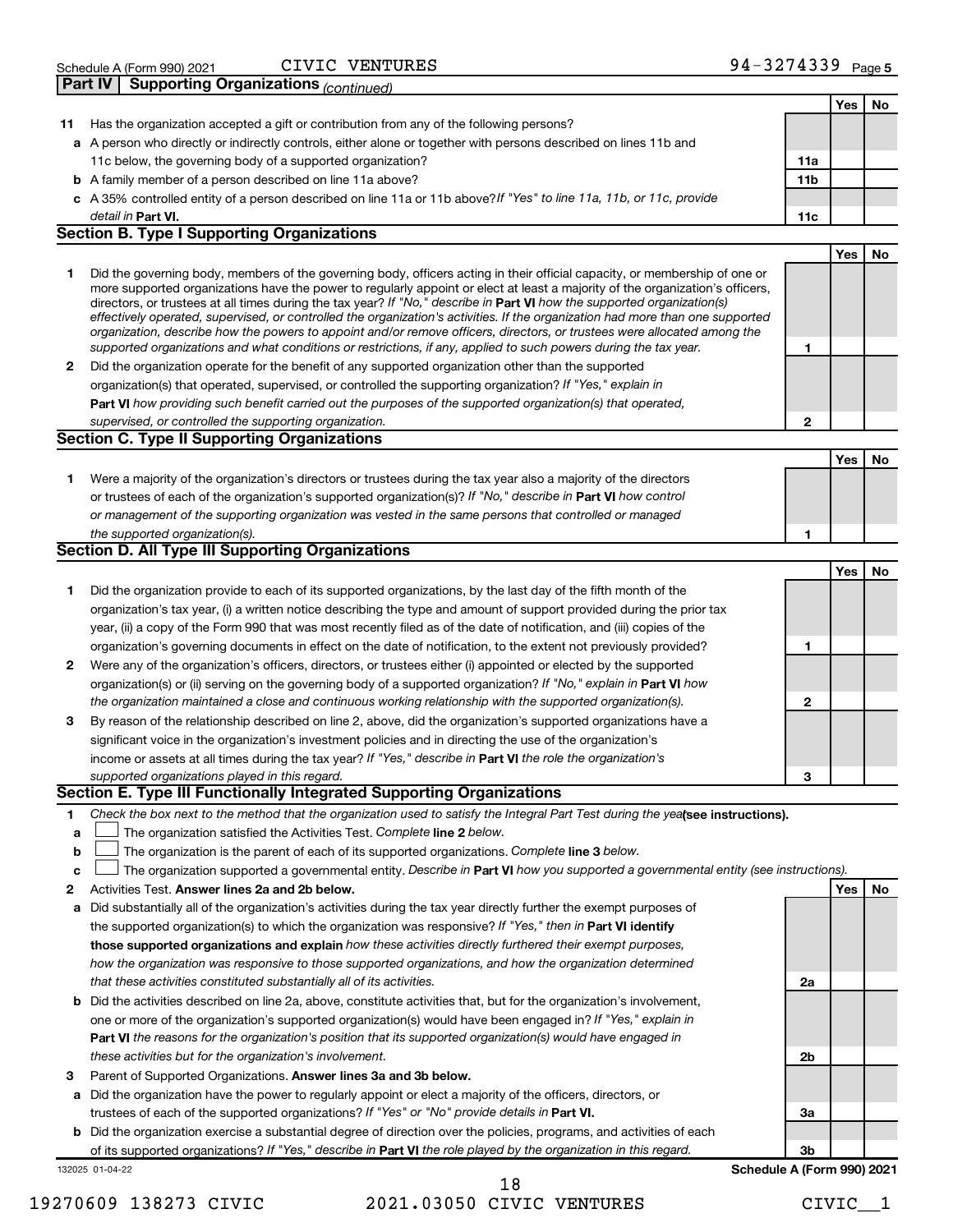| Schedule A (Form 990) 202 |  |  |
|---------------------------|--|--|
|---------------------------|--|--|

| Schedule A (Form 990) 2021 | CIVIC VENTURES | $94 - 3274339$ Page 6 |
|----------------------------|----------------|-----------------------|
|----------------------------|----------------|-----------------------|

**1 Part VI** See instructions. Check here if the organization satisfied the Integral Part Test as a qualifying trust on Nov. 20, 1970 (explain in Part **VI**). See instructions. **Section A - Adjusted Net Income 1 2 3 4 5 6 7 8 1 2 3 4 5 6 7 Adjusted Net Income** (subtract lines 5, 6, and 7 from line 4) **8 8 Section B - Minimum Asset Amount 1 2 3 4 5 6 7 8 a** Average monthly value of securities **b** Average monthly cash balances **c** Fair market value of other non-exempt-use assets **d Total**  (add lines 1a, 1b, and 1c) **e Discount** claimed for blockage or other factors **1a 1b 1c 1d 2 3 4 5 6 7 8** (explain in detail in Part VI): **Minimum Asset Amount**  (add line 7 to line 6) **Section C - Distributable Amount 1 2 3 4 5 6 1 2 3 4 5 6** Distributable Amount. Subtract line 5 from line 4, unless subject to All other Type III non-functionally integrated supporting organizations must complete Sections A through E. (B) Current Year (A) Prior Year Net short-term capital gain Recoveries of prior-year distributions Other gross income (see instructions) Add lines 1 through 3. Depreciation and depletion Portion of operating expenses paid or incurred for production or collection of gross income or for management, conservation, or maintenance of property held for production of income (see instructions) Other expenses (see instructions) (B) Current Year  $(A)$  Prior Year  $\left\{\n\begin{array}{ccc}\n\downarrow & \downarrow \\
\downarrow & \downarrow\n\end{array}\n\right.$  (optional) Aggregate fair market value of all non-exempt-use assets (see instructions for short tax year or assets held for part of year): Acquisition indebtedness applicable to non-exempt-use assets Subtract line 2 from line 1d. Cash deemed held for exempt use. Enter 0.015 of line 3 (for greater amount, see instructions). Net value of non-exempt-use assets (subtract line 4 from line 3) Multiply line 5 by 0.035. Recoveries of prior-year distributions Current Year Adjusted net income for prior year (from Section A, line 8, column A) Enter 0.85 of line 1. Minimum asset amount for prior year (from Section B, line 8, column A) Enter greater of line 2 or line 3. Income tax imposed in prior year emergency temporary reduction (see instructions). **Part V** Type III Non-Functionally Integrated 509(a)(3) Supporting Organizations  $\mathbf{f}(\mathbf{r})$ 

**7** Check here if the current year is the organization's first as a non-functionally integrated Type III supporting organization (see instructions).

**Schedule A (Form 990) 2021**

132026 01-04-22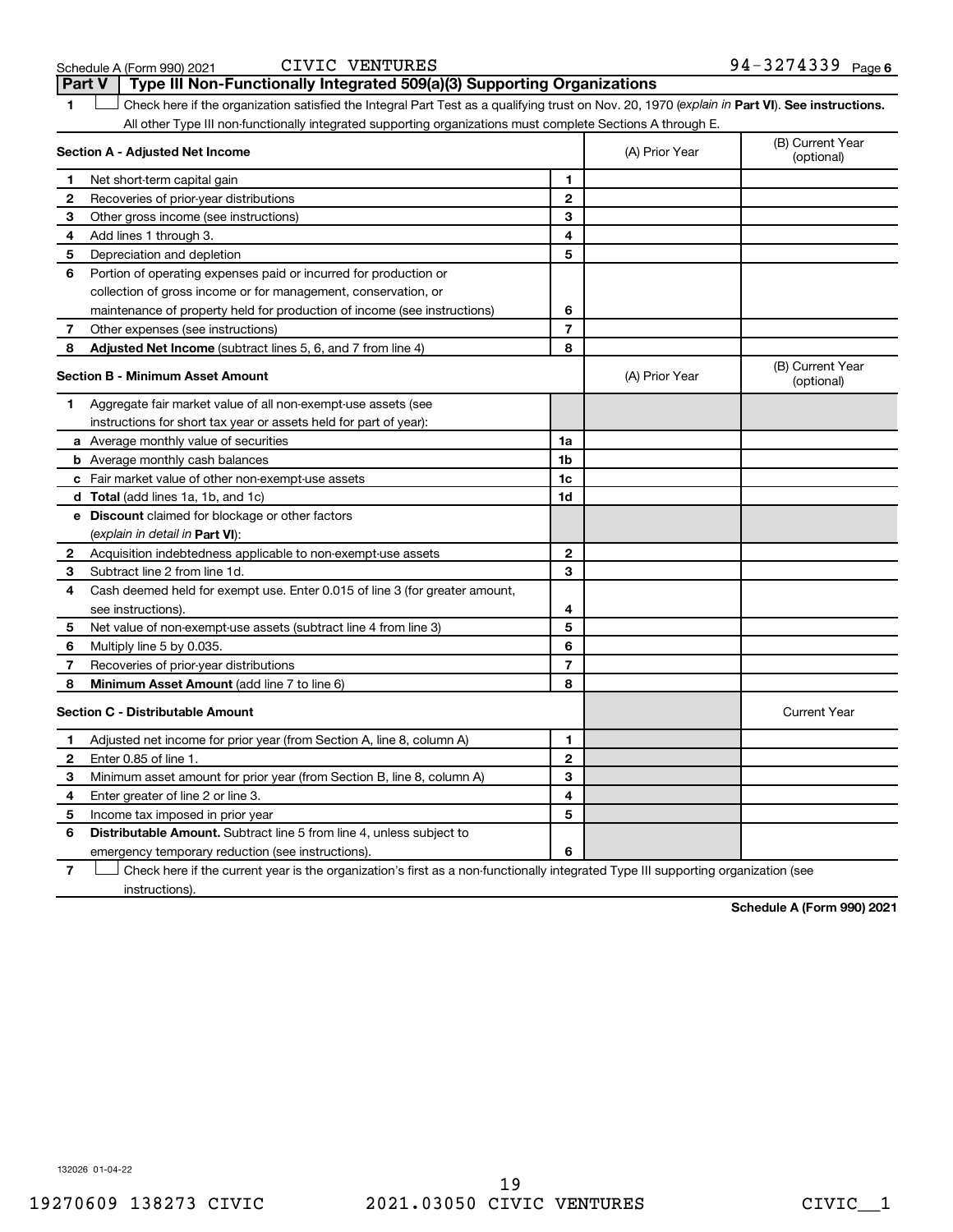| <b>Part V</b> | Type III Non-Functionally Integrated 509(a)(3) Supporting Organizations (continued)        |                                    |                                               |    |                                                  |
|---------------|--------------------------------------------------------------------------------------------|------------------------------------|-----------------------------------------------|----|--------------------------------------------------|
|               | <b>Section D - Distributions</b>                                                           |                                    |                                               |    | <b>Current Year</b>                              |
| 1             | Amounts paid to supported organizations to accomplish exempt purposes                      |                                    |                                               | 1  |                                                  |
| 2             | Amounts paid to perform activity that directly furthers exempt purposes of supported       |                                    |                                               |    |                                                  |
|               | organizations, in excess of income from activity                                           |                                    |                                               | 2  |                                                  |
| 3             | Administrative expenses paid to accomplish exempt purposes of supported organizations      |                                    |                                               | 3  |                                                  |
| 4             | Amounts paid to acquire exempt-use assets                                                  |                                    |                                               | 4  |                                                  |
| 5             | Qualified set-aside amounts (prior IRS approval required - provide details in Part VI)     |                                    |                                               | 5  |                                                  |
| 6             | Other distributions ( <i>describe in Part VI</i> ). See instructions.                      |                                    |                                               | 6  |                                                  |
| 7             | Total annual distributions. Add lines 1 through 6.                                         |                                    |                                               | 7  |                                                  |
| 8             | Distributions to attentive supported organizations to which the organization is responsive |                                    |                                               |    |                                                  |
|               | ( <i>provide details in Part VI</i> ). See instructions.                                   |                                    |                                               | 8  |                                                  |
| 9             | Distributable amount for 2021 from Section C, line 6                                       |                                    |                                               | 9  |                                                  |
| 10            | Line 8 amount divided by line 9 amount                                                     |                                    |                                               | 10 |                                                  |
|               | <b>Section E - Distribution Allocations (see instructions)</b>                             | (i)<br><b>Excess Distributions</b> | (ii)<br><b>Underdistributions</b><br>Pre-2021 |    | (iii)<br><b>Distributable</b><br>Amount for 2021 |
| 1             | Distributable amount for 2021 from Section C, line 6                                       |                                    |                                               |    |                                                  |
| 2             | Underdistributions, if any, for years prior to 2021 (reason-                               |                                    |                                               |    |                                                  |
|               | able cause required - explain in Part VI). See instructions.                               |                                    |                                               |    |                                                  |
| 3             | Excess distributions carryover, if any, to 2021                                            |                                    |                                               |    |                                                  |
|               | a From 2016                                                                                |                                    |                                               |    |                                                  |
|               | <b>b</b> From 2017                                                                         |                                    |                                               |    |                                                  |
|               | c From 2018                                                                                |                                    |                                               |    |                                                  |
|               | d From 2019                                                                                |                                    |                                               |    |                                                  |
|               | e From 2020                                                                                |                                    |                                               |    |                                                  |
|               | f Total of lines 3a through 3e                                                             |                                    |                                               |    |                                                  |
|               | g Applied to underdistributions of prior years                                             |                                    |                                               |    |                                                  |
|               | <b>h</b> Applied to 2021 distributable amount                                              |                                    |                                               |    |                                                  |
| I.            | Carryover from 2016 not applied (see instructions)                                         |                                    |                                               |    |                                                  |
|               | Remainder. Subtract lines 3g, 3h, and 3i from line 3f.                                     |                                    |                                               |    |                                                  |
| 4             | Distributions for 2021 from Section D,                                                     |                                    |                                               |    |                                                  |
|               | line $7:$                                                                                  |                                    |                                               |    |                                                  |
|               | a Applied to underdistributions of prior years                                             |                                    |                                               |    |                                                  |
|               | <b>b</b> Applied to 2021 distributable amount                                              |                                    |                                               |    |                                                  |
|               | c Remainder. Subtract lines 4a and 4b from line 4.                                         |                                    |                                               |    |                                                  |
| 5             | Remaining underdistributions for years prior to 2021, if                                   |                                    |                                               |    |                                                  |
|               | any. Subtract lines 3g and 4a from line 2. For result greater                              |                                    |                                               |    |                                                  |
|               | than zero, explain in Part VI. See instructions.                                           |                                    |                                               |    |                                                  |
| 6             | Remaining underdistributions for 2021. Subtract lines 3h                                   |                                    |                                               |    |                                                  |
|               | and 4b from line 1. For result greater than zero, explain in                               |                                    |                                               |    |                                                  |
|               | <b>Part VI.</b> See instructions.                                                          |                                    |                                               |    |                                                  |
| 7             | Excess distributions carryover to 2022. Add lines 3j                                       |                                    |                                               |    |                                                  |
|               | and 4c.                                                                                    |                                    |                                               |    |                                                  |
| 8             | Breakdown of line 7:                                                                       |                                    |                                               |    |                                                  |
|               | a Excess from 2017                                                                         |                                    |                                               |    |                                                  |
|               | <b>b</b> Excess from 2018                                                                  |                                    |                                               |    |                                                  |
|               | c Excess from 2019                                                                         |                                    |                                               |    |                                                  |
|               | d Excess from 2020                                                                         |                                    |                                               |    |                                                  |
|               | e Excess from 2021                                                                         |                                    |                                               |    |                                                  |

**Schedule A (Form 990) 2021**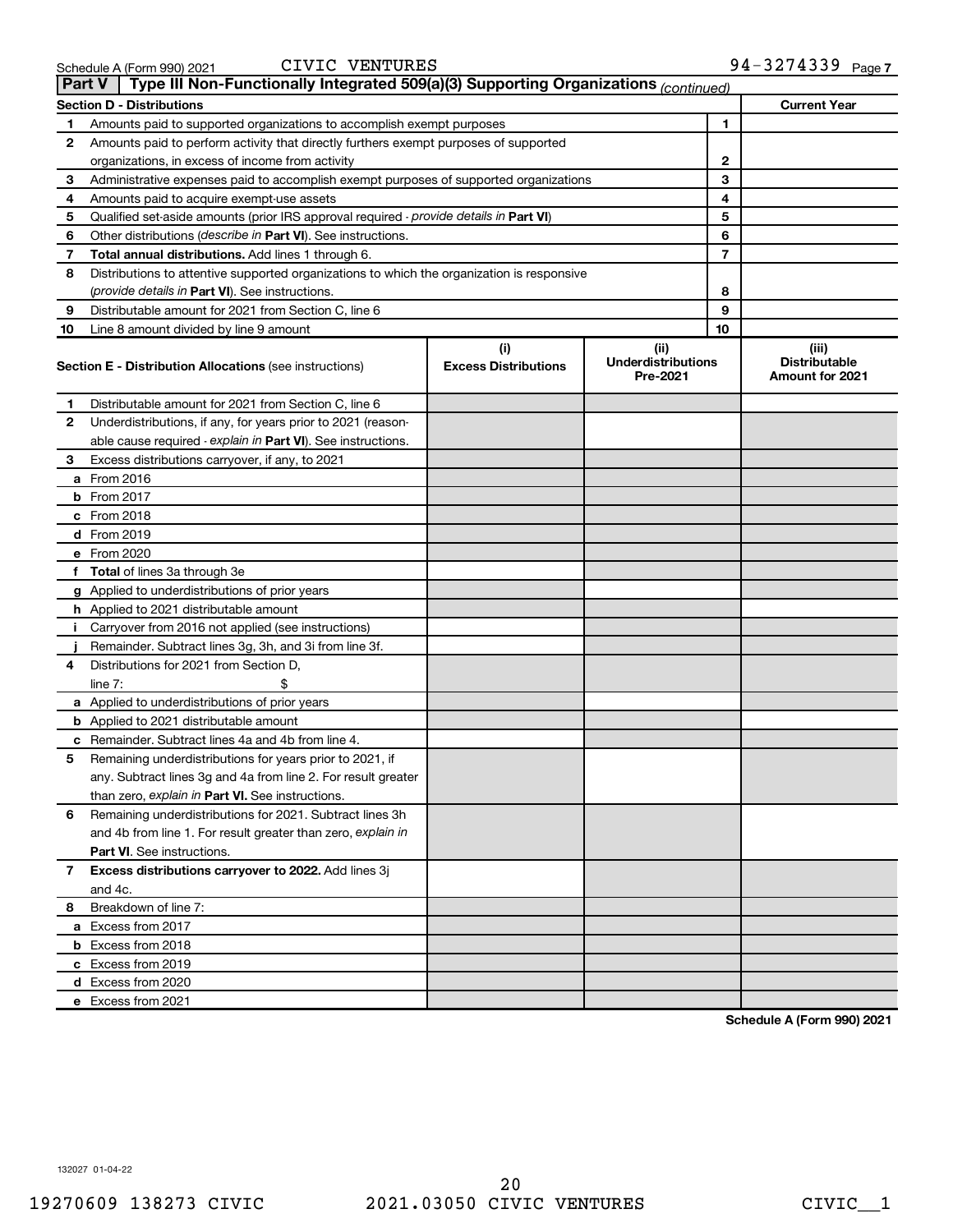| (See instructions.)   | Part IV, Section A, lines 1, 2, 3b, 3c, 4b, 4c, 5a, 6, 9a, 9b, 9c, 11a, 11b, and 11c; Part IV, Section B, lines 1 and 2; Part IV, Section C, line 1; Part IV, Section D, lines 2 and 3; Part IV, Section E, lines 1c, 2a, 2b,<br>Section D, lines 5, 6, and 8; and Part V, Section E, lines 2, 5, and 6. Also complete this part for any additional information. |                            |
|-----------------------|------------------------------------------------------------------------------------------------------------------------------------------------------------------------------------------------------------------------------------------------------------------------------------------------------------------------------------------------------------------|----------------------------|
|                       |                                                                                                                                                                                                                                                                                                                                                                  |                            |
|                       |                                                                                                                                                                                                                                                                                                                                                                  |                            |
|                       |                                                                                                                                                                                                                                                                                                                                                                  |                            |
|                       |                                                                                                                                                                                                                                                                                                                                                                  |                            |
|                       |                                                                                                                                                                                                                                                                                                                                                                  |                            |
|                       |                                                                                                                                                                                                                                                                                                                                                                  |                            |
|                       |                                                                                                                                                                                                                                                                                                                                                                  |                            |
|                       |                                                                                                                                                                                                                                                                                                                                                                  |                            |
|                       |                                                                                                                                                                                                                                                                                                                                                                  |                            |
|                       |                                                                                                                                                                                                                                                                                                                                                                  |                            |
|                       |                                                                                                                                                                                                                                                                                                                                                                  |                            |
|                       |                                                                                                                                                                                                                                                                                                                                                                  |                            |
|                       |                                                                                                                                                                                                                                                                                                                                                                  |                            |
|                       |                                                                                                                                                                                                                                                                                                                                                                  |                            |
|                       |                                                                                                                                                                                                                                                                                                                                                                  |                            |
|                       |                                                                                                                                                                                                                                                                                                                                                                  |                            |
|                       |                                                                                                                                                                                                                                                                                                                                                                  |                            |
|                       |                                                                                                                                                                                                                                                                                                                                                                  |                            |
|                       |                                                                                                                                                                                                                                                                                                                                                                  |                            |
|                       |                                                                                                                                                                                                                                                                                                                                                                  |                            |
|                       |                                                                                                                                                                                                                                                                                                                                                                  |                            |
|                       |                                                                                                                                                                                                                                                                                                                                                                  |                            |
|                       |                                                                                                                                                                                                                                                                                                                                                                  |                            |
|                       |                                                                                                                                                                                                                                                                                                                                                                  |                            |
|                       |                                                                                                                                                                                                                                                                                                                                                                  |                            |
|                       |                                                                                                                                                                                                                                                                                                                                                                  |                            |
|                       |                                                                                                                                                                                                                                                                                                                                                                  |                            |
|                       |                                                                                                                                                                                                                                                                                                                                                                  |                            |
|                       |                                                                                                                                                                                                                                                                                                                                                                  |                            |
|                       |                                                                                                                                                                                                                                                                                                                                                                  |                            |
|                       |                                                                                                                                                                                                                                                                                                                                                                  |                            |
|                       |                                                                                                                                                                                                                                                                                                                                                                  |                            |
|                       |                                                                                                                                                                                                                                                                                                                                                                  |                            |
|                       |                                                                                                                                                                                                                                                                                                                                                                  |                            |
|                       |                                                                                                                                                                                                                                                                                                                                                                  |                            |
|                       |                                                                                                                                                                                                                                                                                                                                                                  |                            |
|                       |                                                                                                                                                                                                                                                                                                                                                                  |                            |
|                       |                                                                                                                                                                                                                                                                                                                                                                  |                            |
|                       |                                                                                                                                                                                                                                                                                                                                                                  |                            |
|                       |                                                                                                                                                                                                                                                                                                                                                                  |                            |
|                       |                                                                                                                                                                                                                                                                                                                                                                  |                            |
|                       |                                                                                                                                                                                                                                                                                                                                                                  |                            |
|                       |                                                                                                                                                                                                                                                                                                                                                                  |                            |
|                       |                                                                                                                                                                                                                                                                                                                                                                  |                            |
|                       |                                                                                                                                                                                                                                                                                                                                                                  | Schedule A (Form 990) 2021 |
| 132028 01-04-22       | 21                                                                                                                                                                                                                                                                                                                                                               |                            |
| 19270609 138273 CIVIC | 2021.03050 CIVIC VENTURES                                                                                                                                                                                                                                                                                                                                        | $CIVIC_1$                  |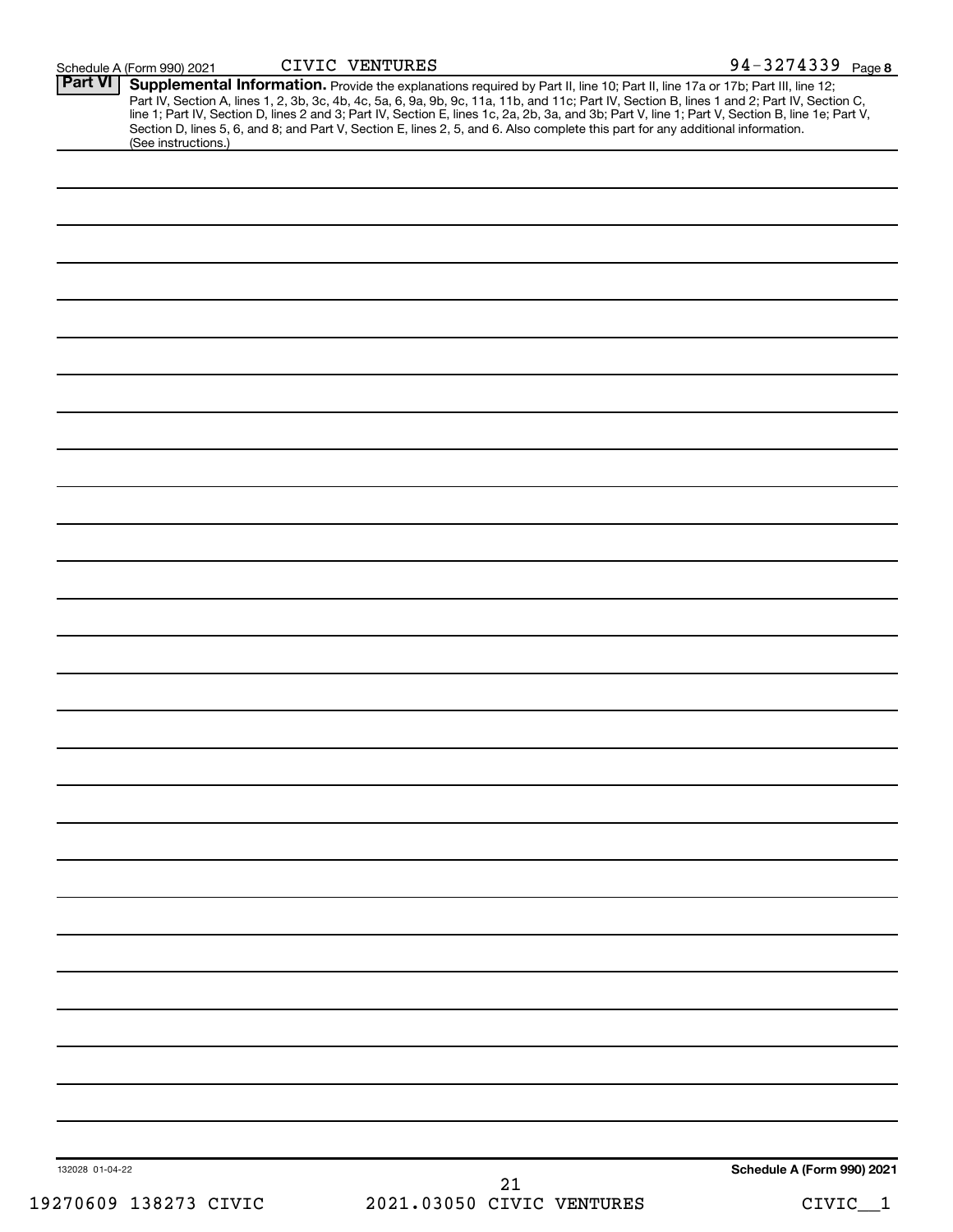| <b>SCHEDULE D</b> |  |
|-------------------|--|
|-------------------|--|

Department of the Treasury Internal Revenue Service

| (Form 990) |  |
|------------|--|
|------------|--|

# **SCHEDULE D Supplemental Financial Statements**<br>(Form 990) **2021**<br>**and We also the State organization assessed "Yes" on Form 990, 2021**

**| Complete if the organization answered "Yes" on Form 990, Part IV, line 6, 7, 8, 9, 10, 11a, 11b, 11c, 11d, 11e, 11f, 12a, or 12b.**

**| Attach to Form 990. |Go to www.irs.gov/Form990 for instructions and the latest information.**

| <b>Employer identification nun</b> |         |  |
|------------------------------------|---------|--|
|                                    | 0001000 |  |

|         | Name of the organization<br>CIVIC VENTURES                                                                                                     |                         |  | <b>Employer identification number</b><br>94-3274339 |           |
|---------|------------------------------------------------------------------------------------------------------------------------------------------------|-------------------------|--|-----------------------------------------------------|-----------|
| Part I  | Organizations Maintaining Donor Advised Funds or Other Similar Funds or Accounts. Complete if the                                              |                         |  |                                                     |           |
|         | organization answered "Yes" on Form 990, Part IV, line 6.                                                                                      |                         |  |                                                     |           |
|         |                                                                                                                                                | (a) Donor advised funds |  | (b) Funds and other accounts                        |           |
| 1.      |                                                                                                                                                |                         |  |                                                     |           |
| 2       | Aggregate value of contributions to (during year)                                                                                              |                         |  |                                                     |           |
| З       | Aggregate value of grants from (during year)                                                                                                   |                         |  |                                                     |           |
| 4       |                                                                                                                                                |                         |  |                                                     |           |
| 5       | Did the organization inform all donors and donor advisors in writing that the assets held in donor advised funds                               |                         |  |                                                     |           |
|         |                                                                                                                                                |                         |  | Yes                                                 | No        |
| 6       | Did the organization inform all grantees, donors, and donor advisors in writing that grant funds can be used only                              |                         |  |                                                     |           |
|         | for charitable purposes and not for the benefit of the donor or donor advisor, or for any other purpose conferring                             |                         |  |                                                     |           |
|         | impermissible private benefit?                                                                                                                 |                         |  | Yes                                                 | No        |
| Part II | Conservation Easements. Complete if the organization answered "Yes" on Form 990, Part IV, line 7.                                              |                         |  |                                                     |           |
| 1.      | Purpose(s) of conservation easements held by the organization (check all that apply).                                                          |                         |  |                                                     |           |
|         | Preservation of land for public use (for example, recreation or education)                                                                     |                         |  | Preservation of a historically important land area  |           |
|         | Protection of natural habitat                                                                                                                  |                         |  | Preservation of a certified historic structure      |           |
|         | Preservation of open space                                                                                                                     |                         |  |                                                     |           |
| 2       | Complete lines 2a through 2d if the organization held a qualified conservation contribution in the form of a conservation easement on the last |                         |  |                                                     |           |
|         | day of the tax year.                                                                                                                           |                         |  | Held at the End of the Tax Year                     |           |
| а       |                                                                                                                                                |                         |  | 2a                                                  |           |
| b       |                                                                                                                                                |                         |  | 2b                                                  |           |
| с       |                                                                                                                                                |                         |  | 2c                                                  |           |
|         | d Number of conservation easements included in (c) acquired after 7/25/06, and not on a historic structure                                     |                         |  |                                                     |           |
|         |                                                                                                                                                |                         |  | 2d                                                  |           |
| 3       | Number of conservation easements modified, transferred, released, extinguished, or terminated by the organization during the tax               |                         |  |                                                     |           |
|         | year                                                                                                                                           |                         |  |                                                     |           |
| 4       | Number of states where property subject to conservation easement is located $\blacktriangleright$                                              |                         |  |                                                     |           |
| 5       | Does the organization have a written policy regarding the periodic monitoring, inspection, handling of                                         |                         |  |                                                     |           |
|         |                                                                                                                                                |                         |  | Yes                                                 | <b>No</b> |
| 6       | Staff and volunteer hours devoted to monitoring, inspecting, handling of violations, and enforcing conservation easements during the year      |                         |  |                                                     |           |
|         |                                                                                                                                                |                         |  |                                                     |           |
| 7       | Amount of expenses incurred in monitoring, inspecting, handling of violations, and enforcing conservation easements during the year            |                         |  |                                                     |           |
|         | $\blacktriangleright$ \$                                                                                                                       |                         |  |                                                     |           |
| 8       | Does each conservation easement reported on line $2(d)$ above satisfy the requirements of section 170(h)(4)(B)(i)                              |                         |  |                                                     |           |
|         |                                                                                                                                                |                         |  | Yes                                                 | No        |
| 9       | In Part XIII, describe how the organization reports conservation easements in its revenue and expense statement and                            |                         |  |                                                     |           |
|         | balance sheet, and include, if applicable, the text of the footnote to the organization's financial statements that describes the              |                         |  |                                                     |           |
|         | organization's accounting for conservation easements.                                                                                          |                         |  |                                                     |           |
|         | Organizations Maintaining Collections of Art, Historical Treasures, or Other Similar Assets.<br>Part III                                       |                         |  |                                                     |           |
|         | Complete if the organization answered "Yes" on Form 990, Part IV, line 8.                                                                      |                         |  |                                                     |           |
|         | 1a If the organization elected, as permitted under FASB ASC 958, not to report in its revenue statement and balance sheet works                |                         |  |                                                     |           |
|         | of art, historical treasures, or other similar assets held for public exhibition, education, or research in furtherance of public              |                         |  |                                                     |           |
|         | service, provide in Part XIII the text of the footnote to its financial statements that describes these items.                                 |                         |  |                                                     |           |
|         | <b>b</b> If the organization elected, as permitted under FASB ASC 958, to report in its revenue statement and balance sheet works of           |                         |  |                                                     |           |
|         | art, historical treasures, or other similar assets held for public exhibition, education, or research in furtherance of public service,        |                         |  |                                                     |           |
|         | provide the following amounts relating to these items:                                                                                         |                         |  |                                                     |           |
|         |                                                                                                                                                |                         |  | $\triangleright$ \$                                 |           |
|         | (ii) Assets included in Form 990, Part X [11] [2000] [2010] Assets included in Form 990, Part X [11] [11] [200                                 |                         |  | $\blacktriangleright$ s                             |           |
| 2       | If the organization received or held works of art, historical treasures, or other similar assets for financial gain, provide                   |                         |  |                                                     |           |
|         | the following amounts required to be reported under FASB ASC 958 relating to these items:                                                      |                         |  |                                                     |           |
|         |                                                                                                                                                |                         |  | - \$                                                |           |
|         | LHA For Paperwork Reduction Act Notice, see the Instructions for Form 990.                                                                     |                         |  | -\$<br>►                                            |           |
|         |                                                                                                                                                |                         |  | Schedule D (Form 990) 2021                          |           |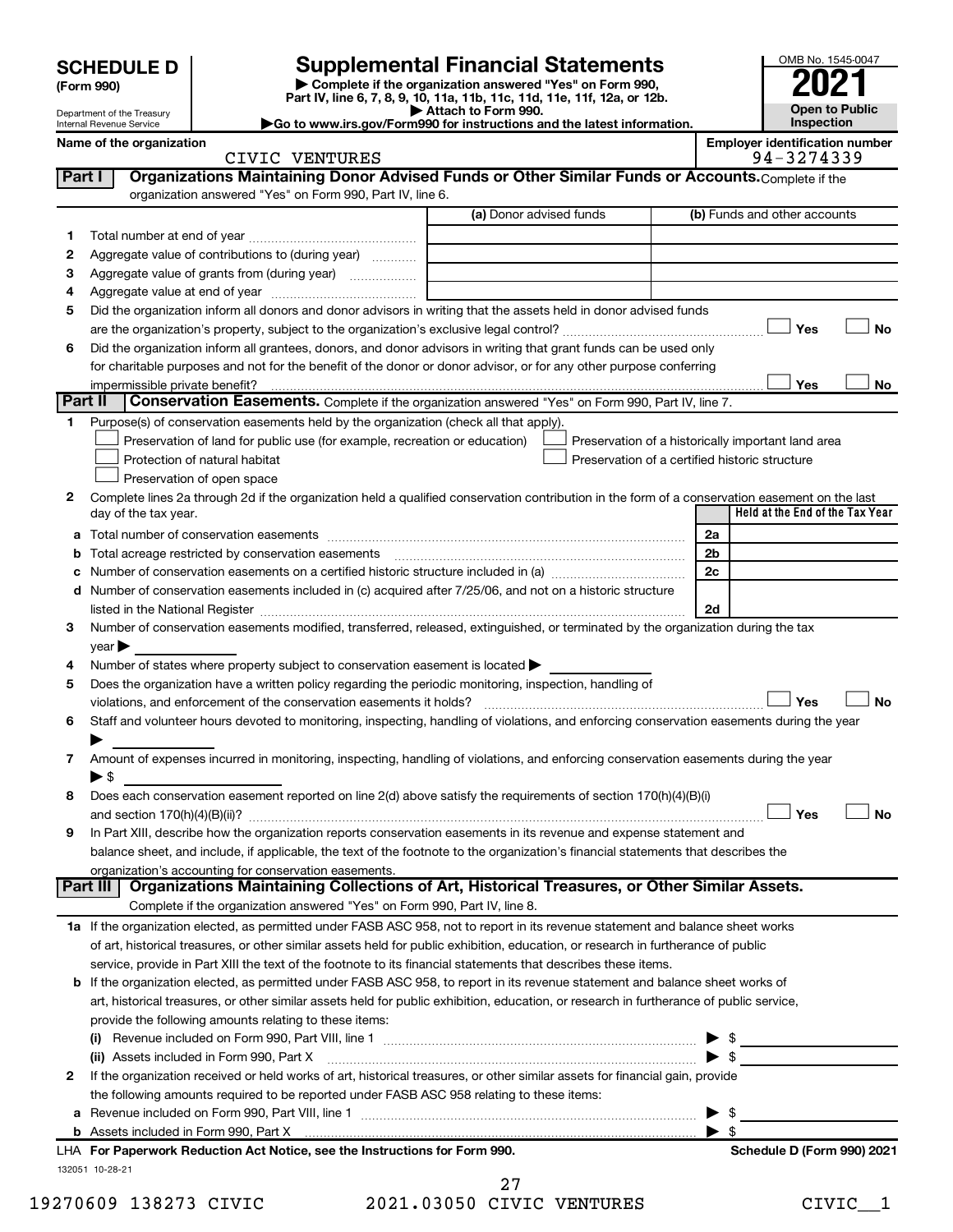| 3                                                                                                                                                                                                                                                                                                                                                                                                                                                                                                                                                                                                                                                                                                                                                                                                                                                                                                                                                                                                                                                                                                                                                                                                                                                                                                                                                                                                                                                                                                                                                                                                                                                                                                                                                                                                                                                                                                                                                                                                                                                                                                                                                                                                                                                                                                                                                                                                                                                                                                                                                                                                                                                                                                                                                                                                                                                                                                                                                                                                                                                                                                                                                                                                                                                                                                                                                                                                                   |                                          |                  |  |  |  |     |  |    |
|---------------------------------------------------------------------------------------------------------------------------------------------------------------------------------------------------------------------------------------------------------------------------------------------------------------------------------------------------------------------------------------------------------------------------------------------------------------------------------------------------------------------------------------------------------------------------------------------------------------------------------------------------------------------------------------------------------------------------------------------------------------------------------------------------------------------------------------------------------------------------------------------------------------------------------------------------------------------------------------------------------------------------------------------------------------------------------------------------------------------------------------------------------------------------------------------------------------------------------------------------------------------------------------------------------------------------------------------------------------------------------------------------------------------------------------------------------------------------------------------------------------------------------------------------------------------------------------------------------------------------------------------------------------------------------------------------------------------------------------------------------------------------------------------------------------------------------------------------------------------------------------------------------------------------------------------------------------------------------------------------------------------------------------------------------------------------------------------------------------------------------------------------------------------------------------------------------------------------------------------------------------------------------------------------------------------------------------------------------------------------------------------------------------------------------------------------------------------------------------------------------------------------------------------------------------------------------------------------------------------------------------------------------------------------------------------------------------------------------------------------------------------------------------------------------------------------------------------------------------------------------------------------------------------------------------------------------------------------------------------------------------------------------------------------------------------------------------------------------------------------------------------------------------------------------------------------------------------------------------------------------------------------------------------------------------------------------------------------------------------------------------------------------------------|------------------------------------------|------------------|--|--|--|-----|--|----|
|                                                                                                                                                                                                                                                                                                                                                                                                                                                                                                                                                                                                                                                                                                                                                                                                                                                                                                                                                                                                                                                                                                                                                                                                                                                                                                                                                                                                                                                                                                                                                                                                                                                                                                                                                                                                                                                                                                                                                                                                                                                                                                                                                                                                                                                                                                                                                                                                                                                                                                                                                                                                                                                                                                                                                                                                                                                                                                                                                                                                                                                                                                                                                                                                                                                                                                                                                                                                                     | collection items (check all that apply): |                  |  |  |  |     |  |    |
| a                                                                                                                                                                                                                                                                                                                                                                                                                                                                                                                                                                                                                                                                                                                                                                                                                                                                                                                                                                                                                                                                                                                                                                                                                                                                                                                                                                                                                                                                                                                                                                                                                                                                                                                                                                                                                                                                                                                                                                                                                                                                                                                                                                                                                                                                                                                                                                                                                                                                                                                                                                                                                                                                                                                                                                                                                                                                                                                                                                                                                                                                                                                                                                                                                                                                                                                                                                                                                   | Public exhibition                        |                  |  |  |  |     |  |    |
| b                                                                                                                                                                                                                                                                                                                                                                                                                                                                                                                                                                                                                                                                                                                                                                                                                                                                                                                                                                                                                                                                                                                                                                                                                                                                                                                                                                                                                                                                                                                                                                                                                                                                                                                                                                                                                                                                                                                                                                                                                                                                                                                                                                                                                                                                                                                                                                                                                                                                                                                                                                                                                                                                                                                                                                                                                                                                                                                                                                                                                                                                                                                                                                                                                                                                                                                                                                                                                   | Scholarly research                       |                  |  |  |  |     |  |    |
| с                                                                                                                                                                                                                                                                                                                                                                                                                                                                                                                                                                                                                                                                                                                                                                                                                                                                                                                                                                                                                                                                                                                                                                                                                                                                                                                                                                                                                                                                                                                                                                                                                                                                                                                                                                                                                                                                                                                                                                                                                                                                                                                                                                                                                                                                                                                                                                                                                                                                                                                                                                                                                                                                                                                                                                                                                                                                                                                                                                                                                                                                                                                                                                                                                                                                                                                                                                                                                   | Preservation for future generations      |                  |  |  |  |     |  |    |
| 4                                                                                                                                                                                                                                                                                                                                                                                                                                                                                                                                                                                                                                                                                                                                                                                                                                                                                                                                                                                                                                                                                                                                                                                                                                                                                                                                                                                                                                                                                                                                                                                                                                                                                                                                                                                                                                                                                                                                                                                                                                                                                                                                                                                                                                                                                                                                                                                                                                                                                                                                                                                                                                                                                                                                                                                                                                                                                                                                                                                                                                                                                                                                                                                                                                                                                                                                                                                                                   |                                          |                  |  |  |  |     |  |    |
| 5                                                                                                                                                                                                                                                                                                                                                                                                                                                                                                                                                                                                                                                                                                                                                                                                                                                                                                                                                                                                                                                                                                                                                                                                                                                                                                                                                                                                                                                                                                                                                                                                                                                                                                                                                                                                                                                                                                                                                                                                                                                                                                                                                                                                                                                                                                                                                                                                                                                                                                                                                                                                                                                                                                                                                                                                                                                                                                                                                                                                                                                                                                                                                                                                                                                                                                                                                                                                                   |                                          |                  |  |  |  |     |  |    |
|                                                                                                                                                                                                                                                                                                                                                                                                                                                                                                                                                                                                                                                                                                                                                                                                                                                                                                                                                                                                                                                                                                                                                                                                                                                                                                                                                                                                                                                                                                                                                                                                                                                                                                                                                                                                                                                                                                                                                                                                                                                                                                                                                                                                                                                                                                                                                                                                                                                                                                                                                                                                                                                                                                                                                                                                                                                                                                                                                                                                                                                                                                                                                                                                                                                                                                                                                                                                                     |                                          |                  |  |  |  |     |  | No |
|                                                                                                                                                                                                                                                                                                                                                                                                                                                                                                                                                                                                                                                                                                                                                                                                                                                                                                                                                                                                                                                                                                                                                                                                                                                                                                                                                                                                                                                                                                                                                                                                                                                                                                                                                                                                                                                                                                                                                                                                                                                                                                                                                                                                                                                                                                                                                                                                                                                                                                                                                                                                                                                                                                                                                                                                                                                                                                                                                                                                                                                                                                                                                                                                                                                                                                                                                                                                                     |                                          |                  |  |  |  |     |  |    |
|                                                                                                                                                                                                                                                                                                                                                                                                                                                                                                                                                                                                                                                                                                                                                                                                                                                                                                                                                                                                                                                                                                                                                                                                                                                                                                                                                                                                                                                                                                                                                                                                                                                                                                                                                                                                                                                                                                                                                                                                                                                                                                                                                                                                                                                                                                                                                                                                                                                                                                                                                                                                                                                                                                                                                                                                                                                                                                                                                                                                                                                                                                                                                                                                                                                                                                                                                                                                                     |                                          |                  |  |  |  |     |  |    |
|                                                                                                                                                                                                                                                                                                                                                                                                                                                                                                                                                                                                                                                                                                                                                                                                                                                                                                                                                                                                                                                                                                                                                                                                                                                                                                                                                                                                                                                                                                                                                                                                                                                                                                                                                                                                                                                                                                                                                                                                                                                                                                                                                                                                                                                                                                                                                                                                                                                                                                                                                                                                                                                                                                                                                                                                                                                                                                                                                                                                                                                                                                                                                                                                                                                                                                                                                                                                                     |                                          |                  |  |  |  |     |  |    |
|                                                                                                                                                                                                                                                                                                                                                                                                                                                                                                                                                                                                                                                                                                                                                                                                                                                                                                                                                                                                                                                                                                                                                                                                                                                                                                                                                                                                                                                                                                                                                                                                                                                                                                                                                                                                                                                                                                                                                                                                                                                                                                                                                                                                                                                                                                                                                                                                                                                                                                                                                                                                                                                                                                                                                                                                                                                                                                                                                                                                                                                                                                                                                                                                                                                                                                                                                                                                                     |                                          |                  |  |  |  |     |  |    |
|                                                                                                                                                                                                                                                                                                                                                                                                                                                                                                                                                                                                                                                                                                                                                                                                                                                                                                                                                                                                                                                                                                                                                                                                                                                                                                                                                                                                                                                                                                                                                                                                                                                                                                                                                                                                                                                                                                                                                                                                                                                                                                                                                                                                                                                                                                                                                                                                                                                                                                                                                                                                                                                                                                                                                                                                                                                                                                                                                                                                                                                                                                                                                                                                                                                                                                                                                                                                                     |                                          |                  |  |  |  |     |  |    |
|                                                                                                                                                                                                                                                                                                                                                                                                                                                                                                                                                                                                                                                                                                                                                                                                                                                                                                                                                                                                                                                                                                                                                                                                                                                                                                                                                                                                                                                                                                                                                                                                                                                                                                                                                                                                                                                                                                                                                                                                                                                                                                                                                                                                                                                                                                                                                                                                                                                                                                                                                                                                                                                                                                                                                                                                                                                                                                                                                                                                                                                                                                                                                                                                                                                                                                                                                                                                                     |                                          |                  |  |  |  |     |  |    |
|                                                                                                                                                                                                                                                                                                                                                                                                                                                                                                                                                                                                                                                                                                                                                                                                                                                                                                                                                                                                                                                                                                                                                                                                                                                                                                                                                                                                                                                                                                                                                                                                                                                                                                                                                                                                                                                                                                                                                                                                                                                                                                                                                                                                                                                                                                                                                                                                                                                                                                                                                                                                                                                                                                                                                                                                                                                                                                                                                                                                                                                                                                                                                                                                                                                                                                                                                                                                                     |                                          |                  |  |  |  |     |  |    |
|                                                                                                                                                                                                                                                                                                                                                                                                                                                                                                                                                                                                                                                                                                                                                                                                                                                                                                                                                                                                                                                                                                                                                                                                                                                                                                                                                                                                                                                                                                                                                                                                                                                                                                                                                                                                                                                                                                                                                                                                                                                                                                                                                                                                                                                                                                                                                                                                                                                                                                                                                                                                                                                                                                                                                                                                                                                                                                                                                                                                                                                                                                                                                                                                                                                                                                                                                                                                                     |                                          |                  |  |  |  |     |  |    |
|                                                                                                                                                                                                                                                                                                                                                                                                                                                                                                                                                                                                                                                                                                                                                                                                                                                                                                                                                                                                                                                                                                                                                                                                                                                                                                                                                                                                                                                                                                                                                                                                                                                                                                                                                                                                                                                                                                                                                                                                                                                                                                                                                                                                                                                                                                                                                                                                                                                                                                                                                                                                                                                                                                                                                                                                                                                                                                                                                                                                                                                                                                                                                                                                                                                                                                                                                                                                                     |                                          |                  |  |  |  |     |  |    |
|                                                                                                                                                                                                                                                                                                                                                                                                                                                                                                                                                                                                                                                                                                                                                                                                                                                                                                                                                                                                                                                                                                                                                                                                                                                                                                                                                                                                                                                                                                                                                                                                                                                                                                                                                                                                                                                                                                                                                                                                                                                                                                                                                                                                                                                                                                                                                                                                                                                                                                                                                                                                                                                                                                                                                                                                                                                                                                                                                                                                                                                                                                                                                                                                                                                                                                                                                                                                                     |                                          |                  |  |  |  | Yes |  | No |
|                                                                                                                                                                                                                                                                                                                                                                                                                                                                                                                                                                                                                                                                                                                                                                                                                                                                                                                                                                                                                                                                                                                                                                                                                                                                                                                                                                                                                                                                                                                                                                                                                                                                                                                                                                                                                                                                                                                                                                                                                                                                                                                                                                                                                                                                                                                                                                                                                                                                                                                                                                                                                                                                                                                                                                                                                                                                                                                                                                                                                                                                                                                                                                                                                                                                                                                                                                                                                     |                                          |                  |  |  |  |     |  |    |
|                                                                                                                                                                                                                                                                                                                                                                                                                                                                                                                                                                                                                                                                                                                                                                                                                                                                                                                                                                                                                                                                                                                                                                                                                                                                                                                                                                                                                                                                                                                                                                                                                                                                                                                                                                                                                                                                                                                                                                                                                                                                                                                                                                                                                                                                                                                                                                                                                                                                                                                                                                                                                                                                                                                                                                                                                                                                                                                                                                                                                                                                                                                                                                                                                                                                                                                                                                                                                     |                                          |                  |  |  |  |     |  |    |
|                                                                                                                                                                                                                                                                                                                                                                                                                                                                                                                                                                                                                                                                                                                                                                                                                                                                                                                                                                                                                                                                                                                                                                                                                                                                                                                                                                                                                                                                                                                                                                                                                                                                                                                                                                                                                                                                                                                                                                                                                                                                                                                                                                                                                                                                                                                                                                                                                                                                                                                                                                                                                                                                                                                                                                                                                                                                                                                                                                                                                                                                                                                                                                                                                                                                                                                                                                                                                     |                                          | (a) Current year |  |  |  |     |  |    |
|                                                                                                                                                                                                                                                                                                                                                                                                                                                                                                                                                                                                                                                                                                                                                                                                                                                                                                                                                                                                                                                                                                                                                                                                                                                                                                                                                                                                                                                                                                                                                                                                                                                                                                                                                                                                                                                                                                                                                                                                                                                                                                                                                                                                                                                                                                                                                                                                                                                                                                                                                                                                                                                                                                                                                                                                                                                                                                                                                                                                                                                                                                                                                                                                                                                                                                                                                                                                                     |                                          |                  |  |  |  |     |  |    |
|                                                                                                                                                                                                                                                                                                                                                                                                                                                                                                                                                                                                                                                                                                                                                                                                                                                                                                                                                                                                                                                                                                                                                                                                                                                                                                                                                                                                                                                                                                                                                                                                                                                                                                                                                                                                                                                                                                                                                                                                                                                                                                                                                                                                                                                                                                                                                                                                                                                                                                                                                                                                                                                                                                                                                                                                                                                                                                                                                                                                                                                                                                                                                                                                                                                                                                                                                                                                                     |                                          |                  |  |  |  |     |  |    |
|                                                                                                                                                                                                                                                                                                                                                                                                                                                                                                                                                                                                                                                                                                                                                                                                                                                                                                                                                                                                                                                                                                                                                                                                                                                                                                                                                                                                                                                                                                                                                                                                                                                                                                                                                                                                                                                                                                                                                                                                                                                                                                                                                                                                                                                                                                                                                                                                                                                                                                                                                                                                                                                                                                                                                                                                                                                                                                                                                                                                                                                                                                                                                                                                                                                                                                                                                                                                                     |                                          |                  |  |  |  |     |  |    |
|                                                                                                                                                                                                                                                                                                                                                                                                                                                                                                                                                                                                                                                                                                                                                                                                                                                                                                                                                                                                                                                                                                                                                                                                                                                                                                                                                                                                                                                                                                                                                                                                                                                                                                                                                                                                                                                                                                                                                                                                                                                                                                                                                                                                                                                                                                                                                                                                                                                                                                                                                                                                                                                                                                                                                                                                                                                                                                                                                                                                                                                                                                                                                                                                                                                                                                                                                                                                                     |                                          |                  |  |  |  |     |  |    |
|                                                                                                                                                                                                                                                                                                                                                                                                                                                                                                                                                                                                                                                                                                                                                                                                                                                                                                                                                                                                                                                                                                                                                                                                                                                                                                                                                                                                                                                                                                                                                                                                                                                                                                                                                                                                                                                                                                                                                                                                                                                                                                                                                                                                                                                                                                                                                                                                                                                                                                                                                                                                                                                                                                                                                                                                                                                                                                                                                                                                                                                                                                                                                                                                                                                                                                                                                                                                                     |                                          |                  |  |  |  |     |  |    |
|                                                                                                                                                                                                                                                                                                                                                                                                                                                                                                                                                                                                                                                                                                                                                                                                                                                                                                                                                                                                                                                                                                                                                                                                                                                                                                                                                                                                                                                                                                                                                                                                                                                                                                                                                                                                                                                                                                                                                                                                                                                                                                                                                                                                                                                                                                                                                                                                                                                                                                                                                                                                                                                                                                                                                                                                                                                                                                                                                                                                                                                                                                                                                                                                                                                                                                                                                                                                                     | and programs                             |                  |  |  |  |     |  |    |
|                                                                                                                                                                                                                                                                                                                                                                                                                                                                                                                                                                                                                                                                                                                                                                                                                                                                                                                                                                                                                                                                                                                                                                                                                                                                                                                                                                                                                                                                                                                                                                                                                                                                                                                                                                                                                                                                                                                                                                                                                                                                                                                                                                                                                                                                                                                                                                                                                                                                                                                                                                                                                                                                                                                                                                                                                                                                                                                                                                                                                                                                                                                                                                                                                                                                                                                                                                                                                     |                                          |                  |  |  |  |     |  |    |
| g                                                                                                                                                                                                                                                                                                                                                                                                                                                                                                                                                                                                                                                                                                                                                                                                                                                                                                                                                                                                                                                                                                                                                                                                                                                                                                                                                                                                                                                                                                                                                                                                                                                                                                                                                                                                                                                                                                                                                                                                                                                                                                                                                                                                                                                                                                                                                                                                                                                                                                                                                                                                                                                                                                                                                                                                                                                                                                                                                                                                                                                                                                                                                                                                                                                                                                                                                                                                                   |                                          |                  |  |  |  |     |  |    |
| 2                                                                                                                                                                                                                                                                                                                                                                                                                                                                                                                                                                                                                                                                                                                                                                                                                                                                                                                                                                                                                                                                                                                                                                                                                                                                                                                                                                                                                                                                                                                                                                                                                                                                                                                                                                                                                                                                                                                                                                                                                                                                                                                                                                                                                                                                                                                                                                                                                                                                                                                                                                                                                                                                                                                                                                                                                                                                                                                                                                                                                                                                                                                                                                                                                                                                                                                                                                                                                   |                                          |                  |  |  |  |     |  |    |
| а                                                                                                                                                                                                                                                                                                                                                                                                                                                                                                                                                                                                                                                                                                                                                                                                                                                                                                                                                                                                                                                                                                                                                                                                                                                                                                                                                                                                                                                                                                                                                                                                                                                                                                                                                                                                                                                                                                                                                                                                                                                                                                                                                                                                                                                                                                                                                                                                                                                                                                                                                                                                                                                                                                                                                                                                                                                                                                                                                                                                                                                                                                                                                                                                                                                                                                                                                                                                                   |                                          |                  |  |  |  |     |  |    |
|                                                                                                                                                                                                                                                                                                                                                                                                                                                                                                                                                                                                                                                                                                                                                                                                                                                                                                                                                                                                                                                                                                                                                                                                                                                                                                                                                                                                                                                                                                                                                                                                                                                                                                                                                                                                                                                                                                                                                                                                                                                                                                                                                                                                                                                                                                                                                                                                                                                                                                                                                                                                                                                                                                                                                                                                                                                                                                                                                                                                                                                                                                                                                                                                                                                                                                                                                                                                                     |                                          |                  |  |  |  |     |  |    |
|                                                                                                                                                                                                                                                                                                                                                                                                                                                                                                                                                                                                                                                                                                                                                                                                                                                                                                                                                                                                                                                                                                                                                                                                                                                                                                                                                                                                                                                                                                                                                                                                                                                                                                                                                                                                                                                                                                                                                                                                                                                                                                                                                                                                                                                                                                                                                                                                                                                                                                                                                                                                                                                                                                                                                                                                                                                                                                                                                                                                                                                                                                                                                                                                                                                                                                                                                                                                                     |                                          |                  |  |  |  |     |  |    |
|                                                                                                                                                                                                                                                                                                                                                                                                                                                                                                                                                                                                                                                                                                                                                                                                                                                                                                                                                                                                                                                                                                                                                                                                                                                                                                                                                                                                                                                                                                                                                                                                                                                                                                                                                                                                                                                                                                                                                                                                                                                                                                                                                                                                                                                                                                                                                                                                                                                                                                                                                                                                                                                                                                                                                                                                                                                                                                                                                                                                                                                                                                                                                                                                                                                                                                                                                                                                                     |                                          |                  |  |  |  |     |  |    |
|                                                                                                                                                                                                                                                                                                                                                                                                                                                                                                                                                                                                                                                                                                                                                                                                                                                                                                                                                                                                                                                                                                                                                                                                                                                                                                                                                                                                                                                                                                                                                                                                                                                                                                                                                                                                                                                                                                                                                                                                                                                                                                                                                                                                                                                                                                                                                                                                                                                                                                                                                                                                                                                                                                                                                                                                                                                                                                                                                                                                                                                                                                                                                                                                                                                                                                                                                                                                                     |                                          |                  |  |  |  |     |  | No |
|                                                                                                                                                                                                                                                                                                                                                                                                                                                                                                                                                                                                                                                                                                                                                                                                                                                                                                                                                                                                                                                                                                                                                                                                                                                                                                                                                                                                                                                                                                                                                                                                                                                                                                                                                                                                                                                                                                                                                                                                                                                                                                                                                                                                                                                                                                                                                                                                                                                                                                                                                                                                                                                                                                                                                                                                                                                                                                                                                                                                                                                                                                                                                                                                                                                                                                                                                                                                                     |                                          |                  |  |  |  |     |  |    |
|                                                                                                                                                                                                                                                                                                                                                                                                                                                                                                                                                                                                                                                                                                                                                                                                                                                                                                                                                                                                                                                                                                                                                                                                                                                                                                                                                                                                                                                                                                                                                                                                                                                                                                                                                                                                                                                                                                                                                                                                                                                                                                                                                                                                                                                                                                                                                                                                                                                                                                                                                                                                                                                                                                                                                                                                                                                                                                                                                                                                                                                                                                                                                                                                                                                                                                                                                                                                                     |                                          |                  |  |  |  |     |  |    |
|                                                                                                                                                                                                                                                                                                                                                                                                                                                                                                                                                                                                                                                                                                                                                                                                                                                                                                                                                                                                                                                                                                                                                                                                                                                                                                                                                                                                                                                                                                                                                                                                                                                                                                                                                                                                                                                                                                                                                                                                                                                                                                                                                                                                                                                                                                                                                                                                                                                                                                                                                                                                                                                                                                                                                                                                                                                                                                                                                                                                                                                                                                                                                                                                                                                                                                                                                                                                                     |                                          |                  |  |  |  |     |  |    |
| 4                                                                                                                                                                                                                                                                                                                                                                                                                                                                                                                                                                                                                                                                                                                                                                                                                                                                                                                                                                                                                                                                                                                                                                                                                                                                                                                                                                                                                                                                                                                                                                                                                                                                                                                                                                                                                                                                                                                                                                                                                                                                                                                                                                                                                                                                                                                                                                                                                                                                                                                                                                                                                                                                                                                                                                                                                                                                                                                                                                                                                                                                                                                                                                                                                                                                                                                                                                                                                   |                                          |                  |  |  |  |     |  |    |
|                                                                                                                                                                                                                                                                                                                                                                                                                                                                                                                                                                                                                                                                                                                                                                                                                                                                                                                                                                                                                                                                                                                                                                                                                                                                                                                                                                                                                                                                                                                                                                                                                                                                                                                                                                                                                                                                                                                                                                                                                                                                                                                                                                                                                                                                                                                                                                                                                                                                                                                                                                                                                                                                                                                                                                                                                                                                                                                                                                                                                                                                                                                                                                                                                                                                                                                                                                                                                     |                                          |                  |  |  |  |     |  |    |
|                                                                                                                                                                                                                                                                                                                                                                                                                                                                                                                                                                                                                                                                                                                                                                                                                                                                                                                                                                                                                                                                                                                                                                                                                                                                                                                                                                                                                                                                                                                                                                                                                                                                                                                                                                                                                                                                                                                                                                                                                                                                                                                                                                                                                                                                                                                                                                                                                                                                                                                                                                                                                                                                                                                                                                                                                                                                                                                                                                                                                                                                                                                                                                                                                                                                                                                                                                                                                     |                                          |                  |  |  |  |     |  |    |
|                                                                                                                                                                                                                                                                                                                                                                                                                                                                                                                                                                                                                                                                                                                                                                                                                                                                                                                                                                                                                                                                                                                                                                                                                                                                                                                                                                                                                                                                                                                                                                                                                                                                                                                                                                                                                                                                                                                                                                                                                                                                                                                                                                                                                                                                                                                                                                                                                                                                                                                                                                                                                                                                                                                                                                                                                                                                                                                                                                                                                                                                                                                                                                                                                                                                                                                                                                                                                     | Description of property                  |                  |  |  |  |     |  |    |
|                                                                                                                                                                                                                                                                                                                                                                                                                                                                                                                                                                                                                                                                                                                                                                                                                                                                                                                                                                                                                                                                                                                                                                                                                                                                                                                                                                                                                                                                                                                                                                                                                                                                                                                                                                                                                                                                                                                                                                                                                                                                                                                                                                                                                                                                                                                                                                                                                                                                                                                                                                                                                                                                                                                                                                                                                                                                                                                                                                                                                                                                                                                                                                                                                                                                                                                                                                                                                     |                                          |                  |  |  |  |     |  |    |
|                                                                                                                                                                                                                                                                                                                                                                                                                                                                                                                                                                                                                                                                                                                                                                                                                                                                                                                                                                                                                                                                                                                                                                                                                                                                                                                                                                                                                                                                                                                                                                                                                                                                                                                                                                                                                                                                                                                                                                                                                                                                                                                                                                                                                                                                                                                                                                                                                                                                                                                                                                                                                                                                                                                                                                                                                                                                                                                                                                                                                                                                                                                                                                                                                                                                                                                                                                                                                     |                                          |                  |  |  |  |     |  |    |
| 94-3274339 Page 2<br>CIVIC VENTURES<br>Schedule D (Form 990) 2021<br>Part III   Organizations Maintaining Collections of Art, Historical Treasures, or Other Similar Assets (continued)<br>Using the organization's acquisition, accession, and other records, check any of the following that make significant use of its<br>Loan or exchange program<br>Other and the contract of the contract of the contract of the contract of the contract of the contract of the contract of the contract of the contract of the contract of the contract of the contract of the contract of the<br>Provide a description of the organization's collections and explain how they further the organization's exempt purpose in Part XIII.<br>During the year, did the organization solicit or receive donations of art, historical treasures, or other similar assets<br>Yes<br>Part IV<br>Escrow and Custodial Arrangements. Complete if the organization answered "Yes" on Form 990, Part IV, line 9, or<br>reported an amount on Form 990, Part X, line 21.<br>1a Is the organization an agent, trustee, custodian or other intermediary for contributions or other assets not included<br>Yes<br>No<br>b If "Yes," explain the arrangement in Part XIII and complete the following table:<br>Amount<br>c Beginning balance measurements and the contract of the contract of the contract of the contract of the contract of the contract of the contract of the contract of the contract of the contract of the contract of the contr<br>1c<br>1d<br>e Distributions during the year manufactured and continuum control of the control of the control of the state of the control of the control of the control of the control of the control of the control of the control of the<br>1e<br>1f<br>2a Did the organization include an amount on Form 990, Part X, line 21, for escrow or custodial account liability?<br><b>Part V</b><br><b>Endowment Funds.</b> Complete if the organization answered "Yes" on Form 990, Part IV, line 10.<br>(c) Two years back $\vert$ (d) Three years back $\vert$<br>(e) Four years back<br>(b) Prior year<br><b>1a</b> Beginning of year balance<br>Net investment earnings, gains, and losses<br>e Other expenditures for facilities<br>f Administrative expenses<br>End of year balance <i>manually contained</i><br>Provide the estimated percentage of the current year end balance (line 1g, column (a)) held as:<br>Board designated or quasi-endowment<br>%<br><b>b</b> Permanent endowment $\blacktriangleright$<br>%<br><b>c</b> Term endowment $\blacktriangleright$<br>%<br>The percentages on lines 2a, 2b, and 2c should equal 100%.<br>3a Are there endowment funds not in the possession of the organization that are held and administered for the organization<br><b>Yes</b><br>by:<br>3a(i)<br>(i)<br>3a(ii)<br>3b<br>Describe in Part XIII the intended uses of the organization's endowment funds.<br>Land, Buildings, and Equipment.<br><b>Part VI</b><br>Complete if the organization answered "Yes" on Form 990, Part IV, line 11a. See Form 990, Part X, line 10.<br>(a) Cost or other<br>(b) Cost or other<br>(c) Accumulated<br>(d) Book value<br>basis (investment)<br>depreciation<br>basis (other)<br>196,901.<br>190,785.<br>6,116.<br>6,116.<br>Total. Add lines 1a through 1e. (Column (d) must equal Form 990, Part X, column (B), line 10c.)<br>▶ |                                          |                  |  |  |  |     |  |    |
|                                                                                                                                                                                                                                                                                                                                                                                                                                                                                                                                                                                                                                                                                                                                                                                                                                                                                                                                                                                                                                                                                                                                                                                                                                                                                                                                                                                                                                                                                                                                                                                                                                                                                                                                                                                                                                                                                                                                                                                                                                                                                                                                                                                                                                                                                                                                                                                                                                                                                                                                                                                                                                                                                                                                                                                                                                                                                                                                                                                                                                                                                                                                                                                                                                                                                                                                                                                                                     |                                          |                  |  |  |  |     |  |    |
|                                                                                                                                                                                                                                                                                                                                                                                                                                                                                                                                                                                                                                                                                                                                                                                                                                                                                                                                                                                                                                                                                                                                                                                                                                                                                                                                                                                                                                                                                                                                                                                                                                                                                                                                                                                                                                                                                                                                                                                                                                                                                                                                                                                                                                                                                                                                                                                                                                                                                                                                                                                                                                                                                                                                                                                                                                                                                                                                                                                                                                                                                                                                                                                                                                                                                                                                                                                                                     |                                          |                  |  |  |  |     |  |    |
|                                                                                                                                                                                                                                                                                                                                                                                                                                                                                                                                                                                                                                                                                                                                                                                                                                                                                                                                                                                                                                                                                                                                                                                                                                                                                                                                                                                                                                                                                                                                                                                                                                                                                                                                                                                                                                                                                                                                                                                                                                                                                                                                                                                                                                                                                                                                                                                                                                                                                                                                                                                                                                                                                                                                                                                                                                                                                                                                                                                                                                                                                                                                                                                                                                                                                                                                                                                                                     |                                          |                  |  |  |  |     |  |    |

**Schedule D (Form 990) 2021**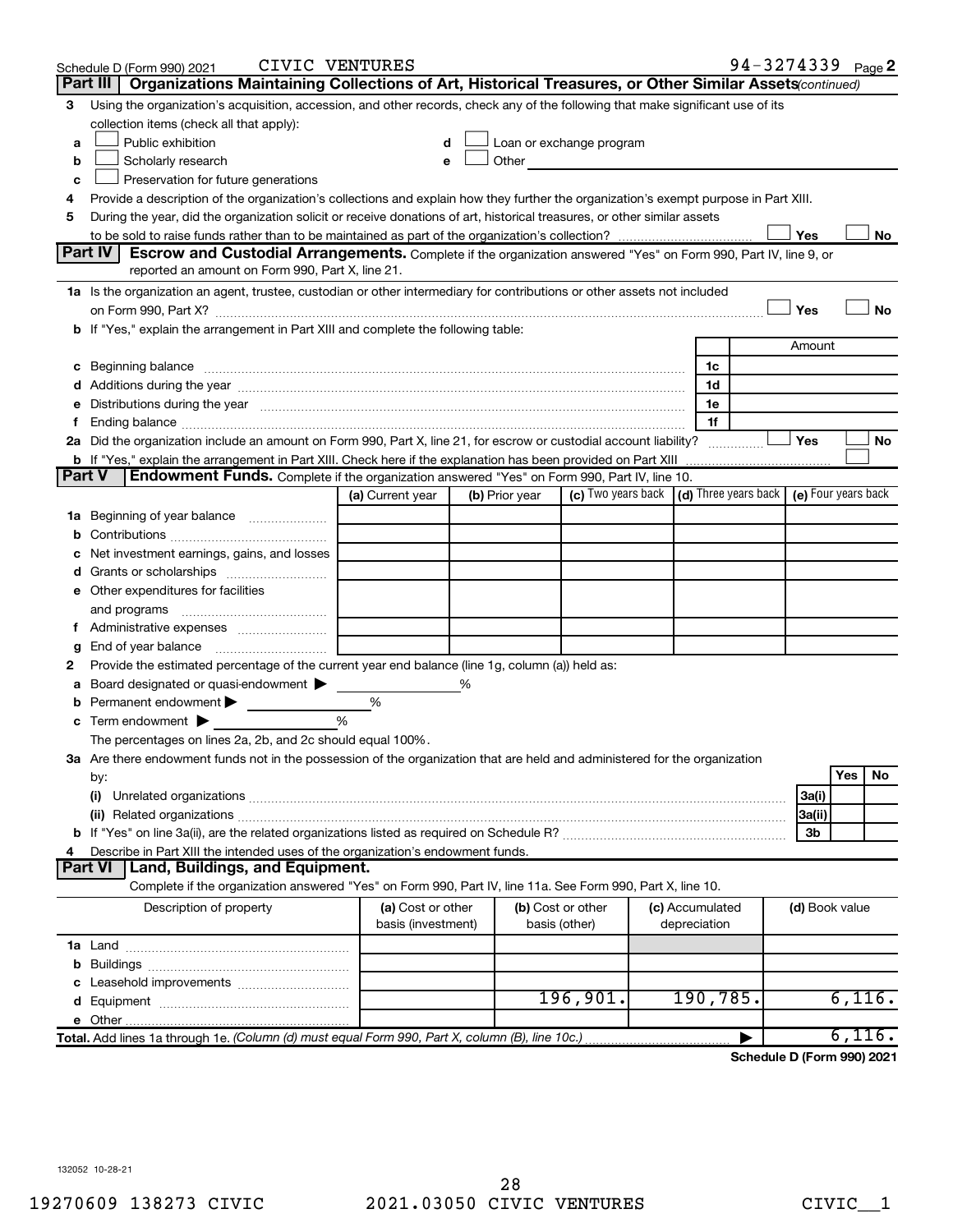| Complete if the organization answered "Yes" on Form 990, Part IV, line 11b. See Form 990, Part X, line 12.<br>(a) Description of security or category (including name of security) | (b) Book value  | (c) Method of valuation: Cost or end-of-year market value |          |
|------------------------------------------------------------------------------------------------------------------------------------------------------------------------------------|-----------------|-----------------------------------------------------------|----------|
| (1) Financial derivatives                                                                                                                                                          |                 |                                                           |          |
|                                                                                                                                                                                    |                 |                                                           |          |
| (3) Other                                                                                                                                                                          |                 |                                                           |          |
| (A)                                                                                                                                                                                |                 |                                                           |          |
| (B)                                                                                                                                                                                |                 |                                                           |          |
| (C)                                                                                                                                                                                |                 |                                                           |          |
| (D)                                                                                                                                                                                |                 |                                                           |          |
| (E)                                                                                                                                                                                |                 |                                                           |          |
| (F)                                                                                                                                                                                |                 |                                                           |          |
| (G)                                                                                                                                                                                |                 |                                                           |          |
| (H)                                                                                                                                                                                |                 |                                                           |          |
| Total. (Col. (b) must equal Form 990, Part X, col. (B) line $12$ .)                                                                                                                |                 |                                                           |          |
| Part VIII Investments - Program Related.                                                                                                                                           |                 |                                                           |          |
| Complete if the organization answered "Yes" on Form 990, Part IV, line 11c. See Form 990, Part X, line 13.                                                                         |                 |                                                           |          |
| (a) Description of investment                                                                                                                                                      | (b) Book value  | (c) Method of valuation: Cost or end-of-year market value |          |
| (1)                                                                                                                                                                                |                 |                                                           |          |
| (2)                                                                                                                                                                                |                 |                                                           |          |
| (3)                                                                                                                                                                                |                 |                                                           |          |
| (4)                                                                                                                                                                                |                 |                                                           |          |
| (5)                                                                                                                                                                                |                 |                                                           |          |
| (6)                                                                                                                                                                                |                 |                                                           |          |
| (7)                                                                                                                                                                                |                 |                                                           |          |
| (8)                                                                                                                                                                                |                 |                                                           |          |
| (9)                                                                                                                                                                                |                 |                                                           |          |
| Total. (Col. (b) must equal Form 990, Part X, col. (B) line 13.)                                                                                                                   |                 |                                                           |          |
| <b>Other Assets.</b><br>Part IX                                                                                                                                                    |                 |                                                           |          |
| Complete if the organization answered "Yes" on Form 990, Part IV, line 11d. See Form 990, Part X, line 15.                                                                         |                 |                                                           |          |
|                                                                                                                                                                                    | (a) Description | (b) Book value                                            |          |
| (1)                                                                                                                                                                                |                 |                                                           |          |
| (2)                                                                                                                                                                                |                 |                                                           |          |
| (3)                                                                                                                                                                                |                 |                                                           |          |
| (4)                                                                                                                                                                                |                 |                                                           |          |
| (5)                                                                                                                                                                                |                 |                                                           |          |
| (6)                                                                                                                                                                                |                 |                                                           |          |
| (7)                                                                                                                                                                                |                 |                                                           |          |
|                                                                                                                                                                                    |                 |                                                           |          |
| (8)                                                                                                                                                                                |                 |                                                           |          |
| (9)                                                                                                                                                                                |                 |                                                           |          |
|                                                                                                                                                                                    |                 |                                                           |          |
| Total. (Column (b) must equal Form 990, Part X, col. (B) line 15.)<br><b>Other Liabilities.</b><br>Part X                                                                          |                 |                                                           |          |
| Complete if the organization answered "Yes" on Form 990, Part IV, line 11e or 11f. See Form 990, Part X, line 25.                                                                  |                 |                                                           |          |
| (a) Description of liability                                                                                                                                                       |                 | (b) Book value                                            |          |
| Federal income taxes<br>(1)                                                                                                                                                        |                 |                                                           |          |
| REFUNDABLE ADVANCE<br>(2)                                                                                                                                                          |                 |                                                           |          |
| (3)                                                                                                                                                                                |                 |                                                           |          |
| (4)                                                                                                                                                                                |                 |                                                           |          |
| (5)                                                                                                                                                                                |                 |                                                           |          |
| (6)                                                                                                                                                                                |                 |                                                           |          |
| (7)                                                                                                                                                                                |                 |                                                           |          |
|                                                                                                                                                                                    |                 |                                                           | 470,774. |
| 1.<br>(8)<br>(9)                                                                                                                                                                   |                 |                                                           |          |

**2.** Liability for uncertain tax positions. In Part XIII, provide the text of the footnote to the organization's financial statements that reports the organization's liability for uncertain tax positions under FASB ASC 740. Check here if the text of the footnote has been provided in Part XIII…  $\boxed{\mathrm{X}}$ 

## **Schedule D (Form 990) 2021**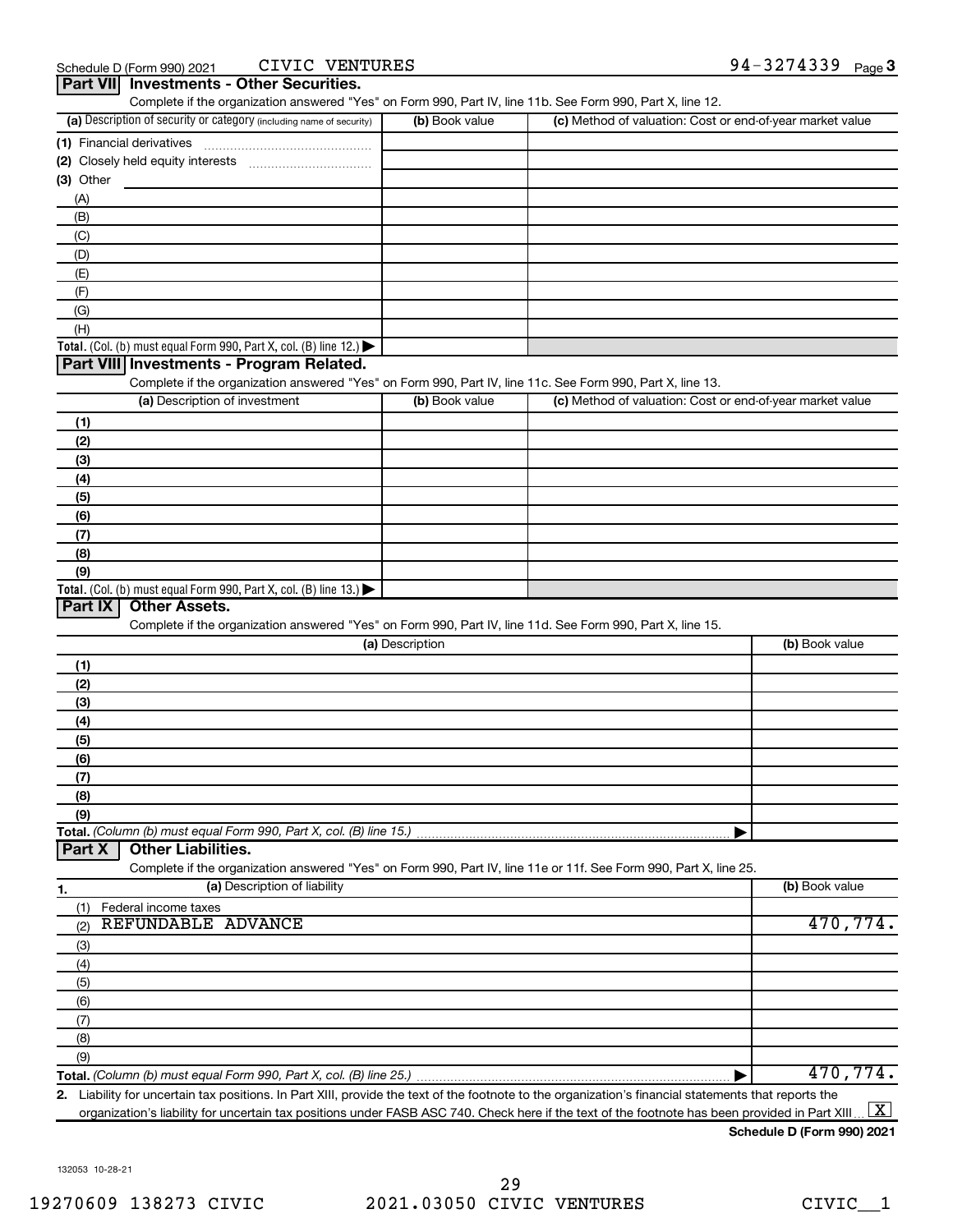| CIVIC VENTURES<br>Schedule D (Form 990) 2021                                                                                                                                                                                             |                |                | 94-3274339 Page 4 |
|------------------------------------------------------------------------------------------------------------------------------------------------------------------------------------------------------------------------------------------|----------------|----------------|-------------------|
| Reconciliation of Revenue per Audited Financial Statements With Revenue per Return.<br><b>Part XI</b>                                                                                                                                    |                |                |                   |
| Complete if the organization answered "Yes" on Form 990, Part IV, line 12a.                                                                                                                                                              |                |                |                   |
| Total revenue, gains, and other support per audited financial statements [111] [11] Total revenue, gains, and other support per audited financial statements<br>1                                                                        |                | $\blacksquare$ | 4,839,374.        |
| Amounts included on line 1 but not on Form 990, Part VIII, line 12:<br>2                                                                                                                                                                 |                |                |                   |
| Net unrealized gains (losses) on investments [11] matter contracts and the unrealized gains (losses) on investments<br>a                                                                                                                 | 2a             |                |                   |
|                                                                                                                                                                                                                                          | 2 <sub>b</sub> |                |                   |
| c                                                                                                                                                                                                                                        | 2 <sub>c</sub> |                |                   |
| Other (Describe in Part XIII.) <b>Construction Contract Construction</b> Chemistry Chemistry Chemistry Chemistry Chemistry<br>d                                                                                                          | 2d             |                |                   |
| Add lines 2a through 2d <b>contract and all anomalisation</b> and all and anomalisation of the contract of the contract of the contract of the contract of the contract of the contract of the contract of the contract of the cont<br>e |                | 2e             |                   |
| 3                                                                                                                                                                                                                                        |                | 3              | 4,839,374.        |
| Amounts included on Form 990. Part VIII. line 12, but not on line 1:<br>4                                                                                                                                                                |                |                |                   |
| Investment expenses not included on Form 990, Part VIII, line 7b                                                                                                                                                                         | 4a             |                |                   |
|                                                                                                                                                                                                                                          | 4 <sub>h</sub> |                |                   |
| c Add lines 4a and 4b                                                                                                                                                                                                                    |                | 4c             |                   |
|                                                                                                                                                                                                                                          | $\mathbf{5}$   | 4,839,374.     |                   |
| Part XII   Reconciliation of Expenses per Audited Financial Statements With Expenses per Return.                                                                                                                                         |                |                |                   |
| Complete if the organization answered "Yes" on Form 990, Part IV, line 12a.                                                                                                                                                              |                |                |                   |
| 1                                                                                                                                                                                                                                        |                | $\mathbf{1}$   |                   |
|                                                                                                                                                                                                                                          |                |                | 4,840,434.        |
| Amounts included on line 1 but not on Form 990, Part IX, line 25:<br>2                                                                                                                                                                   |                |                |                   |
| a                                                                                                                                                                                                                                        | 2a             |                |                   |
| b                                                                                                                                                                                                                                        | 2 <sub>b</sub> |                |                   |
|                                                                                                                                                                                                                                          | 2 <sub>c</sub> |                |                   |
| d                                                                                                                                                                                                                                        | 2d             |                |                   |
|                                                                                                                                                                                                                                          |                | 2e             |                   |
| з                                                                                                                                                                                                                                        |                | 3              | 4,840,434         |
| Amounts included on Form 990, Part IX, line 25, but not on line 1:<br>4                                                                                                                                                                  |                |                |                   |
| a                                                                                                                                                                                                                                        | 4a             |                |                   |
|                                                                                                                                                                                                                                          | 4 <sub>h</sub> |                |                   |
| c Add lines 4a and 4b                                                                                                                                                                                                                    |                | 4c             |                   |
| 5<br>Part XIII Supplemental Information.                                                                                                                                                                                                 |                | 5              | 4,840,434。        |

Provide the descriptions required for Part II, lines 3, 5, and 9; Part III, lines 1a and 4; Part IV, lines 1b and 2b; Part V, line 4; Part X, line 2; Part XI, lines 2d and 4b; and Part XII, lines 2d and 4b. Also complete this part to provide any additional information.

## PART X, LINE 2:

|  | THE ORGANIZATION HAS EVALUATED ITS TAX POSITIONS FOR ALL OPEN TAX YEARS. |  |  |  |  |  |  |  |  |  |  |
|--|--------------------------------------------------------------------------|--|--|--|--|--|--|--|--|--|--|
|--|--------------------------------------------------------------------------|--|--|--|--|--|--|--|--|--|--|

IN MANAGEMENT'S JUDGMENT THERE ARE NO UNCERTAIN TAX POSITIONS AS OF

DECEMBER 31, 2021 AND 2020.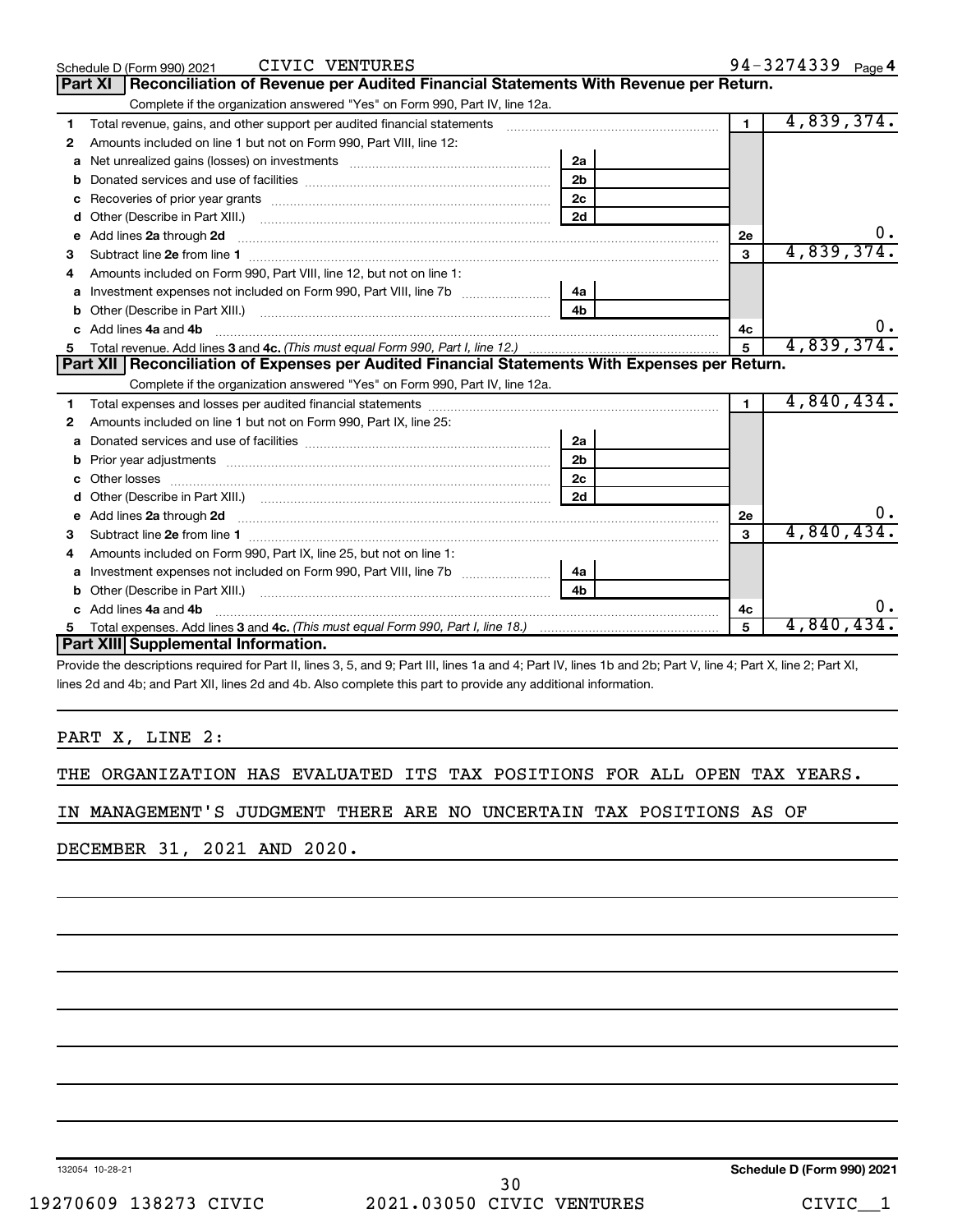| <b>SCHEDULE I</b><br>(Form 990)                                                   | <b>Grants and Other Assistance to Organizations,</b><br>Governments, and Individuals in the United States<br>Complete if the organization answered "Yes" on Form 990, Part IV, line 21 or 22.                                                                                               |            |                                    |                             |                                        |                                                                |                                          |                                                                                       |  |  |
|-----------------------------------------------------------------------------------|---------------------------------------------------------------------------------------------------------------------------------------------------------------------------------------------------------------------------------------------------------------------------------------------|------------|------------------------------------|-----------------------------|----------------------------------------|----------------------------------------------------------------|------------------------------------------|---------------------------------------------------------------------------------------|--|--|
| Attach to Form 990.<br>Department of the Treasury                                 |                                                                                                                                                                                                                                                                                             |            |                                    |                             |                                        |                                                                |                                          |                                                                                       |  |  |
| Internal Revenue Service<br>Go to www.irs.gov/Form990 for the latest information. |                                                                                                                                                                                                                                                                                             |            |                                    |                             |                                        |                                                                |                                          |                                                                                       |  |  |
|                                                                                   | Name of the organization<br>CIVIC VENTURES                                                                                                                                                                                                                                                  |            |                                    |                             |                                        |                                                                |                                          | <b>Employer identification number</b><br>94-3274339                                   |  |  |
| Part I                                                                            | <b>General Information on Grants and Assistance</b>                                                                                                                                                                                                                                         |            |                                    |                             |                                        |                                                                |                                          |                                                                                       |  |  |
| $\mathbf{2}$                                                                      | 1 Does the organization maintain records to substantiate the amount of the grants or assistance, the grantees' eligibility for the grants or assistance, and the selection<br>Describe in Part IV the organization's procedures for monitoring the use of grant funds in the United States. |            |                                    |                             |                                        |                                                                |                                          | $\boxed{\text{X}}$ Yes<br>l No                                                        |  |  |
| Part II                                                                           | Grants and Other Assistance to Domestic Organizations and Domestic Governments. Complete if the organization answered "Yes" on Form 990, Part IV, line 21, for any                                                                                                                          |            |                                    |                             |                                        |                                                                |                                          |                                                                                       |  |  |
|                                                                                   | recipient that received more than \$5,000. Part II can be duplicated if additional space is needed.<br>1 (a) Name and address of organization<br>or government                                                                                                                              | $(b)$ EIN  | (c) IRC section<br>(if applicable) | (d) Amount of<br>cash grant | (e) Amount of<br>noncash<br>assistance | (f) Method of<br>valuation (book,<br>FMV, appraisal,<br>other) | (g) Description of<br>noncash assistance | (h) Purpose of grant<br>or assistance                                                 |  |  |
|                                                                                   | VARIOUS-AVAILABLE UPON REQUEST<br>P.O. BOX 29542<br>SAN FRANCISCO, CA 94129                                                                                                                                                                                                                 | 94-3274339 | 501C3                              | 1,250,778.                  |                                        | 0.CASH                                                         |                                          | ENCORE FELLOWSHIP<br>NETWORK, INNOVATION<br>FELLOWS, LEADERSHIP<br><b>DEVELOPMENT</b> |  |  |
|                                                                                   |                                                                                                                                                                                                                                                                                             |            |                                    |                             |                                        |                                                                |                                          |                                                                                       |  |  |
|                                                                                   |                                                                                                                                                                                                                                                                                             |            |                                    |                             |                                        |                                                                |                                          |                                                                                       |  |  |
|                                                                                   |                                                                                                                                                                                                                                                                                             |            |                                    |                             |                                        |                                                                |                                          |                                                                                       |  |  |
|                                                                                   |                                                                                                                                                                                                                                                                                             |            |                                    |                             |                                        |                                                                |                                          |                                                                                       |  |  |
|                                                                                   |                                                                                                                                                                                                                                                                                             |            |                                    |                             |                                        |                                                                |                                          |                                                                                       |  |  |
| $\mathbf{2}$<br>3                                                                 |                                                                                                                                                                                                                                                                                             |            |                                    |                             |                                        |                                                                |                                          | 42.                                                                                   |  |  |

**For Paperwork Reduction Act Notice, see the Instructions for Form 990. Schedule I (Form 990) 2021** LHA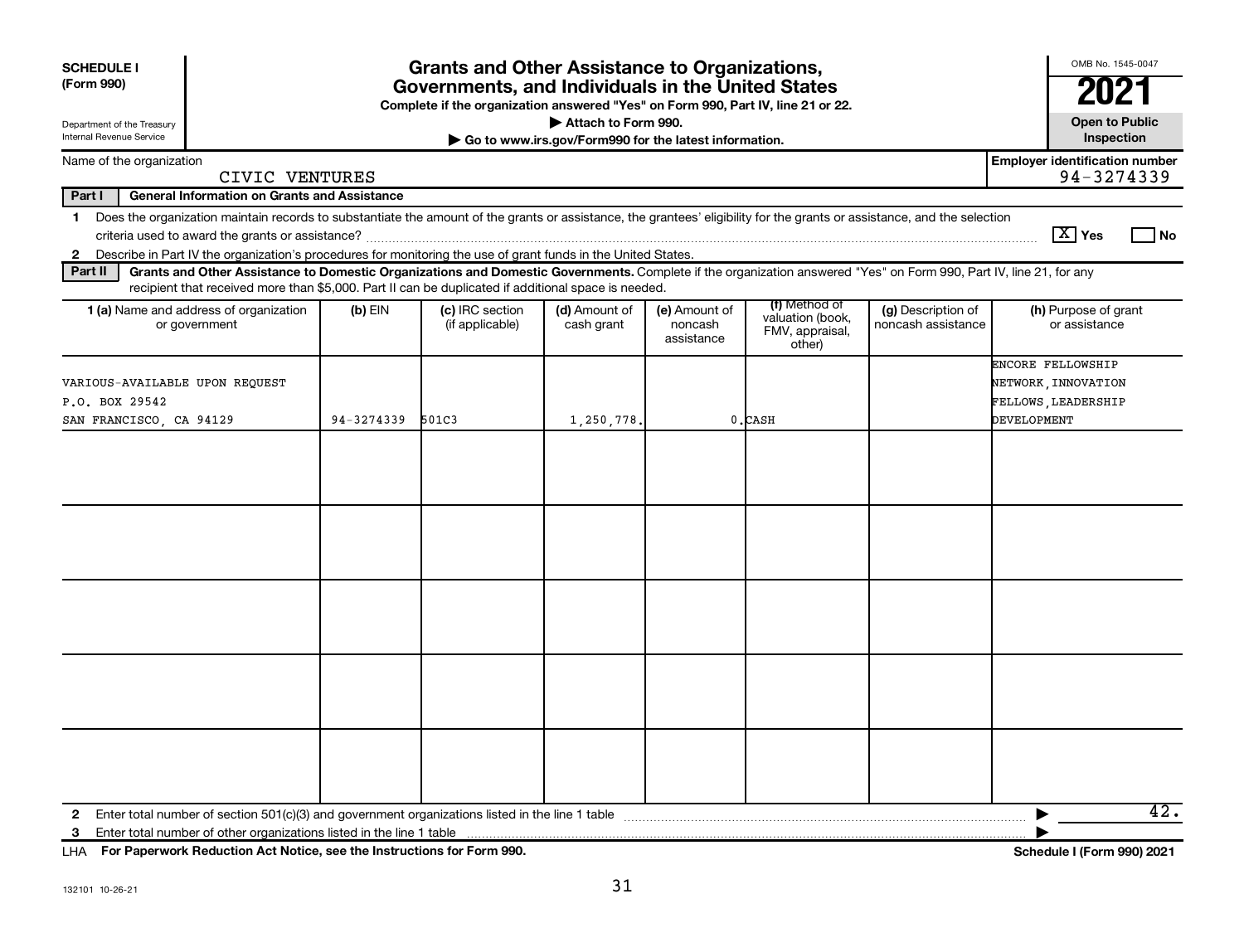Schedule I (Form 990) 2021 CIVIC VENTURES And the Schedule I (Form 990) 2021 274339 CIVIC VENTURES

**2**

**Part III | Grants and Other Assistance to Domestic Individuals.** Complete if the organization answered "Yes" on Form 990, Part IV, line 22. Part III can be duplicated if additional space is needed.

| (a) Type of grant or assistance                                                                                                                      | (b) Number of<br>recipients | (c) Amount of<br>cash grant | (d) Amount of non-<br>cash assistance | (e) Method of valuation<br>(book, FMV, appraisal, other) | (f) Description of noncash assistance |  |  |  |
|------------------------------------------------------------------------------------------------------------------------------------------------------|-----------------------------|-----------------------------|---------------------------------------|----------------------------------------------------------|---------------------------------------|--|--|--|
|                                                                                                                                                      |                             |                             |                                       |                                                          |                                       |  |  |  |
| CASH FOR INNOVATION FELLOWS                                                                                                                          |                             | 45,000.                     | 0.                                    |                                                          |                                       |  |  |  |
|                                                                                                                                                      |                             |                             |                                       |                                                          |                                       |  |  |  |
|                                                                                                                                                      |                             |                             |                                       |                                                          |                                       |  |  |  |
|                                                                                                                                                      |                             |                             |                                       |                                                          |                                       |  |  |  |
|                                                                                                                                                      |                             |                             |                                       |                                                          |                                       |  |  |  |
|                                                                                                                                                      |                             |                             |                                       |                                                          |                                       |  |  |  |
|                                                                                                                                                      |                             |                             |                                       |                                                          |                                       |  |  |  |
|                                                                                                                                                      |                             |                             |                                       |                                                          |                                       |  |  |  |
|                                                                                                                                                      |                             |                             |                                       |                                                          |                                       |  |  |  |
| Supplemental Information. Provide the information required in Part I, line 2; Part III, column (b); and any other additional information.<br>Part IV |                             |                             |                                       |                                                          |                                       |  |  |  |
| PART I, LINE 2:                                                                                                                                      |                             |                             |                                       |                                                          |                                       |  |  |  |
| THE ORGANIZATION MAKES DISTRIBUTIONS TO ORGANIZATIONS IN THE FORM OF                                                                                 |                             |                             |                                       |                                                          |                                       |  |  |  |

GRANTS. ANY GRANTEE IS REQUIRED TO SIGN A GRANT AGREEMENT THAT ACKNOWLEDGES

THE ORGANIZATION'S AUTHORITY TO WITHHOLD AND/OR RECOVER GRANT FUNDS IN CASE

SUCH FUNDS ARE, OR APPEAR TO BE, MISUSED. THE AGREEMENT WILL REQUIRE THE

GRANTEE TO USE THE FUNDS ONLY FOR PURPOSES OF THE GRANT, TO RETURN ANY

FUNDS NOT SO EXPENDED, AND TO SUBMIT REPORTS TO THE ORGANIZATION AT

SPECIFIED INTERVALS REGARDING THE GRANTEE'S PROGRESS TOWARD ACHIEVING THE

GRANT PURPOSES, AND AN ACCOUNTING OF HOW THE GRANT FUNDS WERE USED. WHEN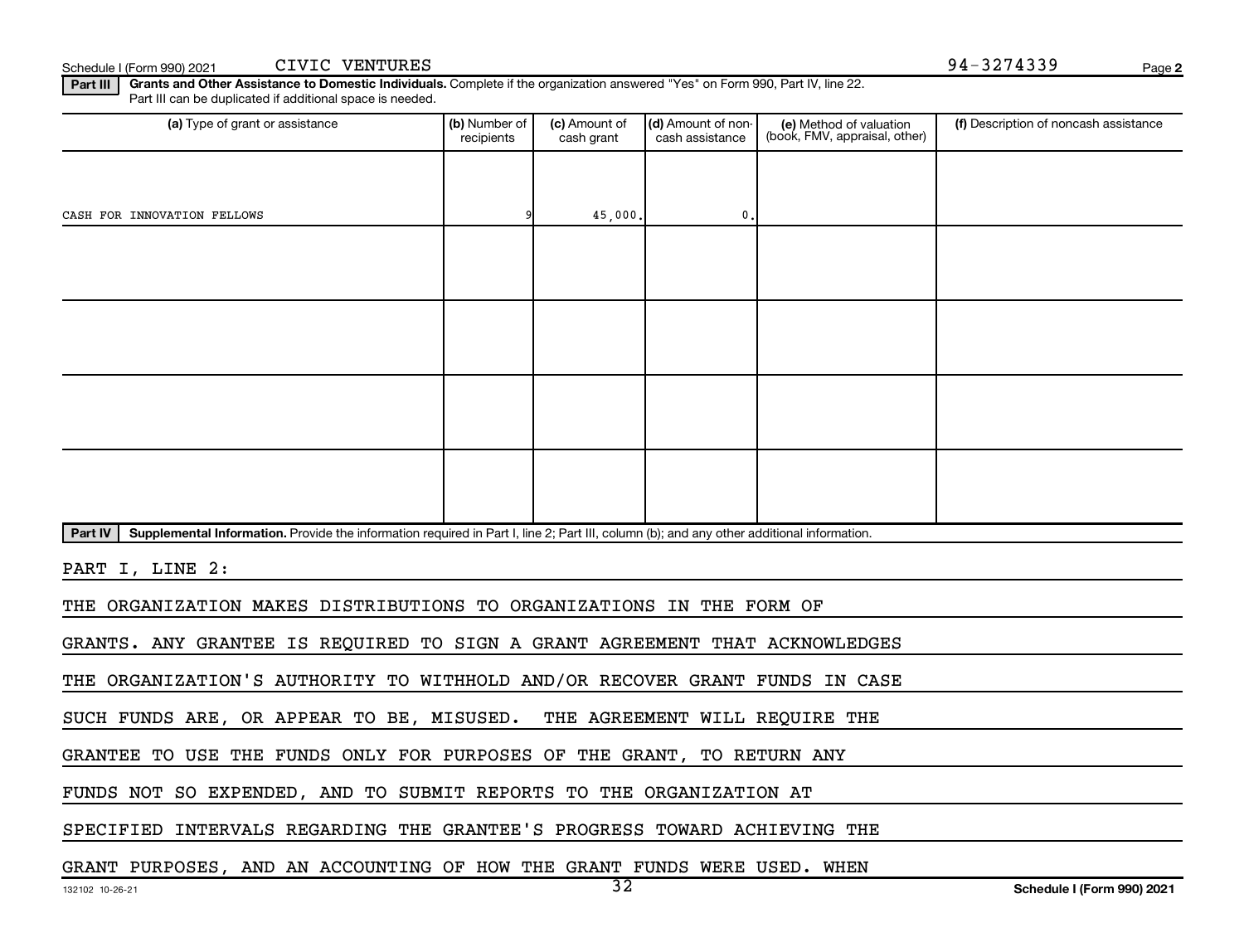| 94-3274339 Page 2<br>CIVIC VENTURES<br>Schedule I (Form 990)<br><b>Supplemental Information</b><br><b>Part IV</b> |
|-------------------------------------------------------------------------------------------------------------------|
| THE ORGANIZATION MAKES GRANTS TO ORGANIZATIONS OR INDIVIDUALS, IT SHALL                                           |
| KEEP ADEQUATE RECORDS AND CASE HISTORIES TO SHOW (1) THE NAME AND ADDRESS                                         |
| OF THE RECIPIENT, (2) THE AMOUNT DISTRIBUTED, (3) THE PURPOSES FOR WHICH                                          |
| THE AID WAS GIVEN (4) THE MANNER IN WHICH THE RECIPIENT WAS SELECTED, AND                                         |
| (5)<br>THE RELATIONSHIP, IF ANY, BETWEEN THE RECIPIENT AND (A) MEMBERS,                                           |
| OFFICERS OR TRUSTEES OF THE ORGANIZATION, (B) A GRANTOR OR SUBSTANTIAL                                            |
| CONTRIBUTOR TO THE ORGANIZATION OR A MEMBER OF THE FAMILY OF EITHER, AND (C                                       |
| ) A CORPORATION CONTROLLED BY A GRANTOR OR SUBSTANTIAL CONTRIBUTOR.                                               |
|                                                                                                                   |
|                                                                                                                   |
|                                                                                                                   |
|                                                                                                                   |
|                                                                                                                   |
|                                                                                                                   |
|                                                                                                                   |
|                                                                                                                   |
|                                                                                                                   |
|                                                                                                                   |
|                                                                                                                   |
|                                                                                                                   |
|                                                                                                                   |
|                                                                                                                   |
|                                                                                                                   |
|                                                                                                                   |
|                                                                                                                   |
|                                                                                                                   |
|                                                                                                                   |
|                                                                                                                   |
| Schedule I (Form 990)<br>132291<br>04-01-21                                                                       |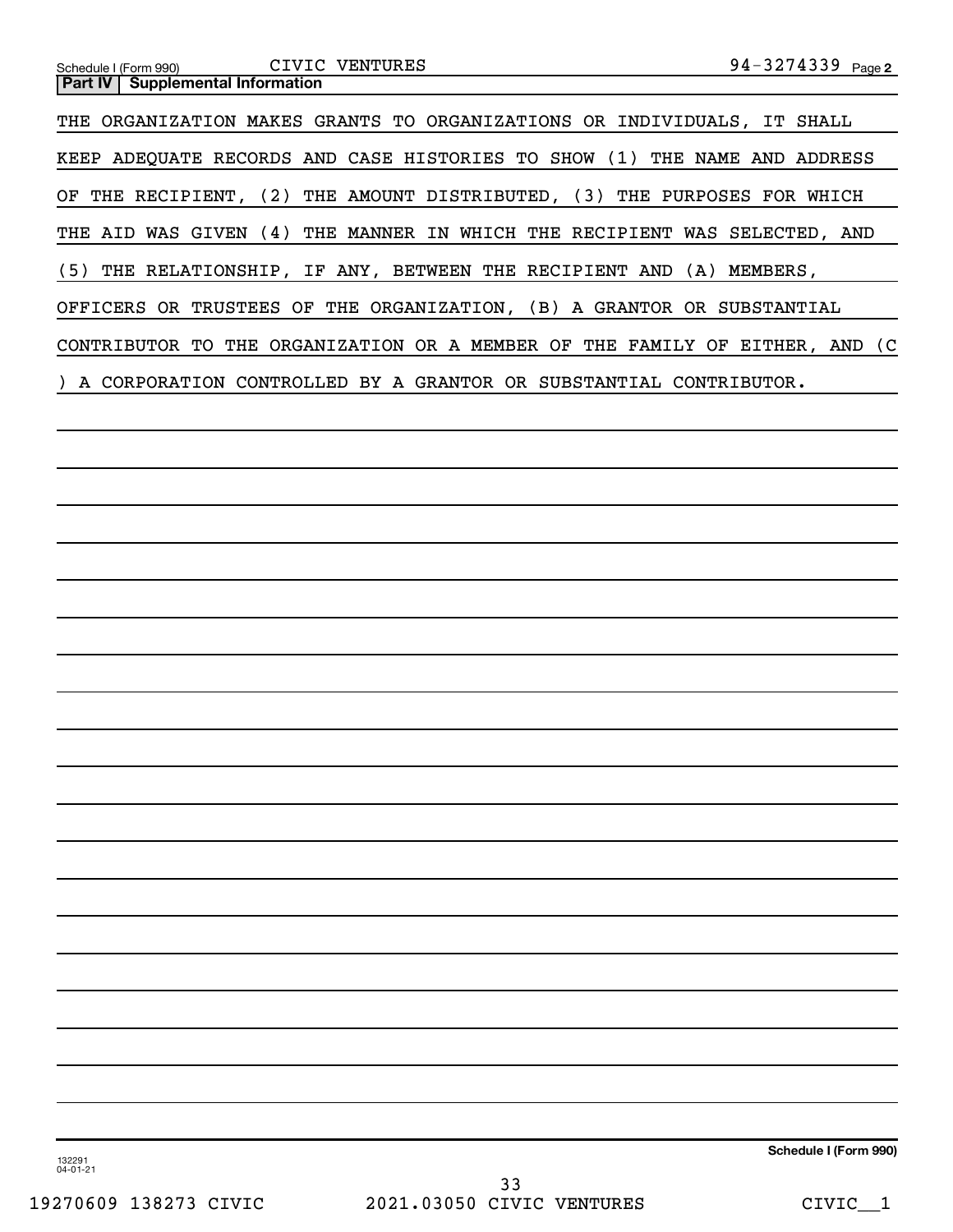|   | <b>SCHEDULE J</b>                                                                   | <b>Compensation Information</b>                                                                                        |                                       | OMB No. 1545-0047          |      |                         |
|---|-------------------------------------------------------------------------------------|------------------------------------------------------------------------------------------------------------------------|---------------------------------------|----------------------------|------|-------------------------|
|   | (Form 990)<br>For certain Officers, Directors, Trustees, Key Employees, and Highest |                                                                                                                        |                                       |                            | 2021 |                         |
|   | <b>Compensated Employees</b>                                                        |                                                                                                                        |                                       |                            |      |                         |
|   | Department of the Treasury                                                          | Complete if the organization answered "Yes" on Form 990, Part IV, line 23.<br>Attach to Form 990.                      |                                       | <b>Open to Public</b>      |      |                         |
|   | Internal Revenue Service                                                            | Go to www.irs.gov/Form990 for instructions and the latest information.                                                 |                                       | Inspection                 |      |                         |
|   | Name of the organization                                                            |                                                                                                                        | <b>Employer identification number</b> |                            |      |                         |
|   |                                                                                     | CIVIC VENTURES                                                                                                         |                                       | 94-3274339                 |      |                         |
|   | Part I                                                                              | <b>Questions Regarding Compensation</b>                                                                                |                                       |                            |      |                         |
|   |                                                                                     |                                                                                                                        |                                       |                            | Yes  | No                      |
|   |                                                                                     | Check the appropriate box(es) if the organization provided any of the following to or for a person listed on Form 990, |                                       |                            |      |                         |
|   |                                                                                     | Part VII, Section A, line 1a. Complete Part III to provide any relevant information regarding these items.             |                                       |                            |      |                         |
|   | $\mathbf{X}$ First-class or charter travel                                          | Housing allowance or residence for personal use                                                                        |                                       |                            |      |                         |
|   | Travel for companions                                                               | Payments for business use of personal residence                                                                        |                                       |                            |      |                         |
|   |                                                                                     | Health or social club dues or initiation fees<br>Tax indemnification and gross-up payments                             |                                       |                            |      |                         |
|   |                                                                                     | Discretionary spending account<br>Personal services (such as maid, chauffeur, chef)                                    |                                       |                            |      |                         |
|   |                                                                                     |                                                                                                                        |                                       |                            |      |                         |
|   |                                                                                     | <b>b</b> If any of the boxes on line 1a are checked, did the organization follow a written policy regarding payment or |                                       |                            | X    |                         |
|   |                                                                                     |                                                                                                                        |                                       | 1b                         |      |                         |
| 2 |                                                                                     | Did the organization require substantiation prior to reimbursing or allowing expenses incurred by all directors,       |                                       |                            | X    |                         |
|   |                                                                                     |                                                                                                                        |                                       | $\mathbf{2}$               |      |                         |
|   |                                                                                     |                                                                                                                        |                                       |                            |      |                         |
| 3 |                                                                                     | Indicate which, if any, of the following the organization used to establish the compensation of the organization's     |                                       |                            |      |                         |
|   |                                                                                     | CEO/Executive Director. Check all that apply. Do not check any boxes for methods used by a related organization to     |                                       |                            |      |                         |
|   |                                                                                     | establish compensation of the CEO/Executive Director, but explain in Part III.                                         |                                       |                            |      |                         |
|   | $ \mathbf{X} $ Compensation committee                                               | $\underline{\mathbf{X}}$ Written employment contract                                                                   |                                       |                            |      |                         |
|   |                                                                                     | $\underline{\mathbf{X}}$ Compensation survey or study<br>Independent compensation consultant                           |                                       |                            |      |                         |
|   | $\boxed{\textbf{X}}$ Form 990 of other organizations                                | $ \mathbf{X} $ Approval by the board or compensation committee                                                         |                                       |                            |      |                         |
|   |                                                                                     |                                                                                                                        |                                       |                            |      |                         |
| 4 |                                                                                     | During the year, did any person listed on Form 990, Part VII, Section A, line 1a, with respect to the filing           |                                       |                            |      |                         |
|   | organization or a related organization:                                             |                                                                                                                        |                                       |                            |      | х                       |
| а |                                                                                     | Receive a severance payment or change-of-control payment?                                                              |                                       | 4a                         |      | $\overline{\mathbf{x}}$ |
|   |                                                                                     |                                                                                                                        |                                       | 4b<br>4c                   |      | $\mathbf x$             |
|   |                                                                                     |                                                                                                                        |                                       |                            |      |                         |
|   |                                                                                     | If "Yes" to any of lines 4a-c, list the persons and provide the applicable amounts for each item in Part III.          |                                       |                            |      |                         |
|   |                                                                                     | Only section 501(c)(3), 501(c)(4), and 501(c)(29) organizations must complete lines 5-9.                               |                                       |                            |      |                         |
|   |                                                                                     | For persons listed on Form 990, Part VII, Section A, line 1a, did the organization pay or accrue any compensation      |                                       |                            |      |                         |
|   | contingent on the revenues of:                                                      |                                                                                                                        |                                       |                            |      |                         |
| a |                                                                                     | The organization? <b>William Commission Commission Commission</b> Commission Commission Commission Commission          |                                       | 5а                         |      | x                       |
|   |                                                                                     |                                                                                                                        |                                       | 5b                         |      | X                       |
|   |                                                                                     | If "Yes" on line 5a or 5b, describe in Part III.                                                                       |                                       |                            |      |                         |
|   |                                                                                     | 6 For persons listed on Form 990, Part VII, Section A, line 1a, did the organization pay or accrue any compensation    |                                       |                            |      |                         |
|   | contingent on the net earnings of:                                                  |                                                                                                                        |                                       |                            |      |                         |
| a |                                                                                     |                                                                                                                        |                                       | 6a                         |      | x                       |
|   |                                                                                     |                                                                                                                        |                                       | 6b                         |      | $\overline{\textbf{x}}$ |
|   |                                                                                     | If "Yes" on line 6a or 6b, describe in Part III.                                                                       |                                       |                            |      |                         |
|   |                                                                                     | 7 For persons listed on Form 990, Part VII, Section A, line 1a, did the organization provide any nonfixed payments     |                                       |                            |      |                         |
|   |                                                                                     |                                                                                                                        |                                       | 7                          |      | x                       |
|   |                                                                                     | 8 Were any amounts reported on Form 990, Part VII, paid or accrued pursuant to a contract that was subject to the      |                                       |                            |      |                         |
|   |                                                                                     |                                                                                                                        |                                       | 8                          |      | x                       |
| 9 |                                                                                     | If "Yes" on line 8, did the organization also follow the rebuttable presumption procedure described in                 |                                       |                            |      |                         |
|   |                                                                                     |                                                                                                                        |                                       | 9                          |      |                         |
|   |                                                                                     | LHA For Paperwork Reduction Act Notice, see the Instructions for Form 990.                                             |                                       | Schedule J (Form 990) 2021 |      |                         |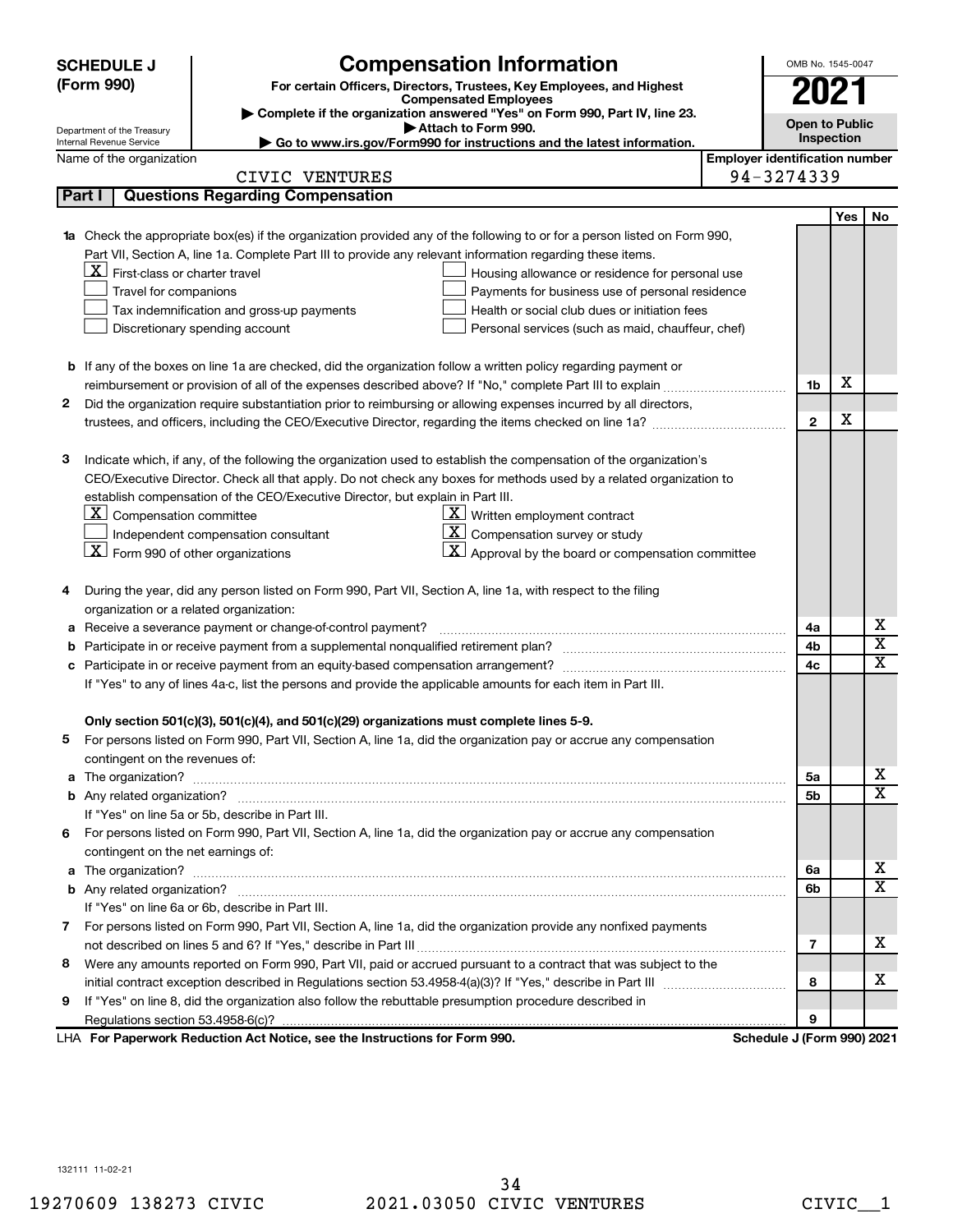### Part II | Officers, Directors, Trustees, Key Employees, and Highest Compensated Employees. Use duplicate copies if additional space is needed.

For each individual whose compensation must be reported on Schedule J, report compensation from the organization on row (i) and from related organizations, described in the instructions, on row (ii). Do not list any individuals that aren't listed on Form 990, Part VII.

Note: The sum of columns (B)(i)-(iii) for each listed individual must equal the total amount of Form 990, Part VII, Section A, line 1a, applicable column (D) and (E) amounts for that individual.

| (A) Name and Title        |      | (B) Breakdown of W-2 and/or 1099-MISC and/or 1099-NEC | compensation                              |                                           | (C) Retirement and<br>other deferred | (D) Nontaxable<br>benefits | (E) Total of columns<br>$(B)(i)-(D)$ | (F) Compensation<br>in column (B)         |
|---------------------------|------|-------------------------------------------------------|-------------------------------------------|-------------------------------------------|--------------------------------------|----------------------------|--------------------------------------|-------------------------------------------|
|                           |      | (i) Base<br>compensation                              | (ii) Bonus &<br>incentive<br>compensation | (iii) Other<br>reportable<br>compensation | compensation                         |                            |                                      | reported as deferred<br>on prior Form 990 |
| MARC FREEDMAN<br>(1)      | (i)  | 300,000.                                              | 15,000.                                   | $\overline{\mathbf{0}}$ .                 | 14,500.                              | 22,788.                    | 352, 288.                            | $\overline{0}$ .                          |
| CEO                       | (ii) | $\overline{0}$ .                                      | $\overline{\mathbf{0}}$ .                 | $\overline{\mathbf{0}}$ .                 | 0.                                   | 0.                         | $\Omega$                             | $\overline{0}$ .                          |
| EUNICE LIN NICHOLS<br>(2) | (i)  | 163,031.                                              | $\overline{0}$ .                          | $\overline{\mathbf{0}}$ .                 | 7,993.                               | 4,267.                     | 175, 291.                            | $\overline{0}$ .                          |
| VP PROGRAM                | (ii) | $\overline{0}$ .                                      | $\overline{0}$ .                          | 0.                                        | $0 \, .$                             | 0.                         | 0                                    | $\overline{0}$ .                          |
| (3) MARCI ALBOHER         | (i)  | 161, 365.                                             | $\overline{\mathbf{0}}$ .                 | 0.                                        | 8,068.                               | 18,028.                    | 187,461.                             | $\overline{0}$ .                          |
| VP COMMUNICATIONS         | (ii) | $\overline{0}$ .                                      | $\overline{0}$ .                          | $\overline{\mathbf{0}}$ .                 | 0.                                   | 0.                         | $\overline{0}$                       | $\overline{0}$ .                          |
| (4) A. MEGAN MCCARTHY     | (i)  | 157,941.                                              | $\overline{\mathbf{0}}$ .                 | $\overline{\mathbf{0}}$ .                 | 7,705.                               | 386.                       | 166,032.                             | $\overline{0}$ .                          |
| VP OPERATIONS & FINANCE   | (ii) | σ.                                                    | $\overline{\mathbf{0}}$ .                 | $\overline{\mathbf{0}}$ .                 | $\mathbf 0$ .                        | 0.                         | $^{\rm o}$ .                         | $\overline{0}$ .                          |
| GARY HUME<br>(5)          | (i)  | 146,937.                                              | $\overline{\mathbf{0}}$ .                 | $\overline{\mathbf{0}}$ .                 | 7,105.                               | 360                        | 154, 402.                            | $\overline{0}$ .                          |
| IT DIRECTOR               | (ii) | $\overline{0}$ .                                      | $\overline{0}$ .                          | $\overline{0}$ .                          | $\overline{0}$ .                     | σ.                         | $\overline{0}$ .                     | $\overline{0}$ .                          |
|                           | (i)  |                                                       |                                           |                                           |                                      |                            |                                      |                                           |
|                           | (ii) |                                                       |                                           |                                           |                                      |                            |                                      |                                           |
|                           | (i)  |                                                       |                                           |                                           |                                      |                            |                                      |                                           |
|                           | (ii) |                                                       |                                           |                                           |                                      |                            |                                      |                                           |
|                           | (i)  |                                                       |                                           |                                           |                                      |                            |                                      |                                           |
|                           | (ii) |                                                       |                                           |                                           |                                      |                            |                                      |                                           |
|                           | (i)  |                                                       |                                           |                                           |                                      |                            |                                      |                                           |
|                           | (i)  |                                                       |                                           |                                           |                                      |                            |                                      |                                           |
|                           | (i)  |                                                       |                                           |                                           |                                      |                            |                                      |                                           |
|                           | (i)  |                                                       |                                           |                                           |                                      |                            |                                      |                                           |
|                           | (i)  |                                                       |                                           |                                           |                                      |                            |                                      |                                           |
|                           | (ii) |                                                       |                                           |                                           |                                      |                            |                                      |                                           |
|                           | (i)  |                                                       |                                           |                                           |                                      |                            |                                      |                                           |
|                           | (ii) |                                                       |                                           |                                           |                                      |                            |                                      |                                           |
|                           | (i)  |                                                       |                                           |                                           |                                      |                            |                                      |                                           |
|                           | (ii) |                                                       |                                           |                                           |                                      |                            |                                      |                                           |
|                           | (i)  |                                                       |                                           |                                           |                                      |                            |                                      |                                           |
|                           | (ii) |                                                       |                                           |                                           |                                      |                            |                                      |                                           |
|                           | (i)  |                                                       |                                           |                                           |                                      |                            |                                      |                                           |
|                           | (ii) |                                                       |                                           |                                           |                                      |                            |                                      |                                           |
|                           | (i)  |                                                       |                                           |                                           |                                      |                            |                                      |                                           |
|                           | (ii) |                                                       |                                           |                                           |                                      |                            |                                      |                                           |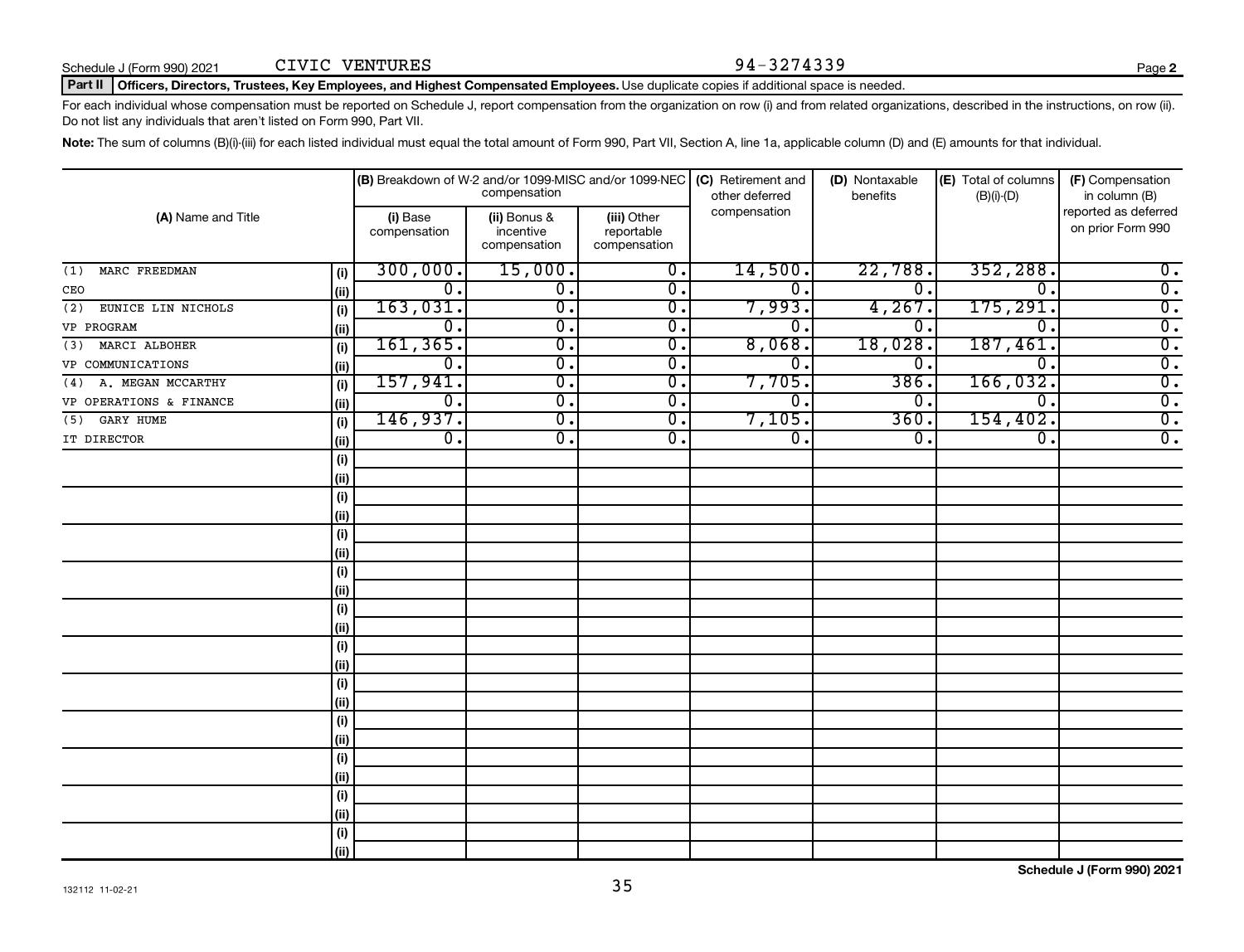#### **Part III Supplemental Information**

Provide the information, explanation, or descriptions required for Part I, lines 1a, 1b, 3, 4a, 4b, 4c, 5a, 5b, 6a, 6b, 7, and 8, and for Part II. Also complete this part for any additional information.

## PART I, LINE 1A:

THE BOARD SUPPORTS THE CEO OF THE ORGANIZATION SERVING AS AN INTERNATIONAL

SPOKESPERSON FOR THE ORGANIZATION AND ITS MISSION, AND CONSIDERS REGULAR

TRAVEL AND PUBLIC SPEAKING TO BE A SIGNIFICANT PART OF THE CEO'S

RESPONSIBILITY. AS SUCH, THE BOARD AMENDED ITS TRAVEL POLICY TO ALLOW THE

CEO TO SELECT BUSINESS OR FIRST-CLASS AIR TRAVEL FOR FLIGHTS AS HE

DETERMINES THE BUSINESS-RELATED SITUATION WARRANTS IT, BASED ON FLIGHT

DURATION, AND FLIGHT AVAILABILITY AND SCHEDULE, AND THAT THE TRAVEL POLICY

BE LIMITED TO THE CEO ONLY AND THAT THE AMENDMENT BE REVIEWED WHEN

REVIEWING CEO COMPENSATION AND BENEFITS. ALL TRAVEL EXPENSES ARE PROCESSED

ONCE TRAVEL IS COMPLETED AND ARE SUBJECT TO A WRITTEN REIMBURSEMENT REQUEST

WITH PROPER SUBSTANTIATION.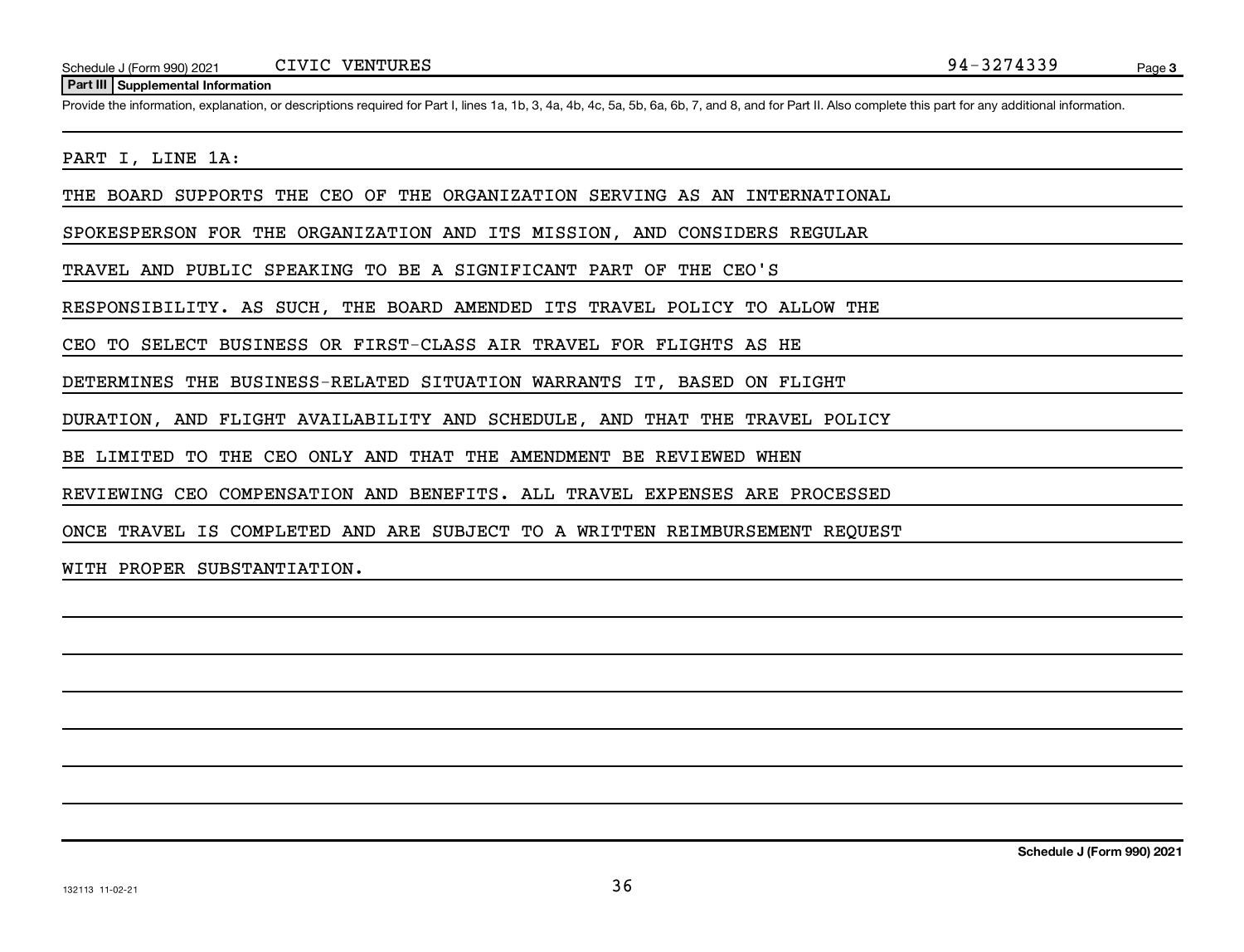Department of the Treasury Internal Revenue Service

Name of the organization

**(Form 990)**

**Complete to provide information for responses to specific questions on Form 990 or 990-EZ or to provide any additional information. | Attach to Form 990 or Form 990-EZ. | Go to www.irs.gov/Form990 for the latest information. SCHEDULE O Supplemental Information to Form 990 or 990-EZ**  $\frac{10008000}{202}$ 

OMB No. 1545-0047 **Open to Public Inspection**

CIVIC VENTURES 94-3274339

**Employer identification number**

FORM 990, PART I, LINE 1, DESCRIPTION OF ORGANIZATION MISSION:

SOLVED AS IT IS AN OPPORTUNITY TO BE SEIZED. FOR OVER 20 YEARS,

ENCORE.ORG WORKED TO CHANGE CULTURAL EXPECTATIONS FOR THE YEARS BEYOND

50 AND SPARK A MOVEMENT AROUND SECOND ACTS FOR THE GREATER GOOD.

FORM 990, PART III, LINE 1, DESCRIPTION OF ORGANIZATION MISSION:

THE GREATER GOOD.

FORM 990, PART VI, SECTION B, LINE 11B:

BOARD-ADOPTED RESOLUTIONS THAT STATE THE FORM 990 AND ITS RELATED SCHEDULES BE REVIEWED AND APPROVED ON BEHALF OF THE BOARD, BY THE AUDIT COMMITTEE AND THE TREASURER PRIOR TO FILING, AND THAT THE FORM 990 AND ITS RELATED SCHEDULES BE DELIVERED TO THE FULL BOARD AT THE REGULARLY SCHEDULED MEETING FOLLOWING THE APPROVAL.

FORM 990, PART VI, SECTION B, LINE 12C:

THE ORGANIZATION MONITORS AND ENFORCES ITS CONFLICT OF INTEREST POLICY THROUGH BOARD AND STAFF ORIENTATIONS, BY ANNUAL WRITTEN DISCLOSURES BY BOARD, STAFF, AND KEY VOLUNTEERS EVALUATING AND RECOMMENDING GRANT AWARDS TO ORGANIZATIONS AND INDIVIDUALS, AND BY REQUESTING FOR AND REPORTING IN MEETING MINUTES ANY DISCLOSURES OF REAL OR POTENTIAL CONFLICTS AT THE TIME ANY BOARD RESOLUTION IS CONSIDERED AND ADOPTED.

FORM 990, PART VI, SECTION B, LINE 15:

THE ORGANIZATION'S BOARD OF DIRECTORS MUST REVIEW AND APPROVE THE INITIAL

LHA For Paperwork Reduction Act Notice, see the Instructions for Form 990 or 990-EZ. Schedule O (Form 990) 2021 AND ANY SUBSEQUENT ADJUSTMENTS TO COMPENSATION FOR ANY BOARD MEMBERS,

132211 11-11-21